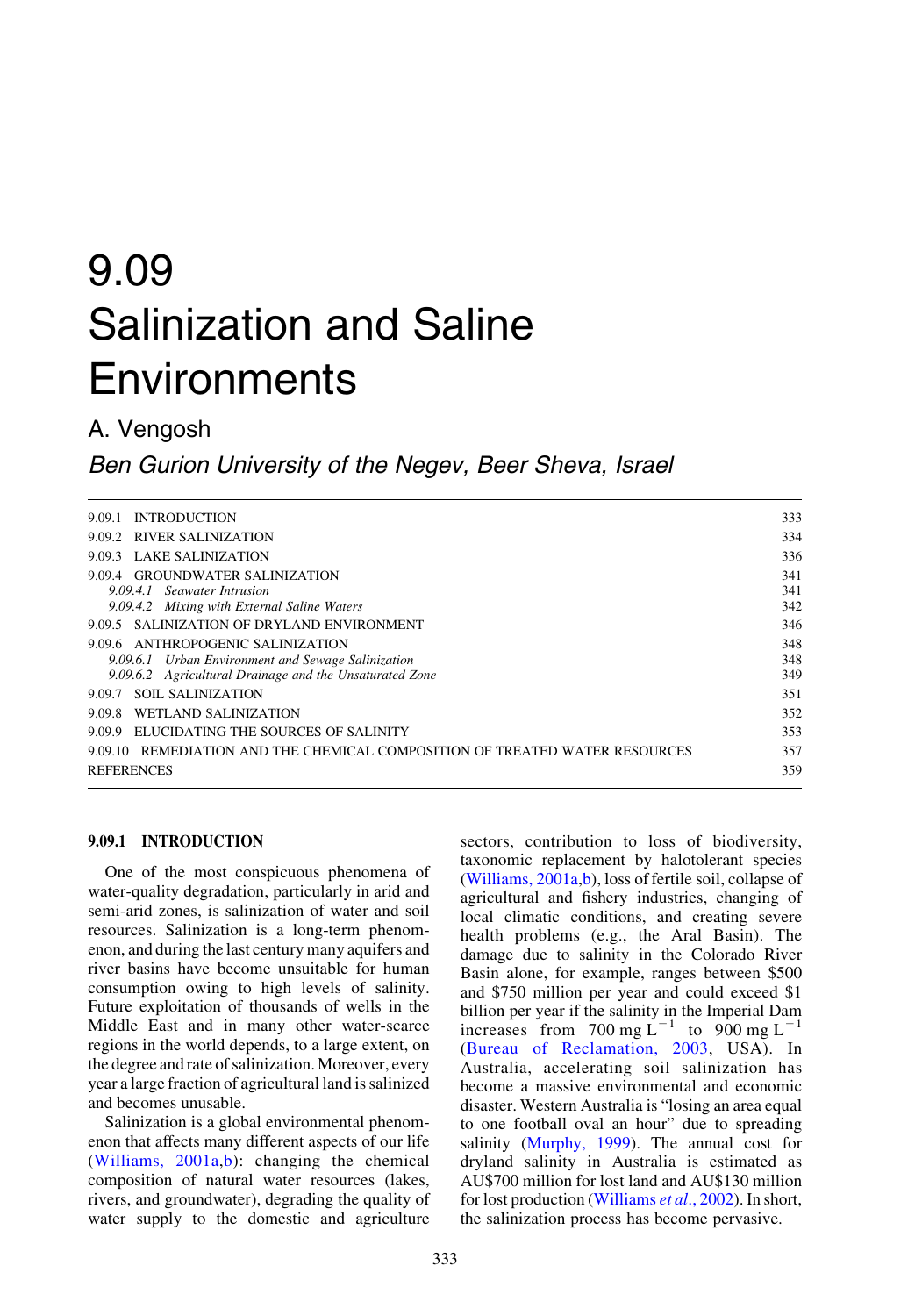Salinity in water is usually defined by the chloride content (mg  $L^{-1}$ ) or total dissolved solids content (TDS, mg  $L^{-1}$ or g  $L^{-1}$ ), although the chloride comprises only a fraction of the total dissolved salts in water. The Cl/TDS ratio varies from 0.1 in nonmarine saline waters to  $\sim$  0.5 in marine-associated saline waters. Water salinity is also defined by electrical conductivity (EC). In soil studies, the electrical conductivity and the ratio of Na/ $\sqrt{(Ca + Mg)}$  (SAR) are often used as an indirect measure of soil salinity. In addition to chloride, high levels of other dissolved constituents may limit the use of water for domestic, agriculture, and industrial applications. In some parts of Africa, China, and India, for example, high fluoride content is associated with saline groundwater and causes severe dental and skeletal fluorosis [\(Shiklomanov, 1997\)](#page-31-0). Hence, the "salinity" problem is only the "tip of the iceberg," as high levels of salinity are associated with high concentrations of other inorganic pollutants (e.g., sodium, sulfate, boron, fluoride), and bioaccumulated elements (e.g., selenium, and arsenic) (see Chapter 9.03).

The World Health Organization (WHO) recommends that the chloride concentration of the water supply for human consumption should not exceed  $250 \text{ mg L}^{-1}$ . Agriculture applications also depend upon the salinity level of the supplied water. Many crops, such as citrus, avocado, and mango, are sensitive to chloride concentration in irrigation water (an upper limit of 250 mg  $L^{-1}$ ). In addition, long-term irrigation with water enriched with sodium results in a significant reduction in the hydraulic conductivity and hence the fertility of the irrigated soil. Similarly, the industrial sector demands water of high quality. For example, the high-tech industry requires a large amount of water with low levels of dissolved salts. Hence, the salinity level of groundwater is one of the limiting factors that determine the suitability of water for a variety of applications.

The salinity problem is a global phenomenon but it is more severe in water-scarce areas, such as arid and semi-arid zones. The increasing demand for water has created tremendous pressures on water resources that have resulted in lowering water level and increasing salinization. For example, in the Middle East salinity is the main factor that limits water utilization, and future prospects for water use in Israel, Palestinian Authority, and Jordan are overshadowed by the increasing salinization [\(Vengosh and Rosenthal,](#page-31-0) [1994;](#page-31-0) [Salameh, 1996](#page-30-0)). The salinity problem has numerous grave economic, social, and political consequences, particularly in cross-boundary basins that are shared by different communities (e.g., Salinas Valley California; [Vengosh](#page-31-0) et al[., 2002a](#page-31-0)), friendly states (e.g., salinization of the Colorado River along Mexico-US border;

[Stanton](#page-31-0) et al., 2001), and hostile states (e.g., the Jordan River, [Vengosh](#page-31-0) et al., 2001; Aral Basin, [Weinthal, 2002](#page-32-0); Euphrates River, [Beaumont,](#page-27-0) [1996;](#page-27-0) and the Nile River, [Ohlsson, 1995](#page-30-0)).

Salinization of water resources also affects agricultural management. The type of irrigation water and its quality determine the salinity and fertility of the soil and eventually the quality of the underlying water resource. The use of treated wastewater or other marginal water (e.g., brackish water) depends on the salinity and the chemical composition of the water. Treated wastewater with high contents of chloride, sodium, and boron is suitable only for salt-tolerant crops and requires special treatment of the soil. Finally, high boron in irrigation water and consequently in soil water is also an important limiting factor for crops, as boron is an essential micronutrient for plants but becomes toxic at high levels (typically  $>$ 0.75 mg L<sup>-1</sup> in irrigation water).

This chapter investigates the different mechanisms and geochemistry of salinization in different parts of the world. The role of the unsaturated zone in shaping the chemical composition of dryland salinization is discussed. Special emphasis is on the anthropogenic effects and to manmade fluids and reused water, such as treated wastewater and agricultural drainage water. Two anthropogenic salinization cycles are introduced—the agricultural and the domestic cycles. Some useful geochemical fingerprinting tracers are also included for defining the sources of salinity. Finally, the chemical composition of future water resources is predicted, based on the chemical and isotopic fractionation associated with remediation and desalination.

#### 9.09.2 RIVER SALINIZATION

More than one-half of the world's major rivers are being seriously depleted and polluted, degrading and poisoning the surrounding ecosystems, and threatening the health and livelihood of people, who depend on them for drinking water and irrigation. Rivers are being depleted because the global demand for water is rising sharply. The problem will be further aggravated by the need to supply food, drinking water, and irrigation waters for an additional two billion people on Earth by 2025 [\(Serageldin, 2000](#page-31-0)). The World Commission on Water for the twenty-first century ([Serageldin,](#page-31-0) [2000\)](#page-31-0) defines the most stressed rivers as: the Yellow River in China, Amu Darya and Syr Darya in Central Asia, Colorado River in the western USA, the Nile River in Egypt, Volga River in Russia, Ganges River in India, and the Jordan River in the Middle East.

Salinization of surface waters occurs mainly due to a combination of natural and anthropogenic processes. In the natural setting, particularly in the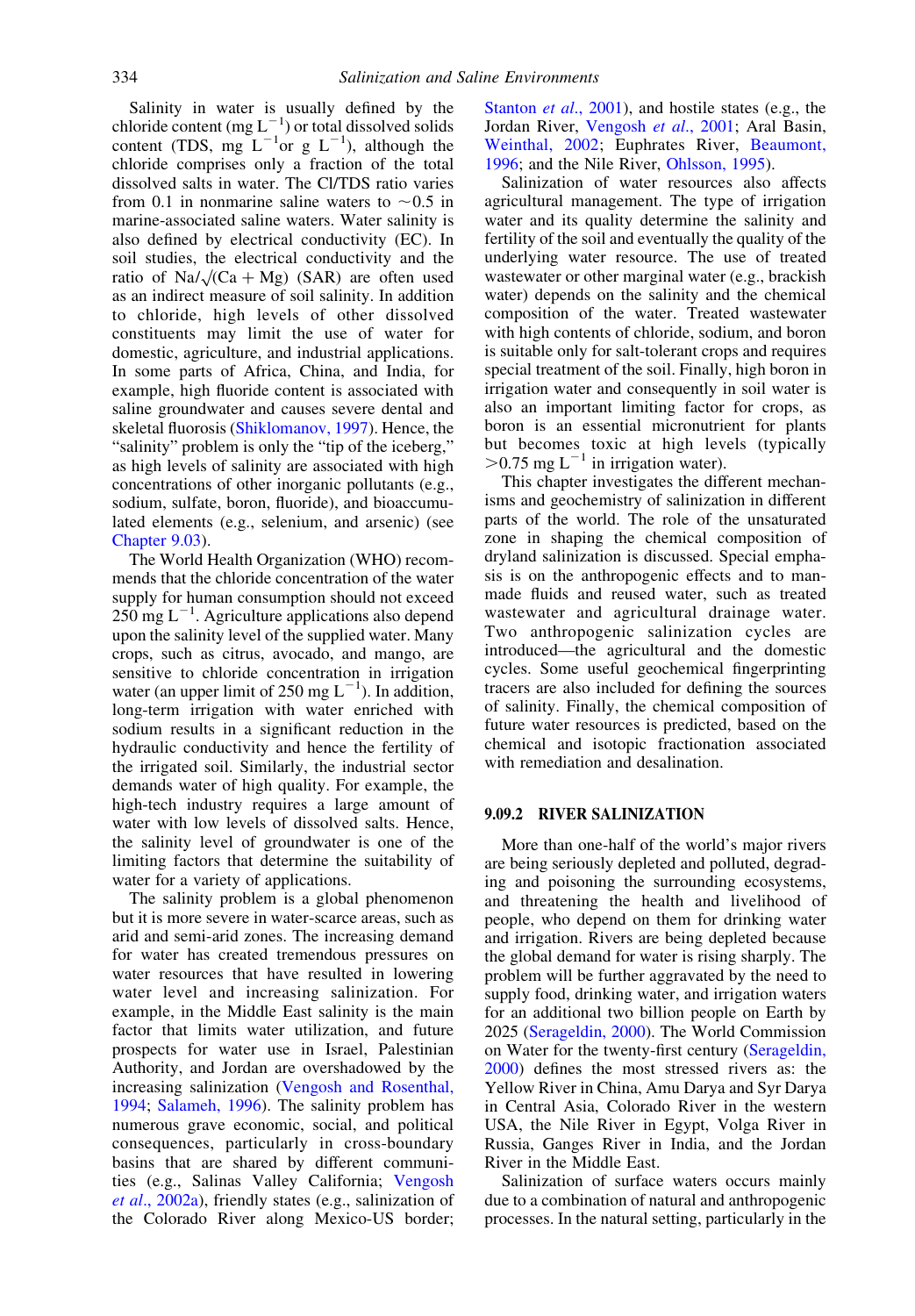dryland environment, salts are deposited on the ground, stored in the subsurface, and transported to shallow groundwater that discharges into adjacent rivers. Some rivers flow through arid regions, although their source lies in wetter parts of upper basins (Colorado, Rio Grande, Orange, Nile, Ephrates, Tigris, Jordan, Indus, Murray; Figure 1). About 50% of arid land is located in "endorheic" regions whence there is no flow to the ocean. In these regions, rivers flow into lakes such as the Caspian, Aral, Chad, Great Salt, Eyre, Dead Sea, and Titicaca, which have no outlets.

Salinization of rivers also occurs due to human intervention, e.g., diversion of upstream natural flow, dam construction, and consequently significant reduction of natural flow discharge. For example, the Amu Darya and Syr Darya rivers in Central Asia were almost desiccated due to the diversion of water for cotton irrigation in the former Soviet Union ([Weinthal, 2002\)](#page-32-0). The estimated historical annual flow in these two rivers is  $122 \times 10^9$  m<sup>3</sup>. By the mid-1980s, the Amu Darya and Syr Darya no longer flowed to the Aral Sea [\(Micklin, 1988](#page-30-0), [1992\)](#page-30-0).

In a classic paper, [Pillsbury \(1981\)](#page-30-0) described how recycling of salts via irrigation and agricultural return flow controls the salinity of downstream rivers in arid zones. Once the natural salt balance is disturbed and salts begin to accumulate, either in the unsaturated zone or in drainage waters, the salinity increases. The salinity of the Colorado River is derived from a century of activity that includes upstream diversion offreshwater, massive irrigation, evapotranspiration and salt accumulation in the soil, and return of saline drainage back to the river ([Pillsbury, 1981\)](#page-30-0). Similarly, the rise of the salinity in the Nile Delta has been attributed to a disturbance of the natural salts balance after the construction of Assuan dam and the reduction of the natural outflow of salts from the Nile River to

the Mediterranean Sea. About  $50 \times 10^9$  m<sup>3</sup> of the Nile water is used for irrigation, from which the recycling of drainage water increases the salinity of the northern part close to the outlets to the Mediterranean Sea (Kotb et al[., 2000\)](#page-29-0). Saline drainage water is also the primary source of salinity of the Euphrates and Tigris rivers in Iraq ([Robson](#page-30-0) et al[., 1983](#page-30-0); [Fattah and Abdul Baki, 1980\)](#page-28-0), coupled with sewage pollution [\(Mutlake](#page-30-0) et al., 1980; [Al-Muhandis, 1977\)](#page-26-0), and reduction of the discharge of the river. Since the mid-1960s, Turkey has embarked on a large-scale program for the development of southeastern Turkey using water as the main agent of change ([Beaumont, 1996\)](#page-27-0). The Southeastern Anatolian Project (GAP) with the giant Ataturk dam is one of the largest water projects in the world. It utilizes more than  $13 \times 10^{9}$  m<sup>3</sup> yr<sup>-1</sup> from the Euphrates and Tigris rivers for irrigation. Consequently, the annual flow of the rivers reduced by 30–50% (of an annual natural discharge of  $\sim$ 30  $\times$  10<sup>9</sup>; [Beaumont, 1996](#page-27-0)). Massive irrigation in Syria and Iraq has resulted in the formation of saline agricultural return flows that are mixed with local shallow groundwater and then discharged back to the downstream sections of the river. As a result, the salinity of the Euphrates River, close to its confluence into the Persian Gulf, is higher than 3,000 mg  $L^{-1}$  [\(Robson](#page-30-0) *et al.*, 1983; [Fattah and](#page-28-0) [Abdul Baki, 1980](#page-28-0)).

In the dryland environment, river salinization occurs as a response to land clearing of deep-rooted natural vegetation, which accelerates recharge rates and causes groundwater tables to rise. In the Murray–Darling Basin in South Australia, soluble aerosols derived from the ocean are deposited in the drainage basin, concentrated by evapotranspiration, and discharged to the Murray River [\(Herczeg](#page-28-0) et al., 1993). Large-scale clearing of natural vegetation and its replacement by annual



Figure 1 Major river systems and arid and semi-arid regions of the world.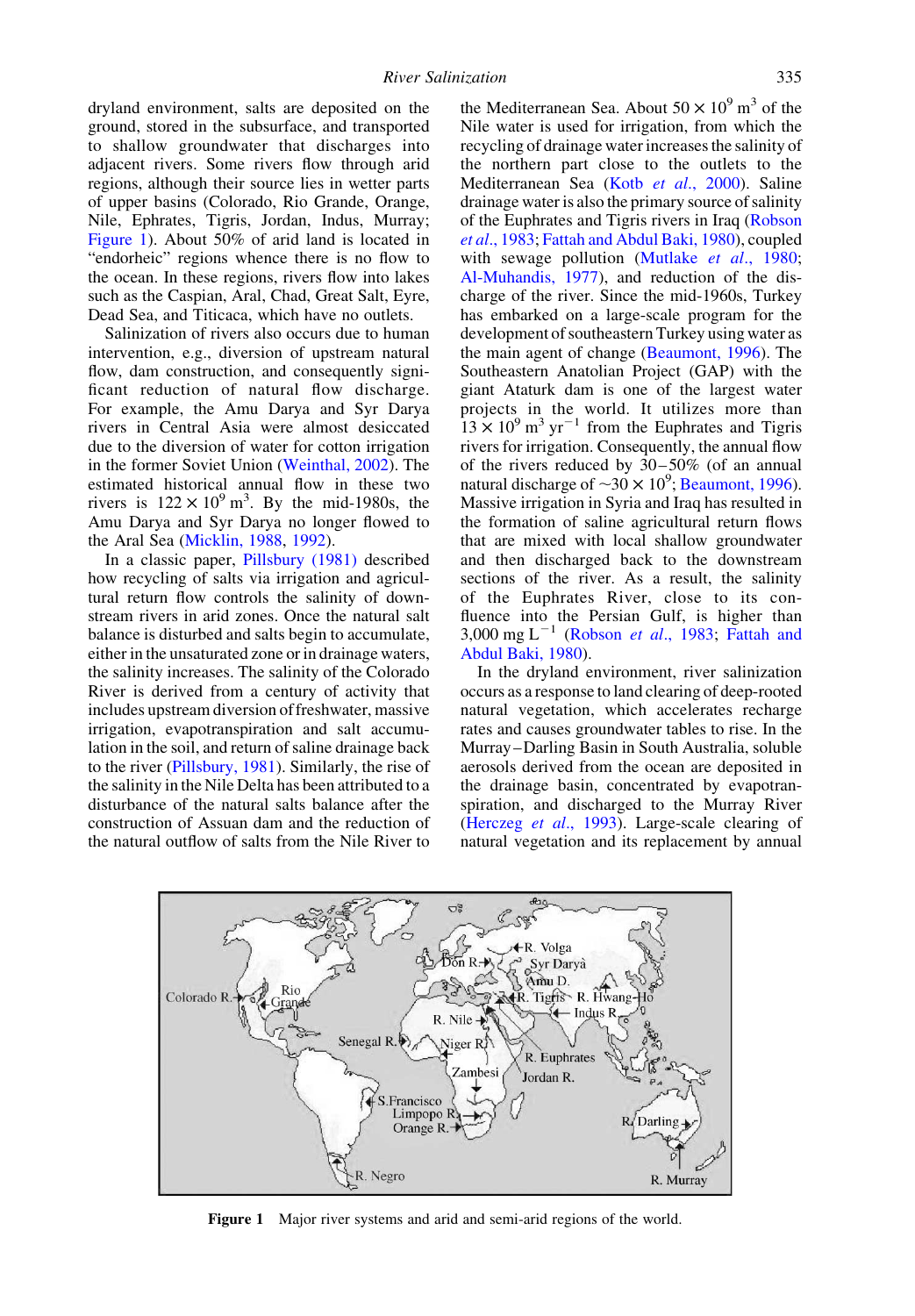crops and pastures has increased the amount of water leaking through the unsaturated zone. Excess irrigation has also increased groundwater levels [\(Williams](#page-32-0) et al., 2002 and references there in). The rise of saline groundwater and mobilization of salts stored in the unsaturated zone has formed saline seepages that discharge to streams and the soil surface, which affects runoff salinity. In the Murray River in South Australia ([Table 1](#page-4-0)) water salinity has been gradually increasing since the 1950s, and the 2000–2001 salinity level exceeded international water standards (defined as 800  $\mu$ s cm<sup>-3</sup>) for  $\sim$ 10% of the year ([Williams](#page-32-0) *et al.*, 2002; [Jolly](#page-29-0) et al[., 2000\)](#page-29-0). In the Sandspruit River, a tributary of Berg River in the semi-arid western Cape Province of South Africa, salinization of the river (TDS range from 4,500 mg L<sup>-1</sup> to 9,000 mg L<sup>-1</sup>) is also attributed to accumulation and leaching of salts from the soil. Salt mass-balance estimations suggest that the salts are derived from both recycling of meteoric aerosols and soil leaching [\(Flugel, 1995\)](#page-28-0).

A different type of river salinization in a dryland environment is represented by the Jordan River Basin along the border between Israel and Jordan. A 10-fold reduction of surface water flow in the Jordan River ((50–200)  $\times$  10<sup>6</sup> m<sup>3</sup> today relative to  $\sim$ 1,400  $\times$  10<sup>6</sup> m<sup>3</sup> in historical times) and intensification of shallow groundwater discharge resulted in the salinization of the Jordan River. During August 2001, the salinity of the southern end of the Jordan River, just before its confluence into the Dead Sea, reached 11  $g L^{-1}$ , a quarter of the Mediterranean seawater salinity. Based on Na/Cl, Br/Cl,  ${}^{87}Sr/{}^{86}Sr$ ,  $\delta^{11}B$ ,  $\delta^{34}S_{\text{sulfate}}$ , and  $\delta^{18}$ O<sub>water</sub>.  $(\delta^{11}B = [({}^{11}B / {}^{10}B)_{sample}$  $({}^{11}B/{}^{10}B)_{\text{NBS-SRM}_2,951} - 1 \times 10^{3}$ ,  $\delta^{34}S_{\text{suffix}} =$  $[(34S/32)_{\text{sample}}^3/(34S/32S)_{\text{VCDT}} - 1] \times 10^{3}$ , and  $\delta^{18}O_{\text{water}} = [(180/16O)_{\text{sample}}/(180/16O)_{\text{SMOW}} - 1]$  $\times$  10<sup>3</sup>) whereas NBS SRM 951, VCDT, and SMOW are international standards ([Coplen](#page-27-0) et al., [2002\)](#page-27-0) variations, the salinity rise of the southern section of the Jordan River [\(Table 1](#page-4-0); [Figure 2](#page-6-0)) was attributed to the discharge of saline groundwater [\(Vengosh](#page-31-0) *et al.*, 2001). It was suggested that the shallow saline groundwater was formed by mixing of saline groundwater originated from leaching of local saline sediments and deep hypersaline brines. Likewise, the salinity of the Rio Grande River increases to  $\sim$ 2,000 mg L<sup>-1</sup> along a distance of 1,200 km. The parallel decrease of the Br/Cl ratio of the salinized river implies discharge of saline groundwater that has interacted with halite deposits [\(Phillips](#page-30-0) et al., 2002).

Salinization of rivers can also occur in temperate climatic zone owing to direct anthropogenic contamination. For example, the Rhine River suffers from the discharge of potash mine drainage brines since the opening of potash mines  $\sim$ 100 yr ago. Chloride levels and salt fluxes have increased by a factor of 15–20. The rise of the annual chloride load at the Rhine River mouth (recorded since 1880) reflects an increase from natural load of less than  $5 \text{ kg s}^{-1}$  to more than  $300 \text{ kg s}^{-1}$  in the 1960s ([Meybeck and Helmer,](#page-30-0) [1989\)](#page-30-0). Another example is the Arno River in northern Tuscany that is polluted by wastewaters, which has resulted in a downstream increase of  $Na<sup>+</sup>$ , Cl<sup>-</sup>, and  $SO<sub>4</sub><sup>2-</sup>$  ions with a characteristic sulfur isotopic composition [\(Cortecci](#page-27-0) et al., 2002).

In sum, there are four major sources of soluble salts in river basins: (i) meteoric salts; (ii) salts derived from water–rock interaction (e.g., dissolution of evaporitic rocks); (iii) salts derived from remnants of formation water entrapped in the basin; and (iv) anthropogenic salts (e.g., wastewater effluents). Meteoric salts are concentrated via in-stream net evaporation and evapotranspiration along the river flow. In addition, meteoric salts can be recycled through irrigation in the watershed and development of saline agricultural drainage water that flows to the river.

## 9.09.3 LAKE SALINIZATION

Naturally occurring salt lakes reflect hydrological equilibrium states that have been developed during geological time (see Chapter 5.13). The wide range of chemical composition of natural salt lakes reflects a variety of sources: salts that are derived from the evolution of freshwater inflows (e.g., Great Salt Lake, Utah; Spencer et al[., 1985\)](#page-31-0), hydrothermal fluids (Qaidam Basin, China; [Vengosh](#page-31-0) et al., 1995), remnants of evaporated seawater (Dead Sea, Israel; [Starinsky, 1974](#page-31-0); Stein et al[., 1997](#page-31-0)), and accumulation of marine aerosols over an exposed continent (Lake Eyre, Australia; [Chivas](#page-27-0) et al., [1991;](#page-27-0) Vengosh et al[., 1991a](#page-31-0); [Herczeg](#page-28-0) et al., [2001\)](#page-28-0). Human-induced activities may modify the natural conditions, as in the case of the Dead Sea. The diversion of natural tributaries has significantly reduced the inflows, which has resulted in a sharp decrease in the water level of the Dead Sea. Every year the water level of the Dead Sea drops by a meter ([Yechieli](#page-32-0) et al., 1998; [Salameh](#page-30-0) [and Naser, 1999\)](#page-30-0). In contrast, the term lake salinization used here refers to direct anthropogenic activity and the ongoing transformation of freshwater lakes into salt lakes.

In principle, the diversion of water from one basin to another or the use of natural river inflows are the basic processes that lead to lake salinization. The consequences can be devastating: for example, the diversion of  $\sim$ 100% of the water from the Amu Darya` and Syr Darya` rivers in central Asia to grow cotton and other crops led to the desiccation of the Aral Sea, a fivefold increase in its water salinity  $(59 \text{ g L}^{-1}$  during 1991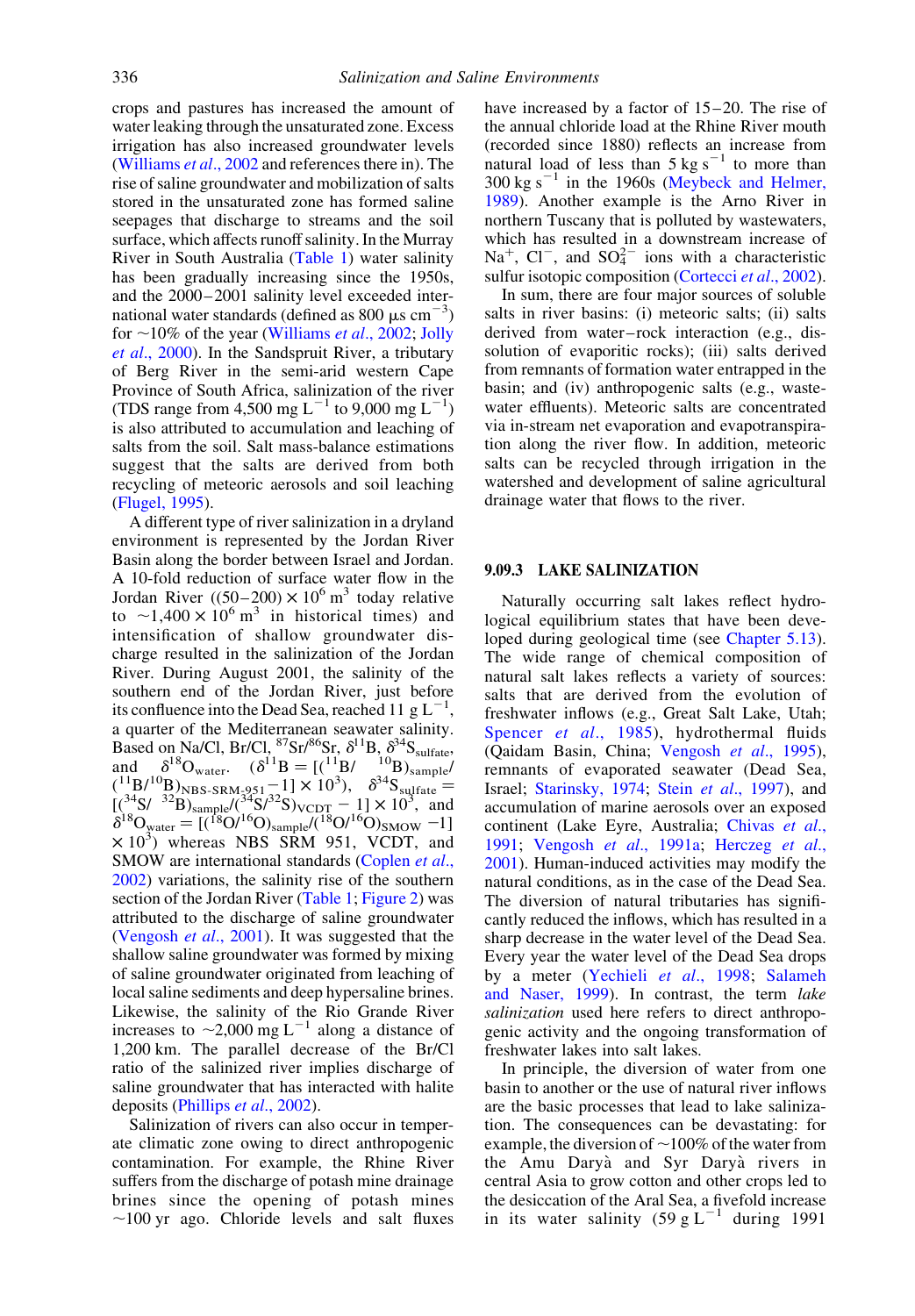<span id="page-4-0"></span>

| <b>Site</b>                   | Source           | <b>TDS</b> | Ca     | Mg     | Na             | K     | CI      | $SO_4$ | $HCO3$ NO <sub>3</sub> |    | Br    | B<br>(ppb)     | Na/Cl | $SO_4$ /Cl | Br/Cl B/Cl | $\times 10^{-3}$ |
|-------------------------------|------------------|------------|--------|--------|----------------|-------|---------|--------|------------------------|----|-------|----------------|-------|------------|------------|------------------|
| Seawater (Red Sea)            |                  | 41,390     | 418    | 1,442  | 12,396         | 516   | 23,290  | 3,077  | 161                    |    | 75.6  | 5.3            | 0.86  | 0.05       | 1.5        | 0.8              |
| Freshwater river              |                  |            |        |        |                |       |         |        |                        |    |       |                |       |            |            |                  |
| <b>Amzon River</b>            |                  | 39         | 5.2    | 1.0    | 1.5            | 0.8   | 1.1     | 1.7    | 20                     |    |       | 6              | 2.1   | 0.6        |            | 18.2             |
| Orinoco River                 |                  | 35         | 3.3    | 1.0    | 1.5            | 0.7   | 2.9     | 3.4    | 11                     |    |       | $\overline{2}$ | 0.8   | 0.4        |            | 27.1             |
| Mississippi (1905)            |                  | 216        | 34     | 8.9    | 11             | 2.8   | 10.3    |        | 25.5 116               |    |       |                | 1.7   | 0.9        |            |                  |
| Mackenzie                     |                  | 211        | 33     | 10.4   |                | 1.1   | 8.9     | 36.1   | 111                    |    |       | 12             | 1.2   | 1.5        |            | 4.4              |
| Danube                        |                  | 307        | 49     | 9      | 9              |       | 19.5    | 24     | 190                    |    |       |                | 0.7   | 0.5        |            |                  |
| Congo                         |                  | 34         | 2.4    | 1.4    | $\overline{2}$ | 1.4   | 1.4     | 1.2    | 13.4                   |    |       | 3              | 2.2   | 0.3        |            | 7.2              |
| Zambeze                       |                  | 58         | 9.7    | 2.2    | 4              | 1.2   |         | 3      | 25                     |    |       |                | 6.7   | 1.1        |            |                  |
| Saline river                  |                  |            |        |        |                |       |         |        |                        |    |       |                |       |            |            |                  |
| Murray River, South Australia | $\boldsymbol{2}$ | 448        | 21     | 17     | 101            | 6     | 171     | 38     | 94                     |    | 0.4   |                | 0.91  | 0.08       | 1.1        |                  |
| Jordan River (south end)      | 3                | 1,109      | 545    | 705    | 23,00          | 170   | 5,370   | 1,650  | 254                    | 20 | 81    | 2,800          | 0.66  | 0.11       | 6.7        | 1.7              |
| Tigris River (Baghdad, 1977)  | $\overline{4}$   | 521        | 64     | 21.7   | 47.7           |       | 82.6    | 66.5   | 238                    | 10 |       | 200            | 0.89  | 0.3        |            | 8.7              |
| Saline Lakes                  |                  |            |        |        |                |       |         |        |                        |    |       |                |       |            |            |                  |
| Salton See (1989)             | 5                | 40,700     | 950    | 1,300  | 11,000         | 220   | 17,000  | 10,000 | 185                    |    | 13    | 12,000         | 1.0   | 0.22       | 0.3        | 2.3              |
| Aral Sea (1991)               | 6                | 59,120     | 1,020  | 3,600  | 14,600         | 640   | 22,650  | 16,180 | 430                    |    |       |                | 0.99  | 0.26       |            |                  |
| Caspian Sea                   |                  | 12,385     | 340    | 700    | 3,016          | 88    | 5,233   | 3,008  |                        |    |       |                | 0.89  | 0.2        |            |                  |
| Dead Sea, Rift valley         | 8                | 337,800    | 17,600 | 42,120 | 41,300         | 7,600 | 224,200 | 280    | 200                    |    | 4,500 | 54,690         | 0.28  | 0.005 10   |            | 0.8              |
| Seawater intrusion            |                  |            |        |        |                |       |         |        |                        |    |       |                |       |            |            |                  |
| Coastal aquifer, Israel       | 9                |            | 980    | 245    | 2,830          | 22    | 6,304   | 470    | 206                    |    | 21.3  | 950            | 0.69  | 0.03       | 1.5        | 5.0              |
| Salinas Valley, California    | 10               |            | 410    | 126    | 450            | 12    | 1,670   | 212    | 62                     |    | 5.4   | 245            | 0.42  | 0.05       | 1.5        | 4.8              |

| <b>Table 1</b> Chemical composition of saline water from various sources. The ion concentrations are reported in mg $L^{-1}$ , whereas the ionic ratios are molar. |  |
|--------------------------------------------------------------------------------------------------------------------------------------------------------------------|--|

(continued)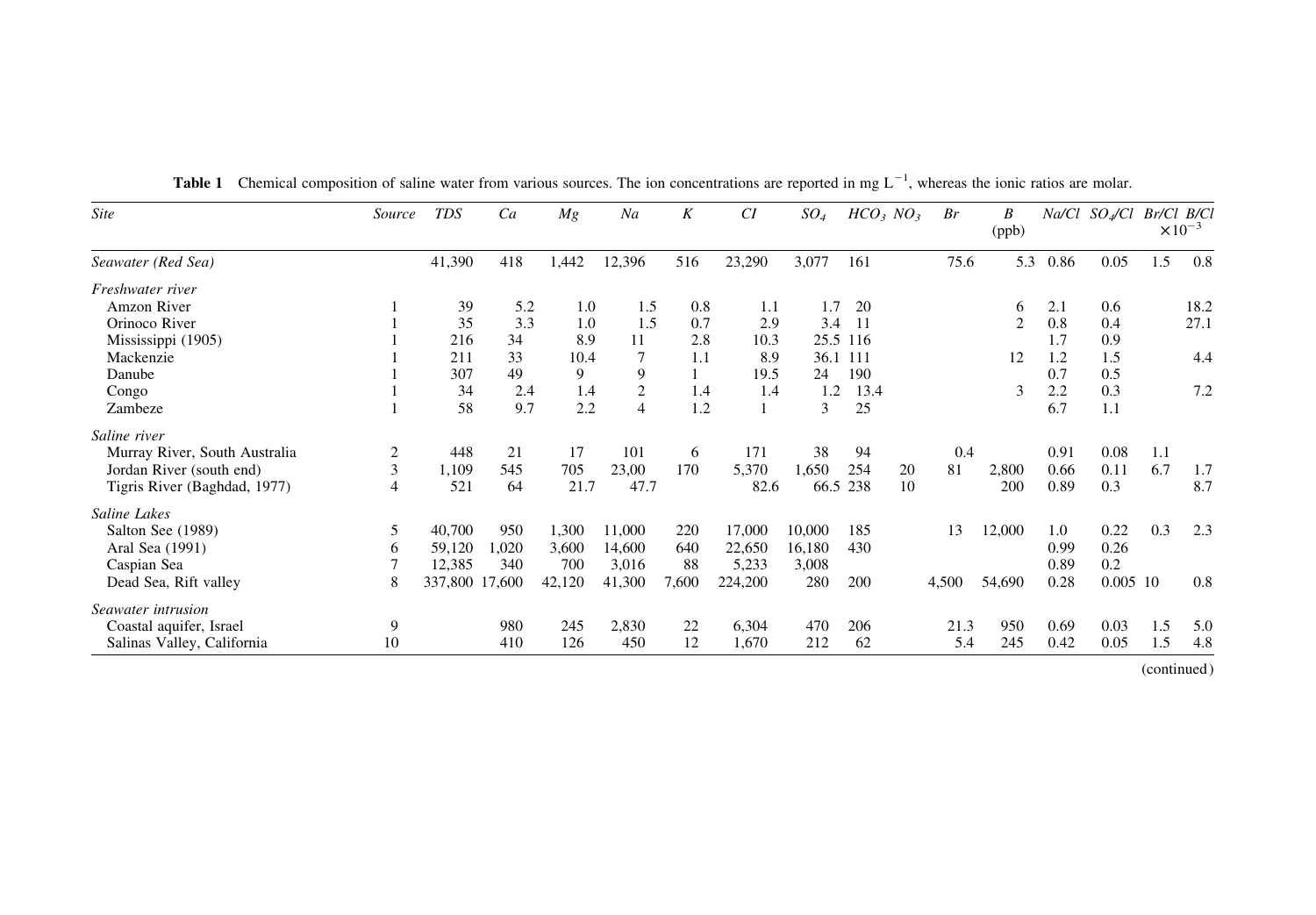| Table 1<br>(continued). |  |
|-------------------------|--|
|-------------------------|--|

| <b>Site</b>                                                                    | Source | <b>TDS</b> | Ca    | Mg  | Na     | K      | C <sub>1</sub> | $SO_4$ |     | HCO <sub>3</sub> NO <sub>3</sub> | Br  | B<br>(ppb) | Na/Cl | $SO_4$ /Cl | Br/Cl B/Cl<br>$\times 10^{-3}$ |     |
|--------------------------------------------------------------------------------|--------|------------|-------|-----|--------|--------|----------------|--------|-----|----------------------------------|-----|------------|-------|------------|--------------------------------|-----|
|                                                                                |        |            |       |     |        |        |                |        |     |                                  |     |            |       |            |                                |     |
| Saline plumes and upcoming of brines<br>Coastal aquifer, Israel (Beer Toviyya) | 11     | 2,560      | 176   | 97  | 545    | 3.9    | 1,125          | 143    | 370 | 98                               | 3.5 | 508        | 0.75  | 0.05       | l .4                           | 1.5 |
| Ogallala aquifer, Texas                                                        | 12     | 67,530     | 1,460 | 388 | 23,850 | 32     | 36,120         | 5,610  | 41  |                                  | 6.2 |            | 1.0   | 0.06       | 0.07                           |     |
|                                                                                |        |            | 470   | 138 | 635    |        |                |        | 77  |                                  |     |            |       |            |                                | 3.9 |
| Dammam aquifer, Kuwait                                                         | 13     | 4,062      |       |     |        | 15.2   | 1,241          | 1,189  |     | 8                                |     | 1,500      | 0.77  | 0.35       |                                |     |
| Jordan Valley, Jericho,<br>Cenomanian aquifer                                  | 14     | 8,270      | 490   | 580 | 1,700  | 110    | 4,950          | 105    | 275 | 62                               | 83  |            | 0.52  | 0.02       | 7.4                            |     |
| Pleistocen aquifer                                                             | 14     | 3,100      | 156   | 208 | 590    | 84     | 1,372          | 295    | 363 | 29                               | 10  |            | 0.66  | 0.16       | 3.3                            |     |
| Groundwater associated with                                                    |        |            |       |     |        |        |                |        |     |                                  |     |            |       |            |                                |     |
| freezing process                                                               |        |            |       |     |        |        |                |        |     |                                  |     |            |       |            |                                |     |
| Sweden                                                                         | 15     | 18,200     | 3,690 | 31  | 2,850  | 12     | 11,100         | 522    | 7   |                                  | 79  |            | 0.39  | 0.02       | 3.1                            |     |
| Finland                                                                        | 15     | 14,400     | 3,900 | 13  | 1,500  | $\tau$ | 8,900          |        | 21  |                                  | 77  |            | 0.25  | < 0.01     | 3.8                            |     |
| Agricultural drainage                                                          |        |            |       |     |        |        |                |        |     |                                  |     |            |       |            |                                |     |
| San Joaquim Valley, California                                                 | 16     | 4,580      | 192   | 242 | 952    |        | 499            | 2,650  |     | 44                               |     | 5,940      | 2.9   | 1.9        |                                | 3.9 |
| Mendota, San Joaquim Valley, California                                        | 17     | 14,280     | 438   | 285 | 3,720  | 3.1    | 1,210          | 8,350  | 250 | 25                               | 3.4 |            | 4.7   | 2.5        | 1.2                            |     |
| Imperial Valley, California                                                    | 5      | 6,715      | 310   | 330 | 1,420  | 19     | 1,200          | 3,000  | 383 | 53                               |     |            | 1.9   | 0.9        |                                |     |
| Imperial Valley, California                                                    | 5      | 8,250      | 560   | 320 | 1,700  | 24     | 2,600          | 2,700  | 342 | 5                                | 2.3 | 1,700      | 1.0   | 0.4        | 0.4                            | 2.0 |
| Wastewaters                                                                    |        |            |       |     |        |        |                |        |     |                                  |     |            |       |            |                                |     |
| Dan Reclamation Project, Israel (1993)                                         | 18     | 1,300      | 80    | 30  | 264    | 34.2   | 361            | 112.5  | 420 |                                  | 0.4 | 500        | 1.1   | 0.11       | 0.5                            | 6   |
| Orleans, Cape Cod, Massachusetts                                               | 19     | 1,700      | 440   | 0.3 | 100    | 30     | 950            | 19     | 134 | 30                               |     | 200        | 0.16  | 0.007      |                                | 0.7 |

Sources: 1. E. K. Berner and R. A. Berner [\(1987\)](#page-27-0); 2. [Herczeg](#page-28-0) et al. (1993); 3. [Vengosh](#page-31-0) et al. (2001); 4. Mutlak et al. (1990); 5. [Schroedar](#page-31-0) and Rivera, (1993); 6. Linnikov and [Podberezny](#page-29-0) (1996); 7. Peeters et al. (1999); 8 9. [Vengosh](#page-31-0) et al. (1994); 10. Vengosh et al. (2002a); 11. Vengosh et al. (1999); 12. Mehta et al. [\(2000a\)](#page-30-0); 13. [Al-Ruwaith](#page-26-0) (1995); 14. Marie and Vengosh (2001); 15. Bein and Arad [\(1992\)](#page-27-0); 16. Mitchel et al. [\(2000\)](#page-30-0); 17. Khara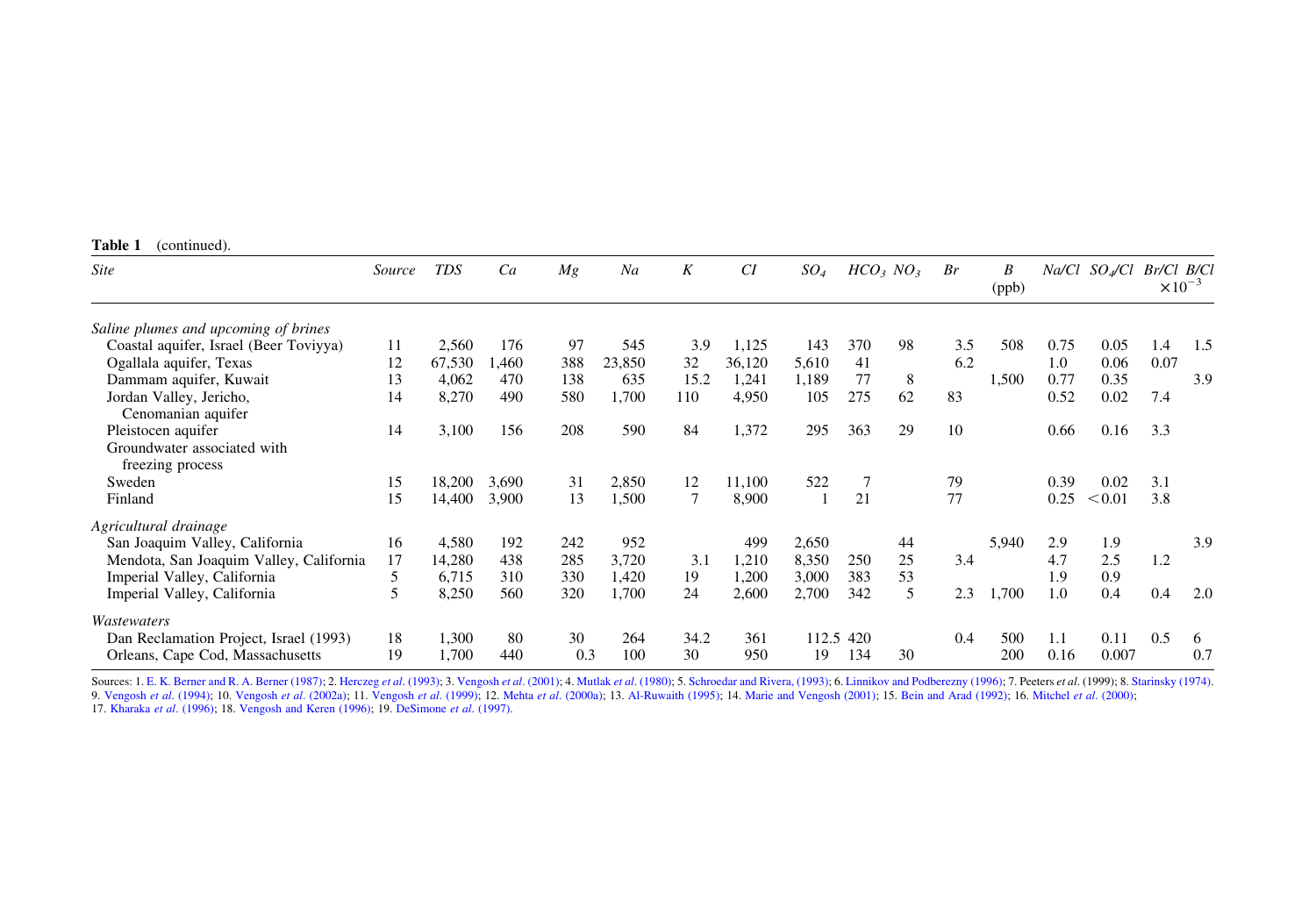<span id="page-6-0"></span>

Figure 2 Salinization of the Jordan River. (a) Evolution of the chloride content during the twentieth century as recorded in Abdalla Bridge, the southern point of the Jordan River before its entry into the Dead Sea. (b) Chloride variation transects along the Jordan River. Distance in km refers to the beginning of the river flow (Alumot dam) below the Sea of Galilee (source [Vengosh](#page-31-0) et al., 2001).

([Linnikov and Podberezny, 1996](#page-29-0)), destruction of the fisheries industry, and accelerating health problems in the region ([Micklin, 1988](#page-30-0), [1992\)](#page-30-0). Finally, draining saline agricultural return flow from the Imperial Valley in Southern California during the twentieth century into the perminal lake of the Salton Sea ([Figure 3\)](#page-7-0) resulted in salt accumulation and the creation of salt lake with a salinity of 43 g  $L^{-1}$  [\(Schroeder](#page-31-0) *et al.*, 1991, [2002;](#page-31-0) [Schroeder and Rivera, 1993](#page-31-0); Hely et al[., 1966;](#page-28-0) [Amrhein](#page-26-0) et al., 2001). The salinity rise of a lake may

lead to a dramatic change in the ecological system and change in the species composition (e.g., rise of brine shrimp), which in turn will also modify the food chain mechanism in the lake, and consequently the bioaccumulation of toxic elements such as selenium (see Chapter 9.02; Glenn et al[., 1999](#page-28-0)).

Two types of lake salinization are considered. The first type is the imbalance between evaporation and water inflow, usually due to the diversion of freshwater discharge. This is demonstrated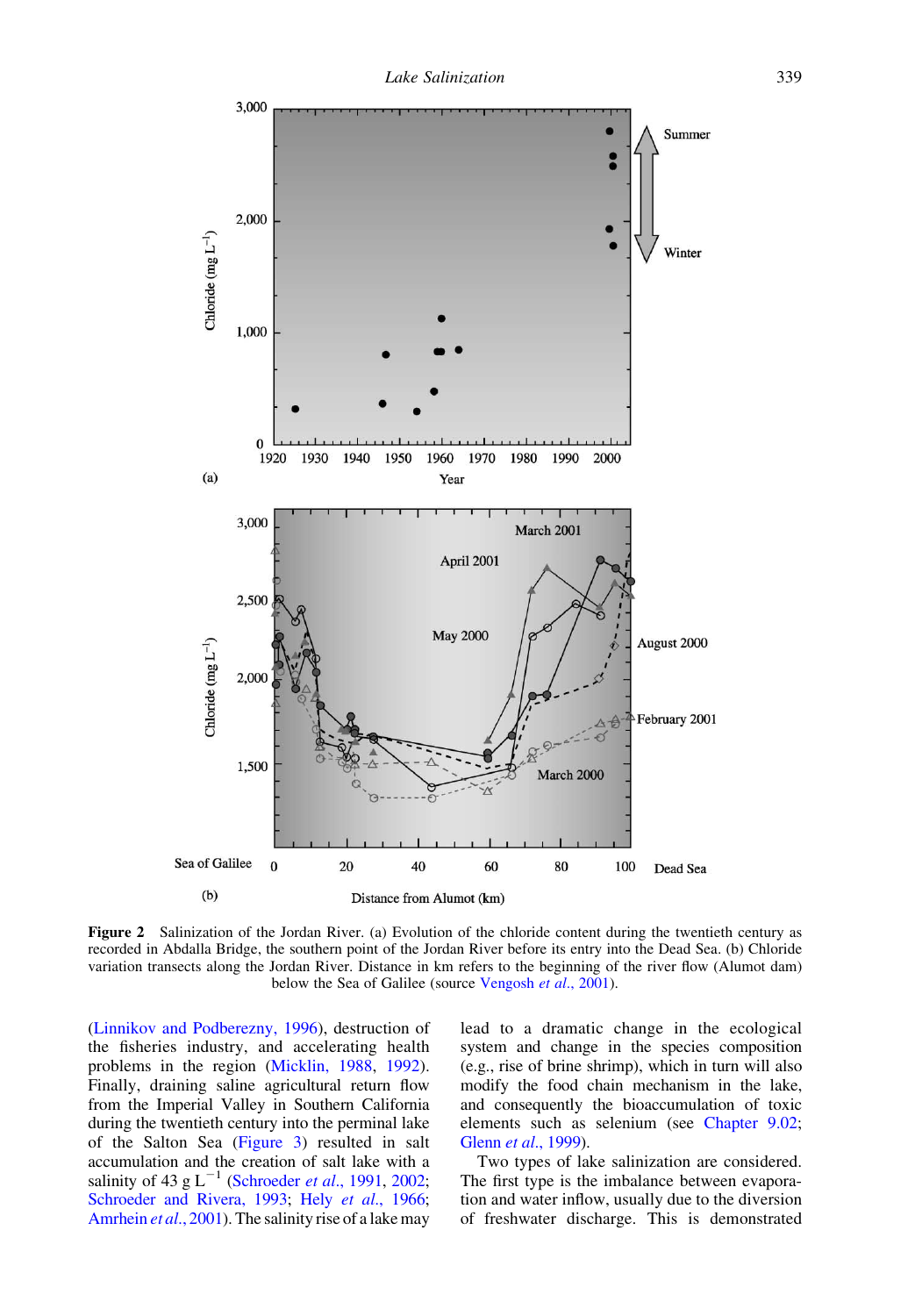<span id="page-7-0"></span>

Figure 3 Historical salinization of the Salton Sea (California, USA) during the twentieth century (sources [Schroeder](#page-31-0) et al., 1991; [Schroeder and Rivera, 1993;](#page-31-0) [Amrhein](#page-26-0) et al., 2001).

in the case of the Aral Sea ([Table 1](#page-4-0)), where the chemical composition of the brackish water during early stages of salinization (salinity of 14 g  $\tilde{L}^{-1}$ in 1971) is identical to that of brines during later stages (salinity of 56 g  $L^{-1}$  during 1991; Figure 4; [Linnikov and Podberezny, 1996](#page-29-0)). The second type of lake salinization is related to saline inflow coupled with evaporation within the lake. The source of the saline inflow can be anthropogenic, as in the case of the Imperial Valley in California, where agricultural return flow with a salinity of  $1-3 g L^{-1}$  flows into the Salton Sea [\(Table 1;](#page-4-0) [Figure 5](#page-8-0)). Alternatively, natural saline springs (salinity up to 40 g  $L^{-1}$ ) flow to the Sea of Galilee [\(Figure 6\)](#page-8-0) in the northern Jordan Valley and control the chemical composition of the lake (salinity of  $\sim 0.5$  g L<sup>-1</sup>; [Kolodny](#page-29-0) *et al.*, [1999;](#page-29-0) Nishri et al[., 1999](#page-30-0)). In both cases, the chemical composition of the saline inflows dominates the composition of the salinized lake.



Figure 4 Salinization of Aral Sea. (a) The rise of the salinity during the 1970s and 1980s. (b) Sodium and sulfate versus chloride concentrations (in mmol  $L^{-1}$ ) as measured in the lake during different times. Note the linear relationships between the different ions, indicating that the initial chemical composition of the saline lake was not modified during the salinization process (source [Linnikov and Podberezny, 1996](#page-29-0)).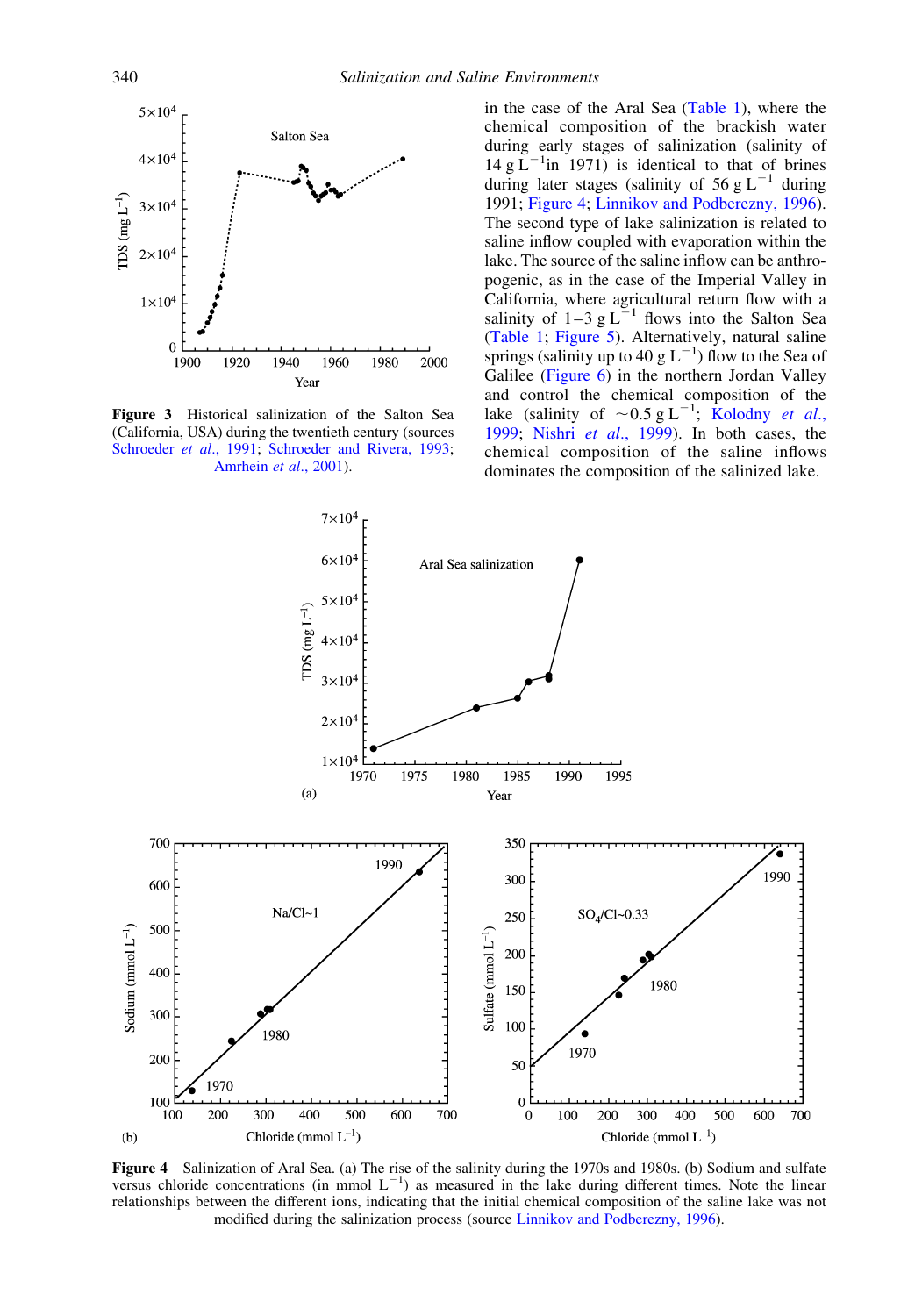<span id="page-8-0"></span>

Figure 5 Bromide versus chloride concentrations (in mmol  $L^{-1}$ ) of agricultural drainage waters (open circles) and the Salton Sea (closed circles) in Southern California, USA. Note the identical Br/Cl ratios measured in both the agricultural drainage waters and the saline lake, inferring that the lake was originated from agricultural drainage inflow. The Br/Cl ratios are lower than the marine ratio, indicating dissolution of halite mineral (sources [Schroeder](#page-31-0) et al., 1991; [Schroeder and Rivera, 1993](#page-31-0); [Amrhein](#page-26-0) et al., 2001).



Figure 6 Historic evolution of the chloride content  $(\text{in} \text{ mg L}^{-1})$  of Sea of Galilee, Israel. The variations of the salinity of the lake reflect human operational stages: (i) during the mid-1960s the salinity increased due to the damming of the natural outflow of the lake; (ii) diversion of the saline springs that emerge to the lake (point A) initiated reduction of the salinity, followed by major flood events (point B) during the late 1960s; (iii) low level of the salinity marinated during the 1970s to 1990s as a result of a salt balance between freshwater input, saline water discharge, and pumping; and (iv) drought years (points C and D) resulted in significant reduction of the lake level and extensive evaporation and consequently salinization of the lake (data from the archive of the Hydrological Service, Israel).

In addition to the reduction of freshwater discharge, the fate and the rate of future salinization of lakes depends on the chemical composition of the lakes (see Chapter 5.13). Precipitation of minerals ([Hardie and Eugster, 1970](#page-28-0)) and the activity of the saline water form important negative feedbacks that limit salt accumulation in the lakes. In this respect, the saturation level of calcite, gypsum, and halite in brines can determine the salinity and composition of the residual brines. In the Salton Sea, the lake water has a total salinity of 43 g  $L^{-1}$  and is oversaturated with respect to calcite, which controls the Ca<sup>2+</sup> and HCO<sub>3</sub> level of the lake. Biologic activity, sulfate reduction processes, and base-exchange reactions  $(Na^+$ removal) add additional dissolved  $Ca^{2+}$ , which enhances calcite precipitation [\(Amrhein](#page-26-0) et al., [2001\)](#page-26-0). At higher salinity levels, such as in the Dead Sea [\(Table 1](#page-4-0)) with a salinity of 340 g  $L^{-1}$ , the low water activity and thus the low vapor pressure of the hypersaline brines imposes low evaporation rates. [Yechieli](#page-32-0) et al. (1998) predicted that despite significant reduction in freshwater inflows to the Dead Sea, the Dead Sea will not totally desiccate but will reach a new equilibrium, given the low water activity. The geometry of the lake basin and the size of the surface area are also important factors that control the amount of evaporation ([Yechieli](#page-32-0) et al., 1998). In sum, while the rate of salinization is rapid during the early stages of salinization, it decreases at evolved stages due to salt precipitation and the low water activity of the brines. As the salinity increases, the rate of lake salinization is expected to decrease.

#### 9.09.4 GROUNDWATER SALINIZATION

#### 9.09.4.1 Seawater Intrusion

Salt-water intrusion is one of the most widespread and important processes that degrade water quality to levels exceeding acceptable drinking and irrigation water standards, and endanger future water exploitation in coastal aquifers. This problem is intensified by large population growth, and the fact that  $\sim$  70% of the world population occupies the coastal plain zones. Human activities (e.g., pumping, agriculture, reuse of wastewater) increase the rate of salinization (Jones et al[., 1999](#page-29-0)). Salt-water intrusion into coastal aquifers has been identified in the eastern Atlantic [\(Meisler](#page-30-0) et al., [1985;](#page-30-0) Wicks et al[., 1995;](#page-32-0) [Wicks and Herman,](#page-32-0) [1996\)](#page-32-0) and the western Pacific ([Izbicki, 1991,](#page-29-0) [1996](#page-29-0); [Todd, 1989;](#page-31-0) [Vengosh](#page-31-0) et al., 2002a) coasts of the USA. Seawater intrusion occurs even under extremely humid climatic conditions, as in the Jeju volcanic island in South Korea, where the annual average rainfall is  $\sim$ 1,870 mm and the estimated groundwater recharge is  $1.4 \times 10^9$  m<sup>3</sup> yr<sup>-1</sup>.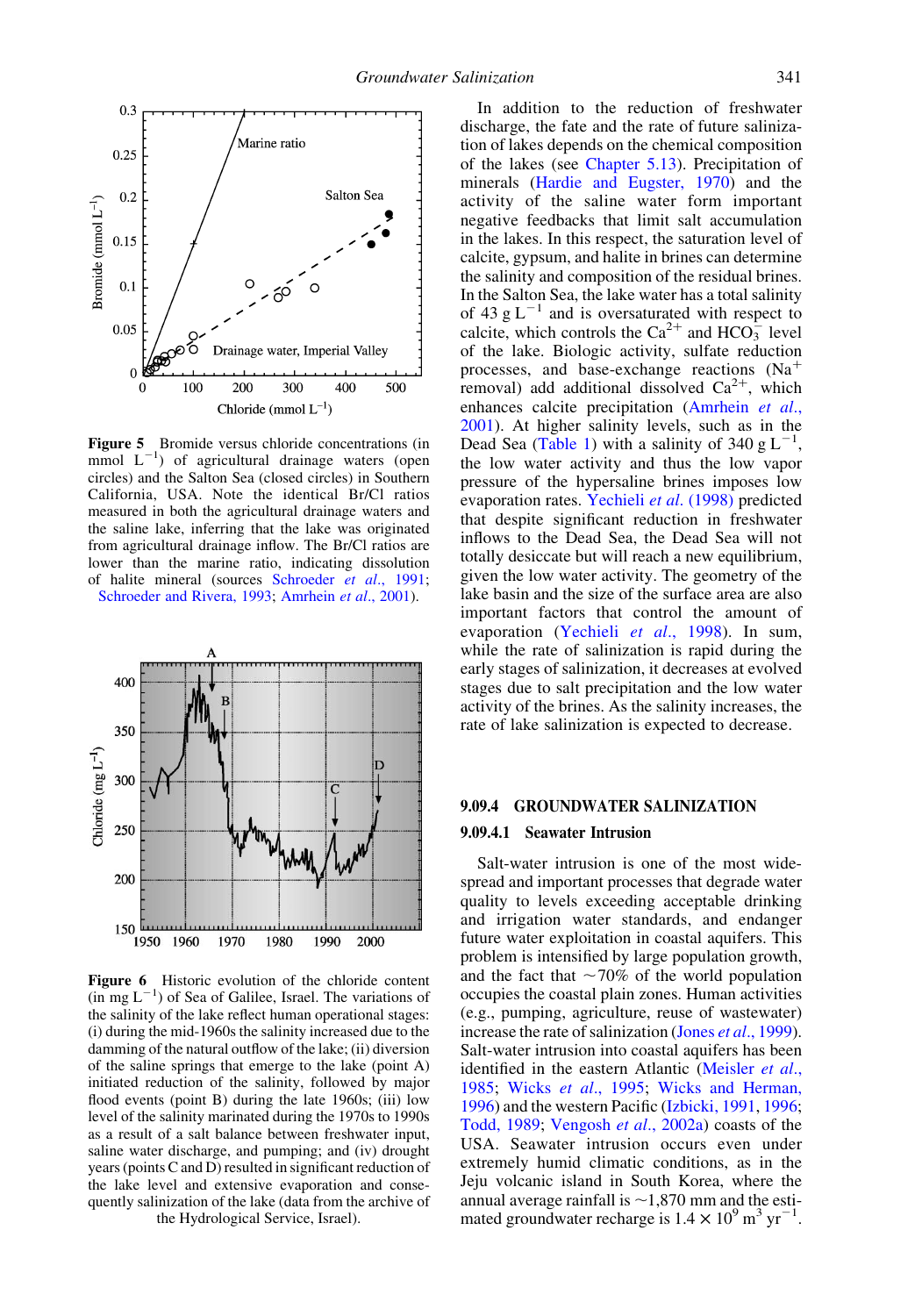Although the groundwater withdrawal in the volcanic island is only 5% of the estimated replenishment, Br/Cl and  $\delta^{18}$ O data indicate that seawater has intruded 2.5 km inland due to the high conductivity and heterogeneity of the basaltic aquifers (Kim et al[., 2003](#page-29-0)). As a result of global warming, a rise of sea level could lead to seawater intrusion in similar volcanic islands in the Pacific and further salinization of their groundwater.

Fossil seawater that represents past invasions into coastal aquifers accompanying rise in sea level can be documented by the apparent old age inferred by the  $^{14}$ C and  $^{3}$ H data of saline waters as reported in Germany ([Hahn, 1991](#page-28-0)), Belgium [\(De Breuck and De Moor, 1991\)](#page-27-0), India ([Sukhija,](#page-31-0) [1996\)](#page-31-0), and Israel ([Yechieli](#page-32-0) et al., 2001).

In many coastal aquifers around the world, modern seawater intrusion commonly occurs owing to extensive freshwater withdrawals. Ocean water itself has a salinity of 35 g  $L^{-1}$ (TDS), while internal seas have higher (e.g., Mediterranean Sea, Red Sea; TDS  $\sim$ 40 gL<sup>-1</sup>) or lower salinities. Nevertheless, seawater has a uniform chemistry due to the long residence time of the major constituents. There is a predominance of  $Na<sup>+</sup>$  and  $Cl<sup>-</sup>$  with a molar ratio of 0.86, an excess of  $Cl^-$  over the alkali ions (Na + K), and Mg<sup>2+</sup> greatly in excess of Ca<sup>2+</sup>  $(Mg/Ca = 4.5-5.2;$  [Table 1](#page-4-0)). Seawater has also a uniform Br/Cl  $(1.5 \times 10^{-3})$ ,  $\delta^{18}O_{\text{water}}$  (0-1\%),  $\delta^{34}S_{\text{sulfate}}$  (21‰),  $\delta^{11}B$  (39‰), and  $\delta^{7}Sr/86Sr$ (0.7092) values. In contrast, the chemical compositions of fresh groundwaters is highly variable, though typically they are composed of Ca–Mg–HCO<sub>3</sub>. In most cases  $Ca^{2+}$  dominates over  $\widetilde{Mg}^{2+}$ . The most striking phenomenon that characterizes seawater intrusion into coastal aquifers is the difference between the chemical composition of the saline water associated with salt-water intrusion and the theoretical mixture of seawater with groundwater ([Jones](#page-29-0) et al., [1999\)](#page-29-0). In many cases, the saline water has a Ca-chloride composition (i.e., the ratio of  $Ca/(SO_4 + HCO_3) > 1)$  with low ratios of Na<sup>+</sup>,  $SO_4^{2-}$ ,  $K^+$ , and B to chloride relative to modern ocean water [\(Table 1](#page-4-0)).

The geochemical modification of seawater intrusion has been attributed to base-exchange reactions with the aquifer rocks ([Sayles and](#page-31-0) [Mangelsdorf, 1977](#page-31-0); [Appelo and Willemsen,](#page-26-0) [1987;](#page-26-0) [Appelo and Geirnart, 1991;](#page-26-0) [Appelo and](#page-26-0) [Postma, 1993](#page-26-0)). Typically, cation exchangers in aquifers are clay minerals, organic matter, oxyhydroxides, and fine-grained rock materials, which have mainly  $Ca^{2+}$  adsorbed on their surfaces. When seawater intrudes into a coastal freshwater aquifer, Na<sup>+</sup> replaces part of the  $Ca^{2+}$ on the solid surfaces. As a result,  $Na<sup>+</sup>$  is taken up by the solid phase,  $Ca^{2+}$  is released, the solute composition changes from a Mg-chloride into a

Ca-chloride type water, the Na/Cl ratio decreases, and the  $(Ca + Mg)/C1$  ratio increases ([Custodio,](#page-27-0) [1987,](#page-27-0) [1997;](#page-27-0) [Custodio](#page-27-0) et al., 1993; [Appelo and](#page-26-0) [Postma, 1993;](#page-26-0) Jones et al[., 1999](#page-29-0)). Under such conditions, the relative enrichments in calcium and magnesium, normalized to chloride concentrations, should be balanced by the relative depletion of sodium (i.e.,  $\Delta(Ca + Mg) = -2\Delta Na$ molar units; [Vengosh](#page-31-0) et al., 2002a). Together with  $Ca^{2+}$ , exchangeable  $Sr^{2}$  is released to the dissolved phase ([Johnson and Depaolo, 1994](#page-29-0)). The  ${}^{87}Sr/{}^{86}Sr$  ratio of adsorbed strontium can therefore affect the isotopic composition of strontium in the saline groundwater. In Salinas Valley, California, the  $87$ Sr/ $86$ Sr ratio of the salinized water increases with the  $Ca^{2+}$  content [\(Figure 7](#page-10-0)), indicating a contribution of a high  ${}^{87}Sr/{}^{86}Sr$  source from the clays ([Vengosh](#page-31-0) *et al.*, [2002a](#page-31-0)). In contrast, in the basaltic aquifer of Jesu island in South Korea, the  $87$ Sr/ $86$ Sr ratios show conservative relationships with salinity and reflect a mixing between seawater and local groundwater (Kim *et al.*, 2003). Flushing of the mixing zone by freshwater results in an opposite reaction: an uptake of  $Ca^{2+}$  and  $Mg^{2+}$  by the exchangers with concomitant release of  $Na<sup>+</sup>$ . This is reflected in an increase of the Na/Cl ratio and a decrease of the  $(Ca + Mg)/Cl$  ratio, and formation of an  $Na-HCO<sub>3</sub>$  water type [\(Appelo, 1994\)](#page-26-0).

Finally, seawater intrusion is also characterized by high  $\delta^{34}S_{\text{suffix}}$  (>20‰) and  $\delta^{11}B$  (>39‰) values that are associated with low SO4/Cl and B/Cl ratios below the marine ratios (0.05 and  $8 \times 10^{-4}$ , respectively). The relative depletion of sulfate and 34S enrichment is attributed to sulfate reduction along the salt–freshwater interface ([Krouse and Mayer, 2000\)](#page-29-0). The removal of dissolved boron is explained via adsorption onto clay minerals in which  $^{10}B$  is adsorbed preferentially onto the clays and the residual saline groundwater becomes enriched in  ${}^{11}B$  ([Vengosh](#page-31-0) et al[., 1994\)](#page-31-0).

#### 9.09.4.2 Mixing with External Saline Waters

Many studies of regional aquifer systems show the general sequence of major ion evolution from low-salinity  $Ca-Mg-HCO<sub>3</sub>$  type to saline Na–  $SO_4$ –Cl groundwater along a hydraulic gradient [\(Mazor, 1997](#page-29-0); [Herczeg](#page-28-0) et al., 1991, [2001](#page-28-0); [Hendry](#page-28-0) [and Schwartz, 1988](#page-28-0)). The ratio of  $Na<sup>+</sup>$  and  $Cl<sup>-</sup>$  ions relative to the other dissolved salts  $(i.e., Na + Cl/TDS)$  increases with flow, as demonstrated in the saline groundwater from the Murray aquifer in South Australia ([Herczeg](#page-28-0) et al., [2001\)](#page-28-0) and the Cretaceous sandstone aquifer of Milk River Formation, Alberta, western Canada ([Hendry and Schwartz, 1988;](#page-28-0) [Herczeg and](#page-28-0) [Edmunds, 2000](#page-28-0)). The gradual increase of salinity and the chemical modification towards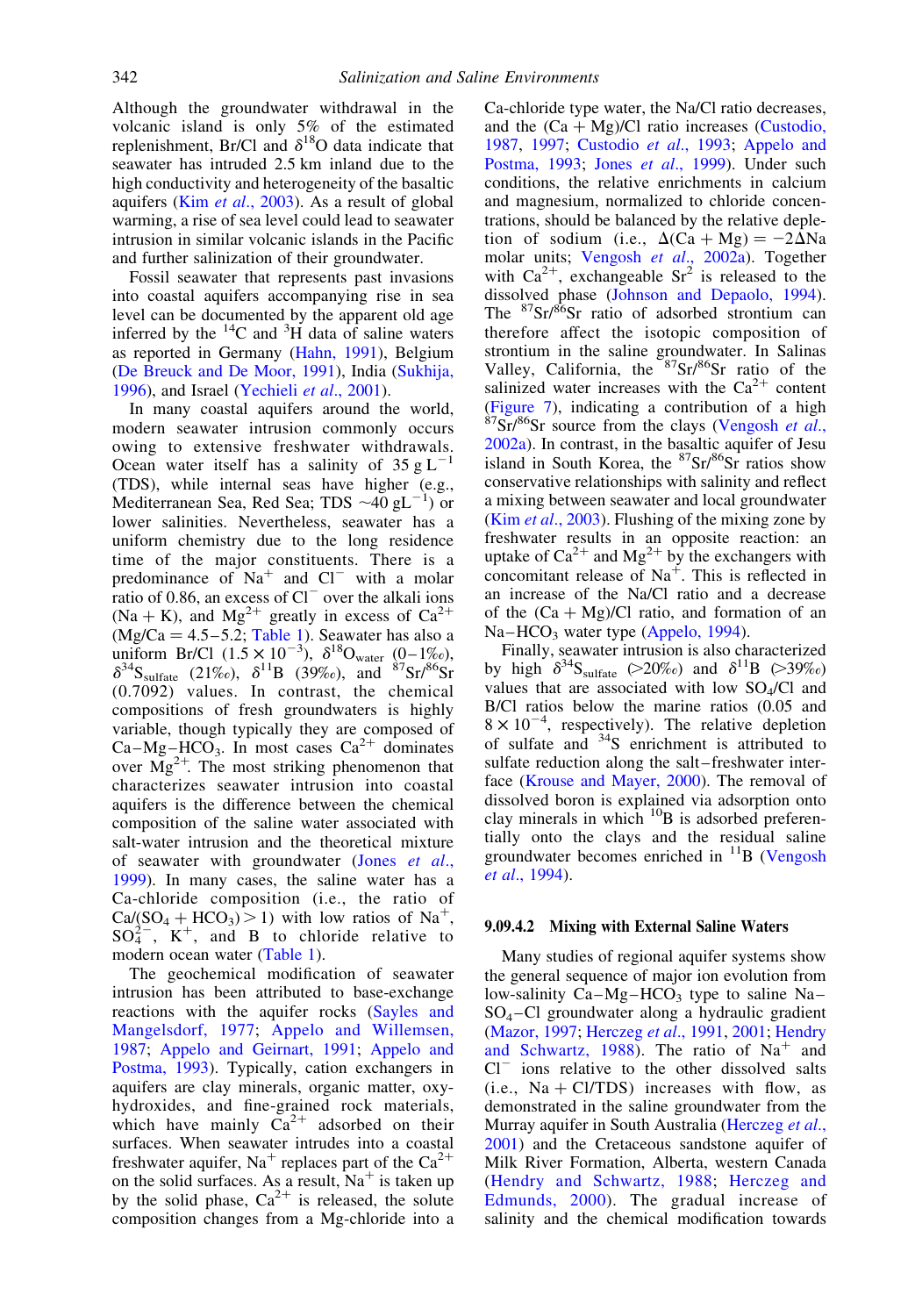<span id="page-10-0"></span>

Figure 7 The variations of chloride, calcium, strontium (in mg  $L^{-1}$ ), and  ${}^{87}Sr/{}^{86}Sr$  ratios during intrusion of seawater into the coastal aquifer of Salinas Valley, California, USA. Note the linear relationships between all constituents, which indicates conservative mixing relationships between freshwater and modified seawater. These relationships suggest that base-exchange reactions occur at early stage of seawater intrusion and that Sr in exchange sites has a high <sup>87</sup>Sr/<sup>86</sup>Sr ratio (source [Vengosh](#page-31-0) et al., 2002a).

predominance of chloride and sodium ions is a result of several possible processes: (i) advection and diffusion of saline fluids entrapped in an aquitard that is connected to an active aquifer and (ii) dissolution of soluble salts such as gypsum and halite minerals within the aquifer. For example, several models have been postulated to explain the increase of salinity along flow paths in the Cretaceous sandstone aquifer of the Milk River Formation, Alberta, western Canada. [Hendry and](#page-28-0) [Schwartz \(1988\)](#page-28-0) hypothesized that the salinity increase is derived from diffusion of solute from an underlying aquitard. The entrapment of saline fluids in geological units of low hydraulic conductivity that are connected to active aquifers may result in diffusion of solute and a gradual increase of salinity ([Herczeg and Edmunds, 2000](#page-28-0)).

Likewise, salinization of many aquifers is induced by intrusion of underlying or adjacent saline groundwater or saline-water flow from adjacent or underlying aquifers (e.g., [Magaritz](#page-29-0) et al[., 1984;](#page-29-0) [Maslia and Prowell, 1990](#page-29-0) , [Vengosh](#page-31-0) et al[., 1999,](#page-31-0) [2002a](#page-31-0),[c](#page-32-0); [Sanchez-Martos and](#page-30-0) [Pulido-Bosch, 1999;](#page-30-0) [Sanchez-Martos](#page-31-0) et al., 2001; [Kloppman](#page-29-0) et al., 2001; [Hsissou](#page-29-0) et al., 1999). For example, in the upper Floridan aquifer in Georgia, USA, faults breach the nearly impermeable units of the underlying confined aquifer and allow upward leaking of saline groundwater [\(Maslia and Prowell,](#page-29-0) [1990\)](#page-29-0). Similarly, extensive saline plumes in the Ogallala aquifer in the southern High Plains, Texas, USA are attributed to cross-formational flow from underlying evaporite units [\(Mehta](#page-30-0) et al., [2000a,b](#page-30-0)). Saline plumes formed from uprising of saline groundwater are also the major source of salinity in the Mediterranean coastal aquifer of Israel [\(Table 1](#page-4-0) and [Figure 8](#page-11-0); [Vengosh](#page-31-0) et al., 1999). Salinization of groundwater is one of the critical water-quality problems in the Gaza Strip, where the salinity of groundwater exceeds the salinity level of international drinking water. The major source of the salinity is the natural flow of saline groundwater from the eastern part of the aquifer. The rate of flow and salinization have been accelerated due to over-exploitation in the Gaza Strip ([Vengosh](#page-32-0) et al., 2002c).

The impact of salinization is particularly conspicuous in aquifers where the freshwater is not renewable (i.e., fossil; see Chapter 5.15). Numerous studies have shown that groundwater resources across the Sahara and the Sahel region in northern Africa and in the arid zones of the Middle East are fossil and reflect paleorecharge during Late Pleistocene periods of higher humidity (e.g., Cook et al[., 1992;](#page-27-0) [Cook and](#page-28-0) [Herczeg, 2000;](#page-28-0) [Phillips, 1994;](#page-30-0) [Edmunds and](#page-28-0) [Gaye, 1994](#page-28-0); [Gaye and Edmunds, 1996;](#page-28-0) [Edmunds](#page-27-0) [and Droubi, 1998](#page-27-0); [Edmunds](#page-28-0) et al., 1999, [2001](#page-28-0)). Typically, fresh paleowaters overlie saline dense water bodies. With geological time, a fragile hydraulic equilibrium has been established between the two water bodies. Drillhole construction and groundwater abstraction affect this delicate hydrological balance. Exploitation of paleowaters, with no possibility of modern replenishment, can lead to rapid salinization of the groundwater resources. In the Middle East, salinization of fossil groundwater has devastating effects since in some cases they are the only source of potable water [\(Vengosh and Rosenthal, 1994](#page-31-0)).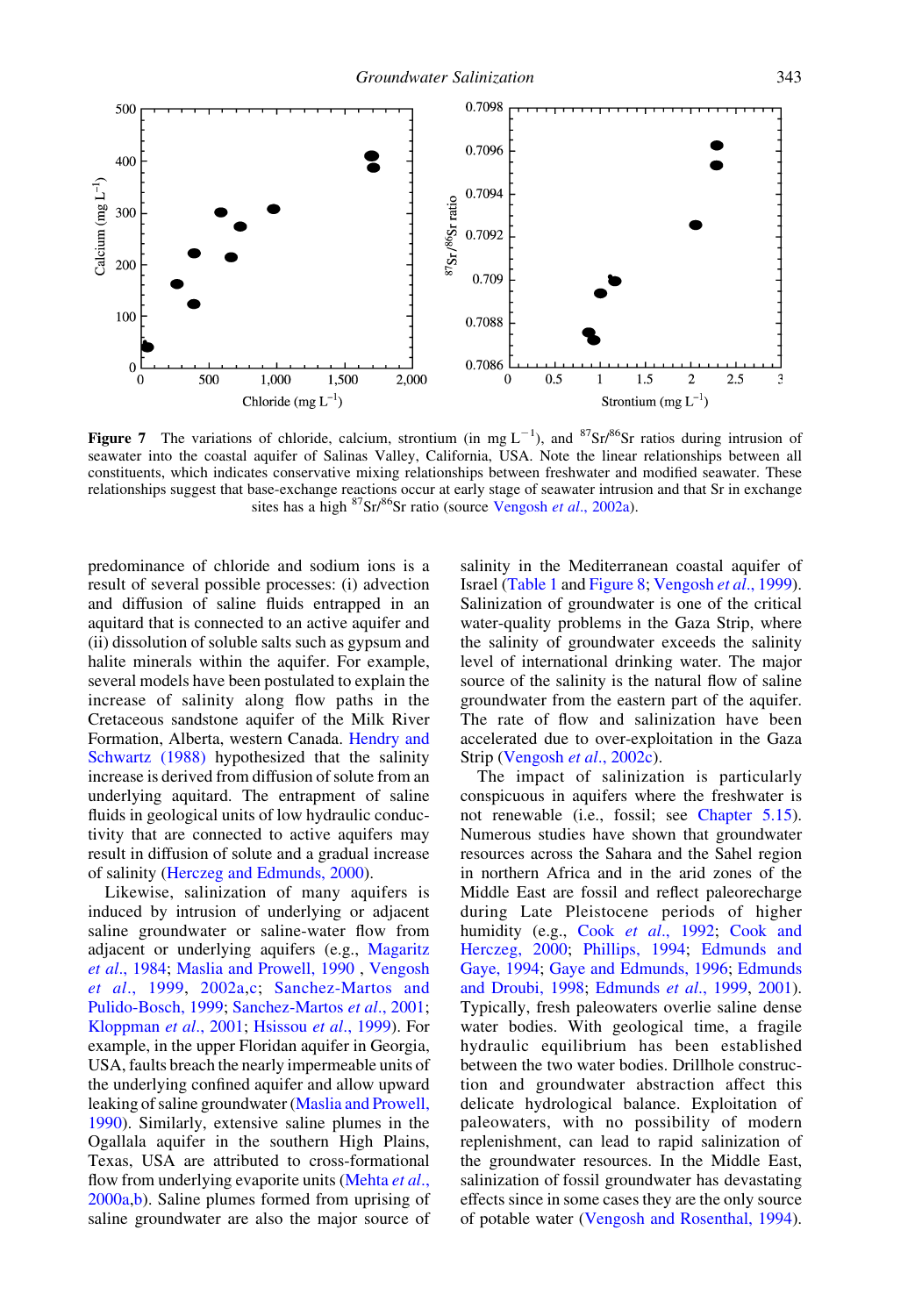<span id="page-11-0"></span>

Figure 8 Chloride (in mg  $L^{-1}$ ) distribution in groundwater from the central and southern part of the Mediterranean coastal aquifer of Israel. Note the saline plumes in the central and eastern parts of the aquifer.

For example, in the Damman carbonate aquifer in Bahrain, over-exploitation has resulted in a drop of the piezometric surface by 4 m and an increase in the salinity by over  $3 g L^{-1}$  owing to a combination of leakage from a deeper aquifer, marine intrusion, sabkha water migration, and agricultural drainage. More than half of the area of the Damman aquifer has become saline as a result of over-exploitation ([Edmunds and Droubi, 1998](#page-27-0)). In Israel, the abstraction of brackish paleowater from the Lower Cretaceous Nubian sandstone aquifer in areas along the Rift Dead Sea Valley has resulted in the intrusion of Ca-chloride brine and the salinization of the associated groundwater. In South Jordan the fossil (i.e., <sup>14</sup>C ages of  $\sim$ 1.3  $\times$  10<sup>4</sup> yr) freshwaters of the Disi–Mudawwara aquifer have been extracted since the early 1970s, which has resulted in a nonrecoverable lowering of water levels by 20 m. The fresh groundwater body of Disi–Mudawwara aquifer is hydraulically interconnected with the overlying aquifer, in particular with the saline bearing of the Khrein confining unit. As such, early signs of salinization have already been recorded in the Disi–Mudawwara aquifer [\(Salameh, 1996](#page-30-0)). The future utilization of this valuable water resource, which is the only available freshwater resource in Jordan, thus primarily depends upon the rate and extent of the salinization process.

In this section, the chemical and isotopic compositions of different types of saline groundwater are examined. These include residual evaporated seawater entrapped as formation water, saline water generated by evaporite dissolution, and hydrothermal water. Residual evaporated seawater is typically characterized by a Ca-chloride composition  $(Ca/(SO<sub>4</sub> +$  $HCO<sub>3</sub>$  > 1) with an Na/Cl ratio below seawater ratio value, Br/Cl  $\geq$  seawater ratio (1.5  $\times$  10<sup>-3</sup>), relative depletion of sulfate  $(SO_4/CI < 0.05)$ ,  $\delta^{34}S_{\text{sulfate}} \ge 20\%, \text{ and } \delta^{11}B \ge 39\%$  ([Figure 9](#page-12-0); [Starinsky, 1974](#page-31-0); [Carpenter, 1978](#page-27-0); [Carpenter](#page-27-0) et al., [1974;](#page-27-0) [McCaffrey](#page-30-0) et al., 1987; [Wilson and Long,](#page-32-0) [1993;](#page-32-0) [Vengosh](#page-31-0) et al., 1992; [Raab and Spiro, 1991](#page-30-0)). Marine brines can be derived from relics of evaporated seawater that was modified by water–rock interaction (e.g., dolomitization) and sulfate reduction [\(Starinsky, 1974](#page-31-0); [Stein](#page-31-0) et al., [1997\)](#page-31-0). Upon hydrological contact and mixing of brines with fresh groundwater, the chemical composition of the hypersaline brine dominates the composition of the mixture owing to the large difference in salinity between the brines and the freshwater. Consequently, the dilution factor has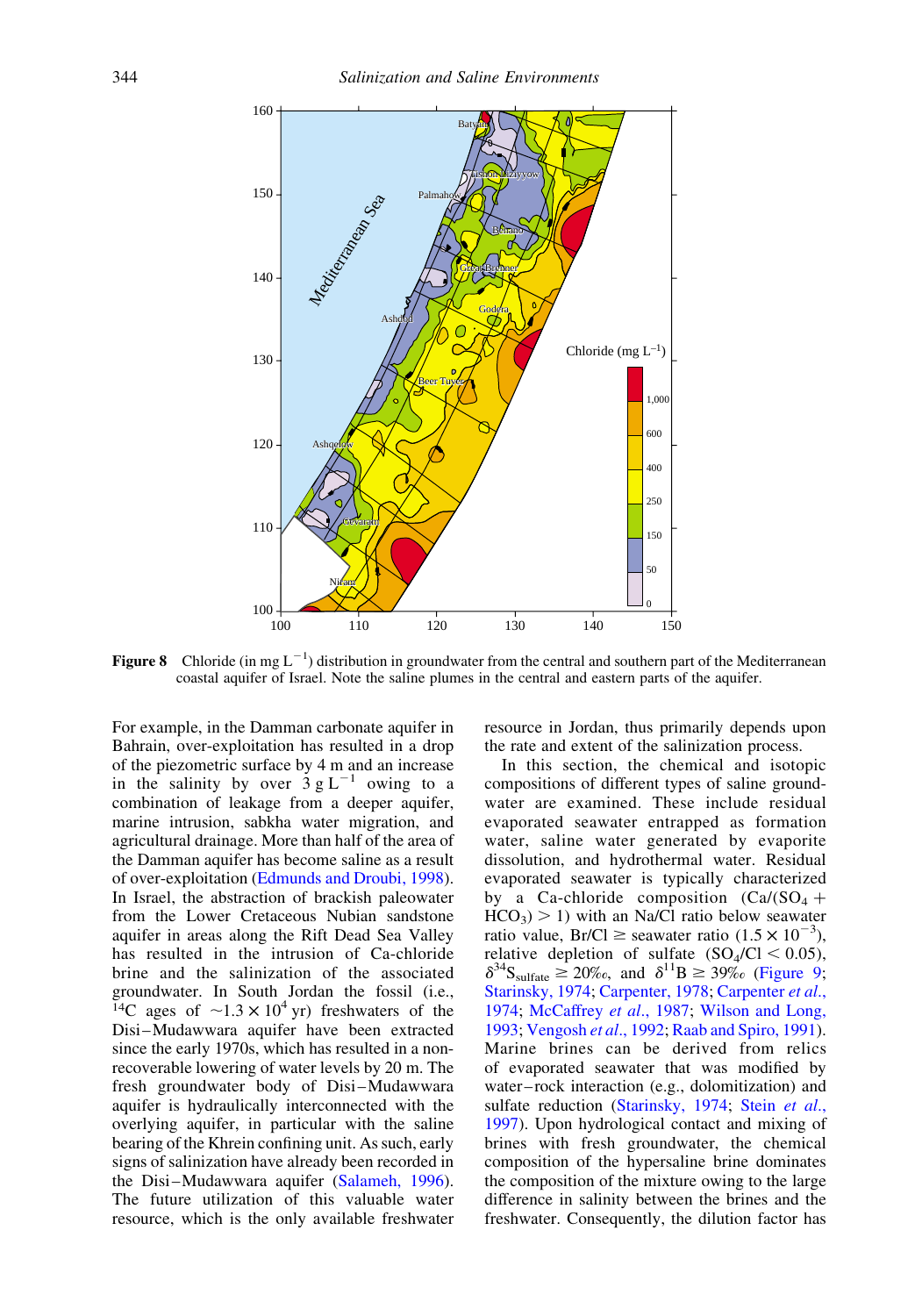<span id="page-12-0"></span>

Figure 9 Variations of Na/Cl, Br/Cl, and  $\delta^{11}B$  values during evaporation of seawater. Degree of evaporation is defined as the ratio of Br in the solution at different stages of evaporation to the initial Br in seawater (sources [McCaffrey](#page-30-0) et al., 1987; [Raab and Spiro, 1991](#page-30-0); [Vengosh](#page-31-0) et al., 1992).

only a minor effect on the chemical and isotopic compositions of saline groundwater derived from brine intrusion.

In the Dead Sea Rift Valley, deep pressurized brines that are residual evaporated seawater (>10-fold; [Starinsky, 1974](#page-31-0)) are in hydrological contact with overlying fresh groundwater ([Vengosh and Rosenthal, 1994;](#page-31-0) [Marie and](#page-29-0) [Vengosh, 2001\)](#page-29-0). Once the natural hydrological balance is disturbed due to exploitation of the overlying fresh groundwater, the salinization process starts. In the Jericho area in the southern Jordan Valley, rapid rates of salinization due to rising underlying brines are found in wells located near the major Rift faults ([Marie and](#page-29-0) [Vengosh, 2001\)](#page-29-0). The high salinity of the brines  $(>100 \text{ g L}^{-1}$ ; [Starinsky, 1974\)](#page-31-0) indicates that only a small fraction of brine is required to cause devastating salinization in overlying freshwater resources.

An additional source of salinity in polar areas is residual brines derived from the freezing of seawater ([Nelson and Thompson, 1954;](#page-30-0) [Herut](#page-28-0) et al[., 1990](#page-28-0); [Richardson, 1976;](#page-30-0) [Marison](#page-29-0) et al., [1999;](#page-29-0) [Bottomley](#page-27-0) et al., 1999; [Yaqing](#page-32-0) et al., 2000). [Bein and Arad \(1992\)](#page-27-0) showed that deep saline groundwaters in Sweden and Finland have low Na/Cl and high Br/Cl ratios. Based on their chemical composition, it was argued that the saline waters are remnants of frozen seawater formed during the last glaciation, followed by dilution with meteoric water ([Bein and Arad, 1992\)](#page-27-0).

Dissolution of evaporite minerals in sedimentary basins is also a common cause of salinization. This type of salinization occurs in the Ogallala Formation in the Southern High Plains, Texas, USA (Mehta et al[., 2000a,b](#page-30-0)), the Dammam aquifer in Kuwait [\(Al-Ruwaih, 1995\)](#page-26-0), the Nubian sandstone aquifer in the Sinai and Negev ([Rosenthal](#page-30-0) et al[., 1998](#page-30-0)), and the Great Artesian Basin in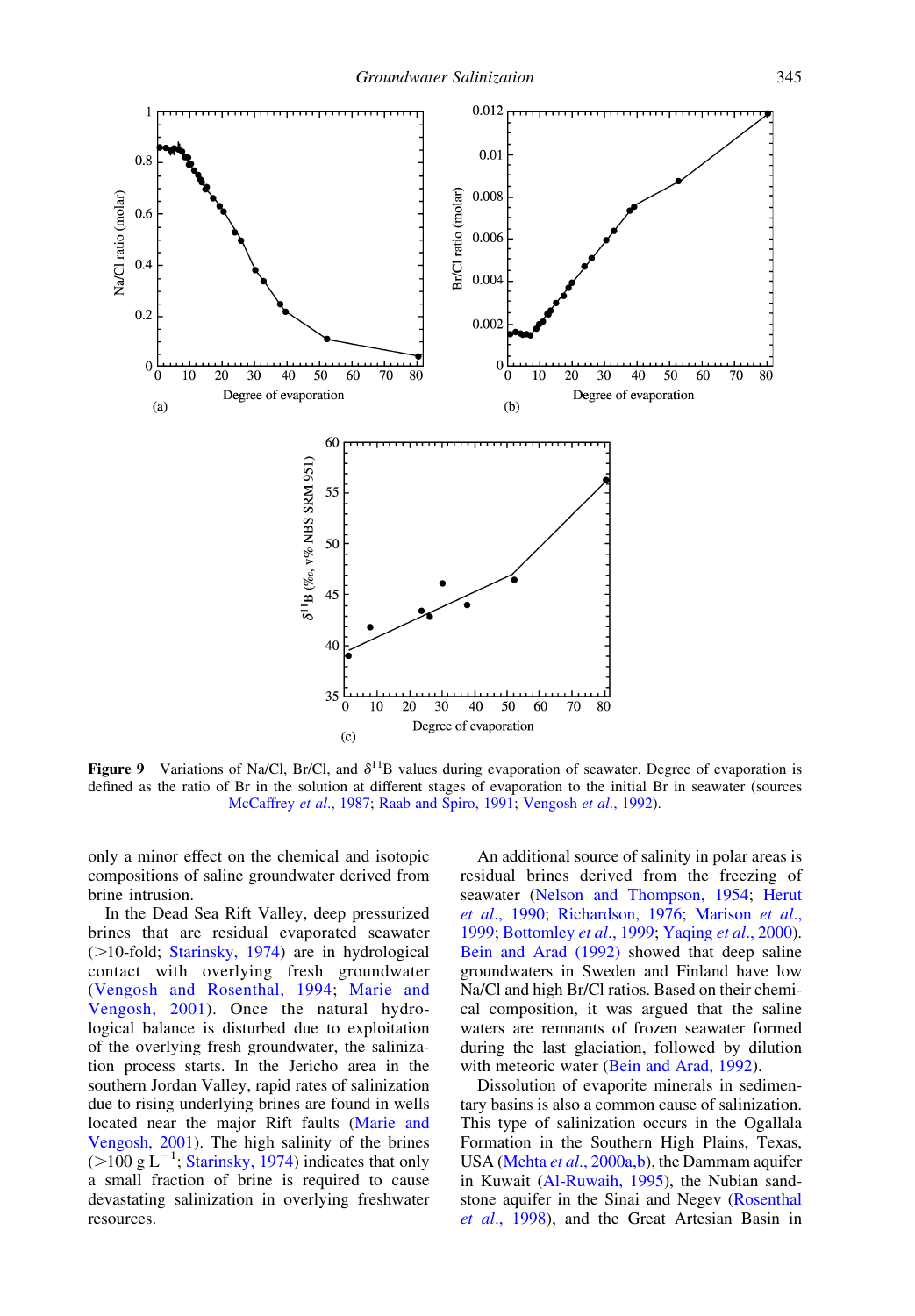Australia (Love *et al.*, 2000; [Herczeg](#page-28-0) *et al.*, 1991). In case of halite dissolution, salinity typically increases along flow lines with a predominance of Na<sup>+</sup> and Cl<sup>-</sup> ions, Na/Cl ~ 1, and Br/Cl < seawater ratio (e.g., the Ogallala Formation; [Table 1](#page-4-0); Mehta et al[., 2000a,b](#page-30-0)). Salinization can also be due to the dissolution of marine sulfate as in Pinawa, Canada [\(Nesbitt and Cramer, 1993\)](#page-30-0) and the Salinas Valley, California [\(Vengosh](#page-31-0) et al., [2002a](#page-31-0)). Typically, gypsum dissolution produces saline water with  $Ca/SO<sub>4</sub> \sim 1$ . However, the dissolution of gypsum can also be associated with  $Ca^{2+}$  uptake on exchange substrates displacing  $Na<sup>+</sup>$  to the solution. The residual water has an Na–SO<sub>4</sub> composition ([Nesbitt and Cramer, 1993](#page-30-0)). Dissolution of evaporitic sulfates would affect the sulfur isotopic composition of the water. The  $\delta^{34}S_{\text{sulfate}}$  values of marine sulfate varied over geological time with a maximum near  $+35\%$  in the Cambrian and less than  $+10\%$  in the Permian. In contrast, oxidation of sedimentary sulfides, which are significantly depleted in  $34S$  relative to oceanic sulfates, would result in low  $\delta^{34}S_{\text{sulfate}}$ values with typical range of  $-30\%$  to  $+5\%$ [\(Krouse and Mayer, 2000](#page-29-0)).

Finally, salinization of groundwater can result from mixing with hydrothermal saline fluids. Thermal fluids, both in marine and nonmarine settings, are often characterized by high salt content. In western Turkey, for example, the salinity of thermal water is in the range 2– 66 g  $\mathbf{L}^{-1}$ , with a high content of boron  $(>\!\!50 \text{ mg } L^{-1}$ ; [Vengosh](#page-32-0) et al., 2002b). In Mexico City, thermal water affects the quality of local groundwater ([Edmunds](#page-28-0) et al., 2002). In addition to chloride content, thermal waters are often enriched in sodium, boron, fluoride, arsenic, and other contaminants that present threat to the associated freshwater resources.

# 9.09.5 SALINIZATION OF DRYLAND ENVIRONMENT

Salinity in dryland environment is a natural phenomenon derived from a long-term accumulation of salts on the ground and a lack of adequate flushing in the unsaturated zone. Salt accumulation and efflorescent crusts have been documented in the upper unsaturated zone (e.g., [Gee](#page-28-0) [and Hillel, 1988;](#page-28-0) Nativ et al[., 1997;](#page-30-0) [Leaney](#page-29-0) et al., [2003\)](#page-29-0) and in fracture surfaces ([Weisbrod](#page-32-0) et al., [2000\)](#page-32-0) in many arid areas. The salt formation has been attributed to surface evaporation ([Allison](#page-26-0) [and Barnes, 1985\)](#page-26-0), wetting and drying cycles [\(Drever and Smith, 1978\)](#page-27-0), soil capillarity, and capillarity transport of water and salts from the bulk rock matrix towards fracture surfaces [\(Weisbrod](#page-32-0) et al., 2000).

In the western United States, recharge typically occurs along surrounding highlands and

groundwater flows towards the basin centers. Along the flow path the salinity of the groundwater increases by several orders of magnitude by both salt dissolution and extensive evaporation ([Richter](#page-30-0) et al[., 1993\)](#page-30-0). The chemistry of the residual saline groundwater is primarily controlled by the initial freshwater composition and the subsequent saturation with respect to typical minerals (calcite, gypsum, sepiolite, halite; [Hardie and Eugster,](#page-28-0) [1970;](#page-28-0) [Eugster and Jones, 1979\)](#page-28-0). Evaporation and mineral precipitation control the salinity of groundwater in Deep Spring Lake [\(Jones, 1965](#page-29-0)), Death Valley (Hunt et al[., 1966\)](#page-29-0), and the Sierra Nevada Basin ([Garrels and MacKenzie, 1967\)](#page-28-0).

While the source of the salts is natural, the process of salinization in dryland environment refers to human intervention. The most widespread phenomenon of dryland salinization is the response to land clearing and replacing the natural vegetation with annual crops and pastures. The natural vegetation in the arid and semi-arid zone uses any available water and, thus, the amount of water that leaks below the root zone is minimal, estimated to be  $1-5$  mm yr<sup>-1</sup> in South Australia (Allison et al[., 1985\)](#page-26-0). Over thousands of years, salts have accumulated in the unsaturated zone, and the salt discharge to the saturated zone was balanced by the slow recharge flux. Large-scale replacement of the natural vegetation with annual crops and pastures with short roots significantly increased the amount of water leaking beneath the root zone and increased the rate of salt discharge to the underlying groundwater ([Williams](#page-32-0) et al., [2002](#page-32-0) and references therein). The salts that were stored in the root zone were flushed into the unsaturated and saturated zone, causing saliniza-tion of the underlying groundwater. [Leaney](#page-29-0) et al. [\(2003\)](#page-29-0) predicted that the salt flux from the unsaturated zone in the Murray–Darling Basin of South Australia (with soil salinity up to  $1.5 \times 10^4$  mg L<sup>-1</sup>) would increase the salinity of the shallow groundwater  $(\sim 1,000 \text{ mg L}^{-1})$  by a factor of 2–6. The combination of increasing groundwater tables and salt fluxes in the unsaturated zone has caused devastating effects in the dryland environment. This was demonstrated in North America (Miller et al[., 1981\)](#page-30-0), Argentina [\(Lavado and Taboada, 1987\)](#page-29-0), India ([Choudhari](#page-27-0) [and Sharma, 1984](#page-27-0)), and South Africa [\(Flugel,](#page-28-0) [1995\)](#page-28-0). However, the most dramatic large-scale salinization process occurs in the dryland environment of Australia (Allison et al[., 1985,](#page-26-0) [1990;](#page-26-0) [Williams](#page-32-0) et al., 2002; [Peck and Hatton,](#page-30-0) [2003;](#page-30-0) [Leaney](#page-29-0) et al., 2003; [Fitzpatrick](#page-28-0) et al., 2000; [Herczeg](#page-28-0) et al., 1993, [2001\)](#page-28-0).

The Australian case is used here to describe the chemical evolution of solutes in the dryland environment. The dryland salinization cycle ([Figure 10\)](#page-14-0) is a complex process that begins with salt accumulation on the ground,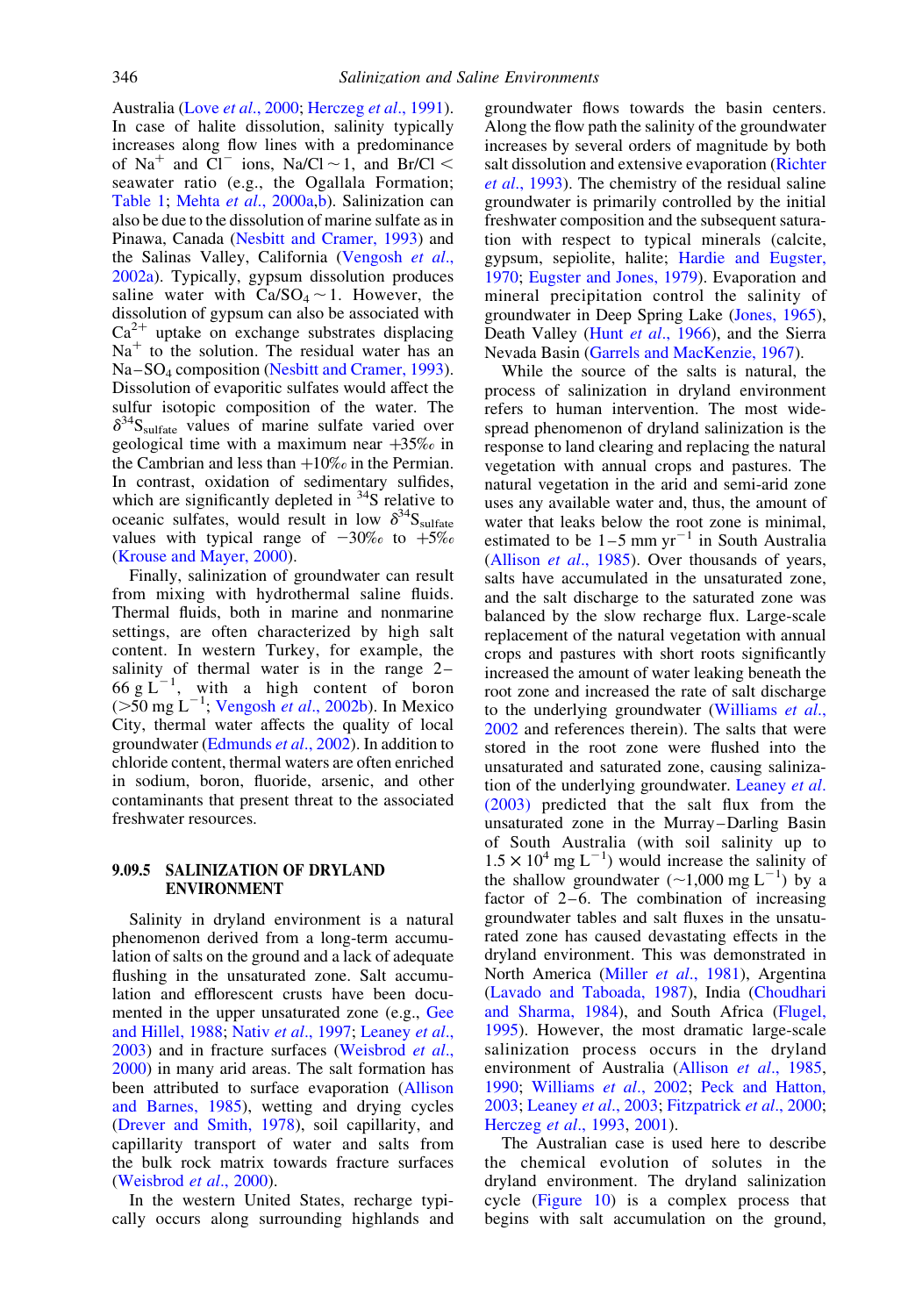<span id="page-14-0"></span>

Figure 10 The dryland salinization cycle (the Australian model): (1) salt accumulation and precipitation of minerals; (2) selective dissolution and transport of soluble salts in the vadoze zone; (3) storage of salts influenced by soil permeability; (4) leaching and salinization of groundwater; (5) rise of saline groundwater; (6) capillarity evaporation of rising groundwater; (7) soil salinization; and (8) lateral solute transport and salinization of streams and rivers (after [Fitzpatrick](#page-28-0) et al., 2000).

evaporation, total desiccation, precipitation– dissolution of carbonate minerals, incongruent silicate mineral reactions, and precipitation– dissolution of gypsum and halite minerals ([Hardie](#page-28-0) [and Eugster, 1970](#page-28-0); [Eugster and Jones, 1979\)](#page-28-0). The salts that accumulate in the soil are flushed into the vadose zone. Two factors control the flushing: the mineral solubility and the physical properties of soil. The differences in mineral solubilities cause chemical separation along the unsaturated zone: the higher the solubility of the mineral, the longer the travel of the salts that are derived from its dissolution. This process is also known as wetting and drying and involves the complete precipitation of dissolved salts during dry conditions and subsequent dissolution of soluble salts during wet conditions [\(Drever and Smith, 1978\)](#page-27-0). This results in an uneven distribution of ions along the unsaturated zone:  $Ca^{2+}$ ,  $Mg^{2+}$ , and  $HCO_3^2$ tend to accumulate at relatively shallow depths,  $SO_4^{2-}$  at intermediate depths, and Na<sup>+</sup> and Cl<sup>-</sup> are highly mobilized to greater depths of the unsaturated zone. The Na/Ca ratio varies along the travel route of solutes in the vadose zone;  $Ca^{2+}$  is removed by the precipitation of carbonate minerals, whereas the concentration of  $Na<sup>+</sup>$  remains constant, or even increases by dissolution of halite. In addition, the mobilization of  $Na<sup>+</sup>$ triggers base-exchange reactions;  $Na<sup>+</sup>$  is adsorbed on clays and oxides, but the newly generated  $Ca^{2+}$ released from adsorbed sites is removed by the precipitation of soil carbonate.

The final chemical composition of the solutes generated in the dryland environment depends on the initial fluid composition. In Australia, the

solutes are derived from marine aerosols that are deposited on the soil [\(Herczeg](#page-28-0) *et al.*, 2001 and references therein). Carbon-14 ages of soil solution reveal that most of the recharge occurred during wet climatic periods more than  $2 \times 10^4$  yr ago (Leaney et al[., 2003](#page-29-0)). Consequently, with thousands of years of salt accumulation and numerous cycles through the unsaturated zone, the saline groundwater in the dryland environment has become "marine like" with Na/Cl and Br/Cl ratios identical to that of seawater [\(Herczeg](#page-28-0) et al., [1993](#page-28-0), [2001](#page-28-0); [Mazor and George, 1992\)](#page-29-0). The Australian salts lakes, which represent groundwater discharge zones, are characterized by marine chemical and isotopic (sulfur and boron) compositions superimposed by internal lake processes (Chivas et al[., 1991;](#page-27-0) [Vengosh](#page-31-0) et al., [1991a](#page-31-0)). If the initial solutes are derived from water–rock interactions induced by the generation of acids from  $CO<sub>2</sub>$  accumulation and oxidation of organic matter in the soil, the final product is different. The "nonmarine" signature of the saline groundwater and salt lakes in the western USA reflects the role of water–rock interaction in shaping the chemical composition of both initial and evolved groundwater in the arid zone of the USA ([Hardie and Eugster, 1970;](#page-28-0) [Eugster and](#page-28-0) [Jones, 1979](#page-28-0)).

The second factor that controls salinization of dryland environments is the physical characteristics (e.g., permeability) of the soil. In the arid zone of Australia, rainfall was not always sufficient to leach the salts, and the clay layers in deep sodic subsoil prevents the downward movement of water and salts, leading to a saline zone [\(Fitzpatrick](#page-28-0) *et al.*, 2000). The accumulation of salts in soil can therefore be natural, due to the decrease of soil permeability (referred to as "subsoil transient salinity"; [Fitzpatrick](#page-28-0) et al., [2000\)](#page-28-0) or anthropogenic due to the rise of saline groundwater as evidenced in South Australia [\(Allison and Barnes, 1985](#page-26-0); [Allison](#page-26-0) et al., 1990; [Herczeg](#page-28-0) *et al.*, 1993). As much as the leaching process in the vadose zone controls the salinity of the underlying shallow groundwater, the soil chemistry is also influenced by the chemistry of the rising groundwater  $(Cox et al., 2002)$  $(Cox et al., 2002)$ . The selective leaching process affects the composition of underlying groundwater. In some cases, recharged groundwater is controlled by marine aerosols and/or halite dissolution and has a typical predominance of  $Na<sup>+</sup>$  and  $Cl<sup>-</sup>$  (e.g., Cox et al[., 1996](#page-27-0)). In other cases, the solubility of gypsum produces saline water enriched in sulfate.

These two groundwater types exercise a direct control on the chemistry of secondary saline soils (Cox et al[., 1996;](#page-27-0) [Fitzpatrick](#page-28-0) et al., 2000). The rising of Na–Cl groundwater creates halite dominant soils, where chloride is the dominant anion. The rising of sulfate-enriched groundwater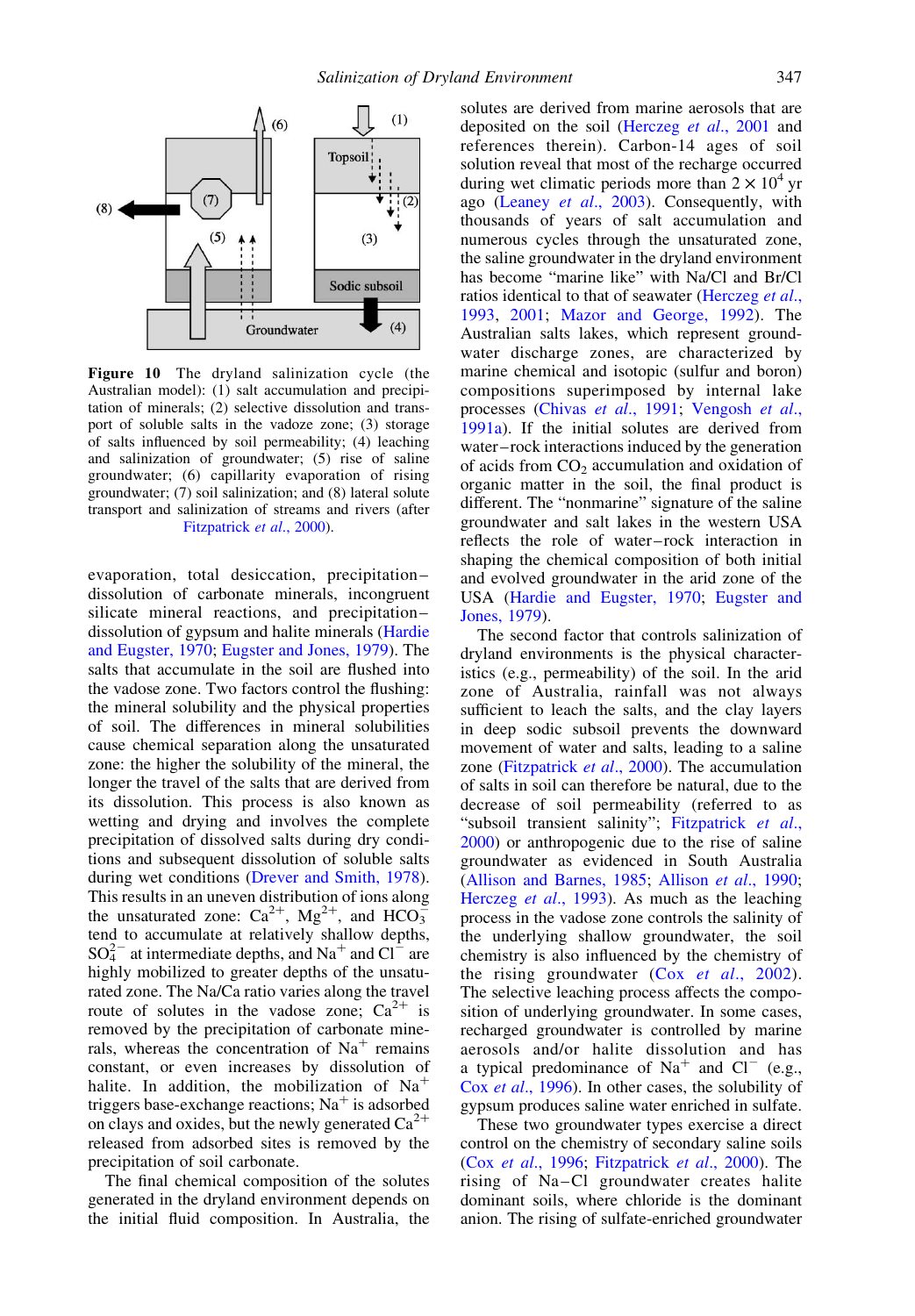<span id="page-15-0"></span>creates three types of soils: (i) gypsic soil—under aerobic conditions and saturation with calcium sulfate; (ii) sulfidic soil—under anaerobic conditions and sufficient quantities of bacteria that use the oxygen associated with sulfate and produces pyrite; and (3) sulfuric soil—exposure of pyrite to oxygen in the air causes oxidation of pyrite and formation of sulfuric acid, which consequently reduces the soil pH and enhances leaching of basic cations, anions, and trace elements into the soil solution [\(Fitzpatrick](#page-28-0) et al., 2000).

The differentiation of soil permeability when soil becomes clogged with clay and mineral precipitation causes lateral flow of saline soil water and shallow groundwater towards low-lying areas. The final stage of the dryland cycle is salinization of adjacent streams and rivers. The chemical composition of the salinized river in the dryland environment reflects the net results of salt recycling between soil, subsoil, groundwater, secondary soil, soil solution, and surface water [\(Figure 10](#page-14-0)).

#### 9.09.6 ANTHROPOGENIC SALINIZATION

#### 9.09.6.1 Urban Environment and Sewage Salinization

Two major sources of salinity are important in the urban environment: sewage and road salt. The salinity of domestic wastewater is derived from both the salinity of the source water supply to the municipality and the salts added directly by humans (Figure 11). This includes the use of detergents, washing powders, and salts. In Israel, for example, the average net human contributions of chloride, sodium, and boron to domestic wastewater are 125 mg, 120 mg, and 0.6 mg,

respectively, per liter of wastewater [\(Hoffman,](#page-29-0) [1993;](#page-29-0) [Vengosh](#page-31-0) et al., 1994). Chloride is derived from salts used in dishwashers and for refreshing ion-exchange columns, while sodium is also derived from detergents. First and secondary treatments of sewage, which form the most common procedure for sewage purification, do not remove the inorganic constituents, and consequently even treated sewage is relatively saline. In Israel the chloride content of domestic sewage effluent is between 300 mg  $L^{-1}$  and 400 mg  $L^{-}$ [\(Vengosh](#page-31-0) et al., 1994; Harussi et al[., 2001](#page-28-0)). In water-scare areas, treated sewage is an important water source that substitutes for freshwater irrigation. It is expected that future utilization of treated domestic sewage will become the major source for irrigation water in the western United States, Israel, and Jordan. The saline wastewater can affect soil salinity [\(Beltran,](#page-27-0) [1999\)](#page-27-0) and the composition of underlying ground-water in phreatic aquifers (Ronen et al[., 1987](#page-30-0); [Vengosh and Keren, 1996](#page-31-0); [DeSimone](#page-27-0) et al., 1997; Stigter et al[., 1998](#page-31-0); [Gavrieli](#page-28-0) et al., 2001). In addition, direct pollution by sewage affects both the organic and inorganic composition of contaminated groundwater.

The typical chemical composition of saline domestic sewage is presented in [Table 1](#page-4-0). The use of household NaCl salt and detergents enriched in sodium and boron results in  $Na/Cl > 1$ , a low Br/Cl ratio (i.e.,  $Br/C <$  seawater ratio due to halite dissolution; [Vengosh and Pankratov, 1998](#page-31-0)), and a high  $B/Cl$  ratio ( $>$ seawater ratio of  $8 \times 10^{-4}$ ). Detergents are enriched in boron due to the addition of Na-borate (derived from natural borate minerals) used as a bleaching agent ([Waggott, 1969;](#page-32-0) [Raymond and Butterwick,](#page-30-0)



Figure 11 The domestic salinization cycle: (1) supply water to a municipality; (2) salts added within the urban environment; (3) sewage generation; (4) sewage treatment; (5) reuse of treated sewage for irrigation; and (6) contamination of water resources.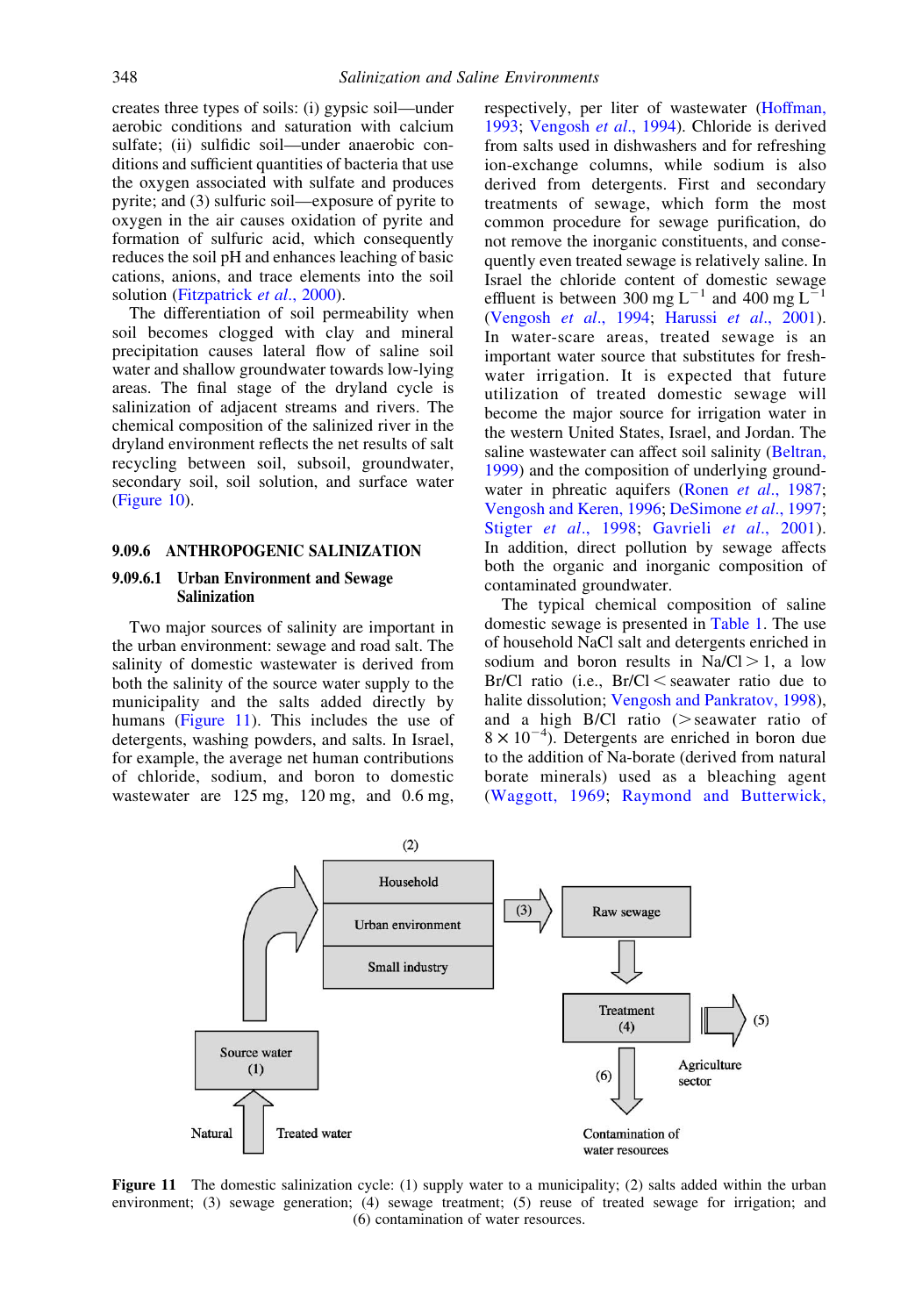[1992\)](#page-30-0). Since Na-borates are mined from natural borate deposits (mainly in the western USA, Turkey, and China), they have typical boron isotopic compositions  $(\delta^{11}B \text{ range of } 0-10\%).$ [Vengosh](#page-31-0) et al., 1994). The anthropogenic sulfate is also isotopically distinguished, as indicated by the pollution of the Arno River in northern Tuscany with a distinctive sulfur isotopic ratio  $(\delta^{34}S = 6 - 8\%,$  [Cortecci](#page-27-0) *et al.*, 2002).

Another source of urban salinization is the use of road de-icing salts. Salt has been used for road de-icing for several decades, particularly in the eastern and northeastern states in the United States and Canada. The use of road salt improves fuel efficiency and reduces accidents; at the same time, it causes salinization of associated groundwater. In 1990, more than 10.5 Mt of salt were used for road de-icing (Richter et al[., 1993\)](#page-30-0). Brine generated in storage piles of salt ([Wilmoth,](#page-32-0) [1972\)](#page-32-0) and from the dissolution of salts that are applied directly to the roads ([Howard and Beck,](#page-29-0) [1993;](#page-29-0) [Williams](#page-32-0) et al., 1999) can contaminate water resources. If salt is applied as a powder, its particles may become airborne and transported for considerable distances downwind ([Jones and](#page-29-0) [Hutchon, 1983](#page-29-0); [Richter](#page-30-0) et al., 1993).

The most common road de-icing practice is to apply pure sodium chloride to main urban roads and highways. Calcium chloride is also used but not as frequently, since it is more expensive and is known to make road surfaces more slippery when wet ([Richter](#page-30-0) et al., 1993). Hence, the most important geochemical signal of road de-icing is typically an Na–Cl solution with an Na/Cl ratio close to unity [\(Table 1;](#page-4-0) [Howard and Beck, 1993\)](#page-29-0). The use of calcium chloride results in contamination with Ca-chloride solutions with an Na/Cl  $\ll$  1.

# 9.09.6.2 Agricultural Drainage and the Unsaturated Zone

A survey of the quality of drainage water in the western United States shows that the drainage waters are typically saline, with elevated concentrations of selenium, boron, arsenic, and mercury ([Hern and Feltz, 1998\)](#page-28-0). In San Joaquin Valley, Salinas Valley, and the Imperial Valley in California, drainage waters are highly saline and contaminate the associated ground- and surface waters. The salinity of agriculture return flow is derived from two principal sources: added commercial chemicals (e.g. nitrogen fertilizers, gypsum, dolomite, and boron compounds), and the nature of the soil in which the irrigation water flows. In the western US, the occurrence of selenium in the drainage water is attributed to mobilization from oxidized alkaline soils derived predominantly from seleniferous marine sedi-ments [\(Hern and Feltz, 1998](#page-28-0); [Grieve](#page-28-0) et al., [2001;](#page-28-0) see Chapter 9.03). As a result, agricultural

contaminants have caused significant changes in groundwater geochemistry and have induced water–rock interactions (Bölke, 2002).

The salinity of agricultural return flow depends on the balance between the amount of salt entering the soil and the amount of salt that is removed. A change from natural vegetation to agricultural crops and application of irrigation water adds salt to the system. Approximately 60% of the supplied irrigation water is consumed by growing crops, but the salts remain in the residual solution as they are not consumed by evaporation and transpiration. Consequently, adequate drainage is one of the key factors that determines soil salinization; nevertheless, the nonreactivity of the soluble salts (i.e., conservative and not consumed by the sediments) makes them a long-term hazard.

The salinity of agricultural return flow is also derived from the salinity of the soil. In arid and semi-arid areas the natural salinity of the soil is high, and thus the flushing with irrigation water enhances the dissolution of stored salts. Moreover, the selenium and boron anomalies associated with agricultural return flow in the San Joaquin Valley [\(Kharaka](#page-29-0) et al., 1996) and the Imperial Valley (Glenn et al[., 1999\)](#page-28-0) in California are directly derived from leaching the local soil. The soil reactivity is also enhanced by the composition of the irrigation water and added fertilizers. As high salinity is associated with high sodium content, exchangeable sodium replaces exchangeable calcium. As a result of this interaction, the soil becomes impermeable. The "sodium hazard" is expressed as "sodium adsorption ratio" (SAR), which represents the relative activity of sodium ions in exchange reactions with soil. Typically, irrigation water with SAR values higher than 10 are considered to be a sodium hazard (e.g., San Joaquin Valley; [Mitchel](#page-30-0) et al., 2000). In cases of high SAR values coupled with heavy soil, gypsum is applied to improve the physical properties of soil. The agricultural drainage salt generation during irrigation of crops in San Joaquin Valley in California exceeds  $6 \times 10^5$  t annually and accumulates at a rate that is causing serious concern for the environment and the local agricultural industry [\(Jung and](#page-29-0) [Sun, 2001\)](#page-29-0).

The chemical composition of agricultural drainage [\(Figure 12\)](#page-17-0) is influenced by the quality of the water source. In many water-scarce areas, the only available water for irrigation is the treated (usually only secondary treatment) domestic sewage. Hence, the end product of urban waste [\(Figure 11\)](#page-15-0) can be the initial water for the agriculture cycle. Other types of marginal waters (e.g., brackish waters) may also affect the composition of the initial stage of the agricultural cycle. The second factor that determines the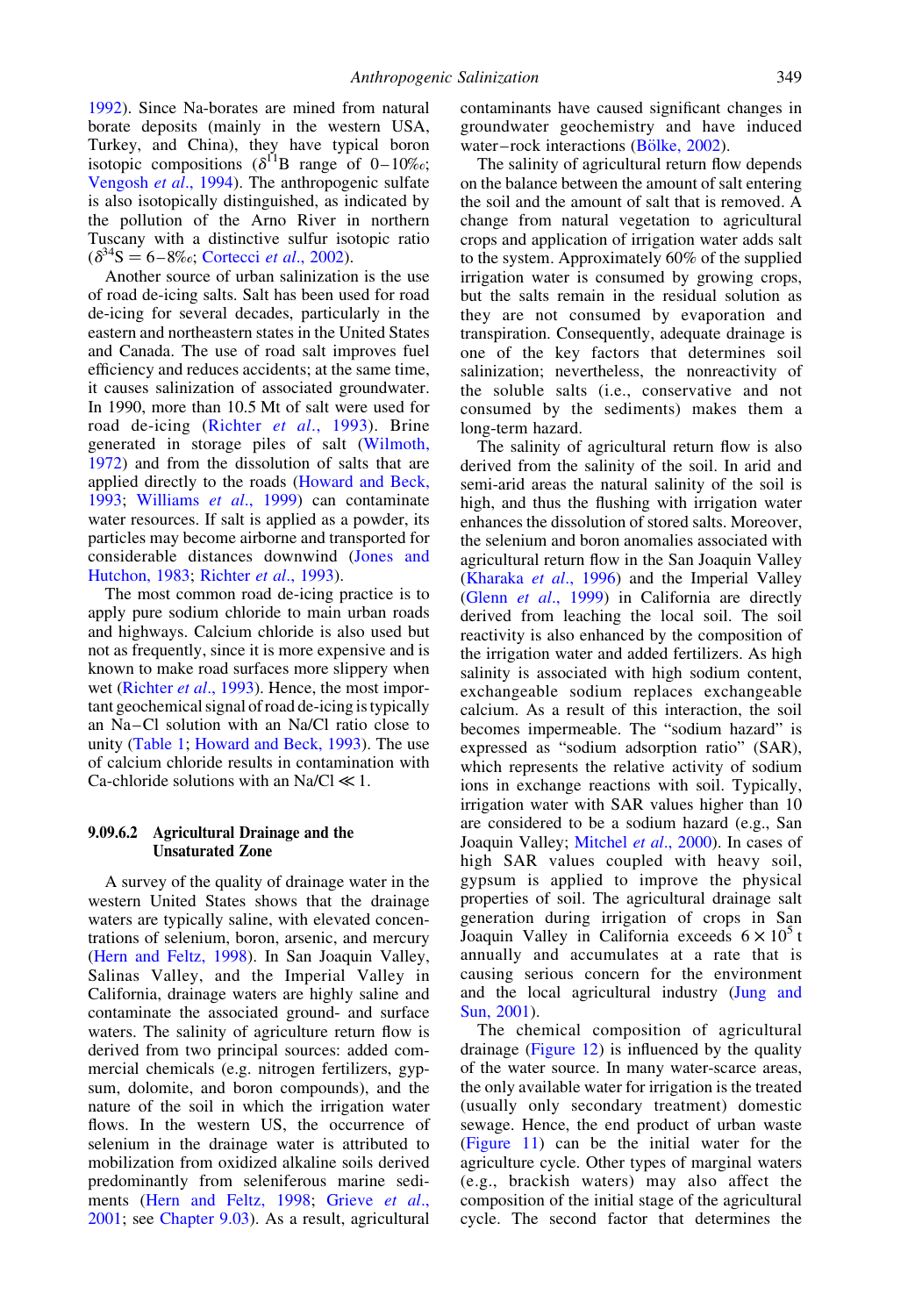<span id="page-17-0"></span>

Figure 12 The agriculture salinization cycle: (1) supply water for irrigation; (2) salts added with fertilizers and amendment treatment; (3) generation of irrigation water; (4) soil salinization; (5) formation of agricultural return flow; and (6) contamination of water resources.

chemistry of the agriculture cycle is fertilizers and other types of ammandates that are added to the irrigation water. Nitrate is the dominant ion contributed by fertilizers. Bölke  $(2002)$  showed that artificial fertilizer is the largest nonpoint source of nitrogen in rural areas. This reflects the global increase in the use of nitrogen fertilizer since the middle of the twentieth century. Nitrate derived from fertilizers has relatively low  $\delta^{15}N_{\text{nitrate}}$  values (-4‰ to +3‰; [Kendall and](#page-29-0) [Aravena, 2000](#page-29-0) and references therein). Note that  $\delta^{15}N_{\text{nitrate}} = [(^{15}N^{14}N)_{\text{sample}}/(^{15}N^{14}N)_{\text{AIR}} - 1]$  $\times$  10<sup>3</sup>; AIR refers to N<sub>2</sub> in air ([Coplen](#page-27-0) *et al.*, [2002\)](#page-27-0). Other important forms of nitrogen applied to crops are urea,  $CO(NH<sub>2</sub>)<sub>2</sub>$ , ammonia (NH<sub>3</sub>), ammonium nitrate  $(NH_4NO_3)$ , and animal manure (Bölke, 2002).

In addition to nitrogen application, other types of ammandates are added to the irrigation water. These include dolomite to provide calcium and magnesium for plant growth and to neutralize acid soils (Bölke, 2002), and gypsum, which is used in heavy soil with irrigation water having high SAR values in order to neutralize the exchangeable  $Na<sup>+</sup>$ in the soil (e.g., Salinas valley, California; [Vengosh](#page-31-0) et al., 2002a). In addition, application of KCl results in chloride contamination and use of Na-borate or Ca-borate fertilizers in borondepleted soil contribute boron ([Komor, 1997\)](#page-29-0). The use of soil fumigants such as ethylene dibromide  $(EDB)$  (Bölke, 2002) can lead to degradation and release of bromide to groundwater, as demonstrated in shallow groundwater underlying strawberry cultivation in Salinas Valley, having conspicuously high Br/Cl ratios [\(Vengosh](#page-31-0) et al., [2002a](#page-31-0)).

Another source of salinity that is associated with agricultural activity is animal waste, which

includes cattle ([Gooddy](#page-28-0) et al., 2002; [Hao and](#page-28-0) [Chang, 2002,](#page-28-0) Harter et al[., 2002\)](#page-28-0) and swine manure (Krapac et al[., 2002](#page-29-0)). [Hao and Chang](#page-28-0) [\(2002\)](#page-28-0) and Krapac et al[. \(2002\)](#page-29-0) showed that, following long-term manure application, the salinity of soil and underlying groundwater increase significantly. Manure is characterized by high concentrations of chloride (1,700 mg  $L^{-1}$ in swine manure), sodium  $(840 \text{ mg L}^{-1})$ , potassium (3,960 mg L<sup>-1</sup>), and ammonium with  $\delta^{15}N$ values  $>9\%$  (Krapac *et al.*, 2002). The combination of a high K/Cl ratio, a high nitrogen concentration (ammonium that is transformed into nitrate in the unsaturated zone), and high  $\delta^{15}N_{\text{nitrate}}$  make it possible to trace the impact of animal wastes on the quality of the underlying groundwater.

The third stage in the agriculture cycle (Figure 12) is transport and reactivity with the unsaturated zone. The unsaturated zone acts as a buffer and modifies the original chemical composition of the irrigation water (this is also true for contamination by wastewater and deicing salts). Microbial oxidation of ammonium releases protons  $(H^+)$  that generate acidity along with nitrate in soils  $(Bölke, 2002)$  and induce dissolution of calcium carbonate minerals. Consequently, nitrate-rich waters in carbonate aquifers are associated with high calcium derived from dissolution of the aquifer matrix. For example, in the mid-Atlantic coastal plain in the US, groundwater recharged beneath fertilized fields has a unique  $Ca-Mg-NO<sub>3</sub>$ composition with positive correlations between nitrate and other inorganic constituents such as  $Mg^{2+}$ ,  $Ca^{2+}$ ,  $Sr^{2+}$ ,  $Ba^{2+}$ ,  $K^+$ , and  $Cl^-$ [\(Hamilton](#page-28-0) et al., 1993; [Hamilton and Helsel,](#page-28-0) [1995\)](#page-28-0). In the Gaza Strip of the Mediterranean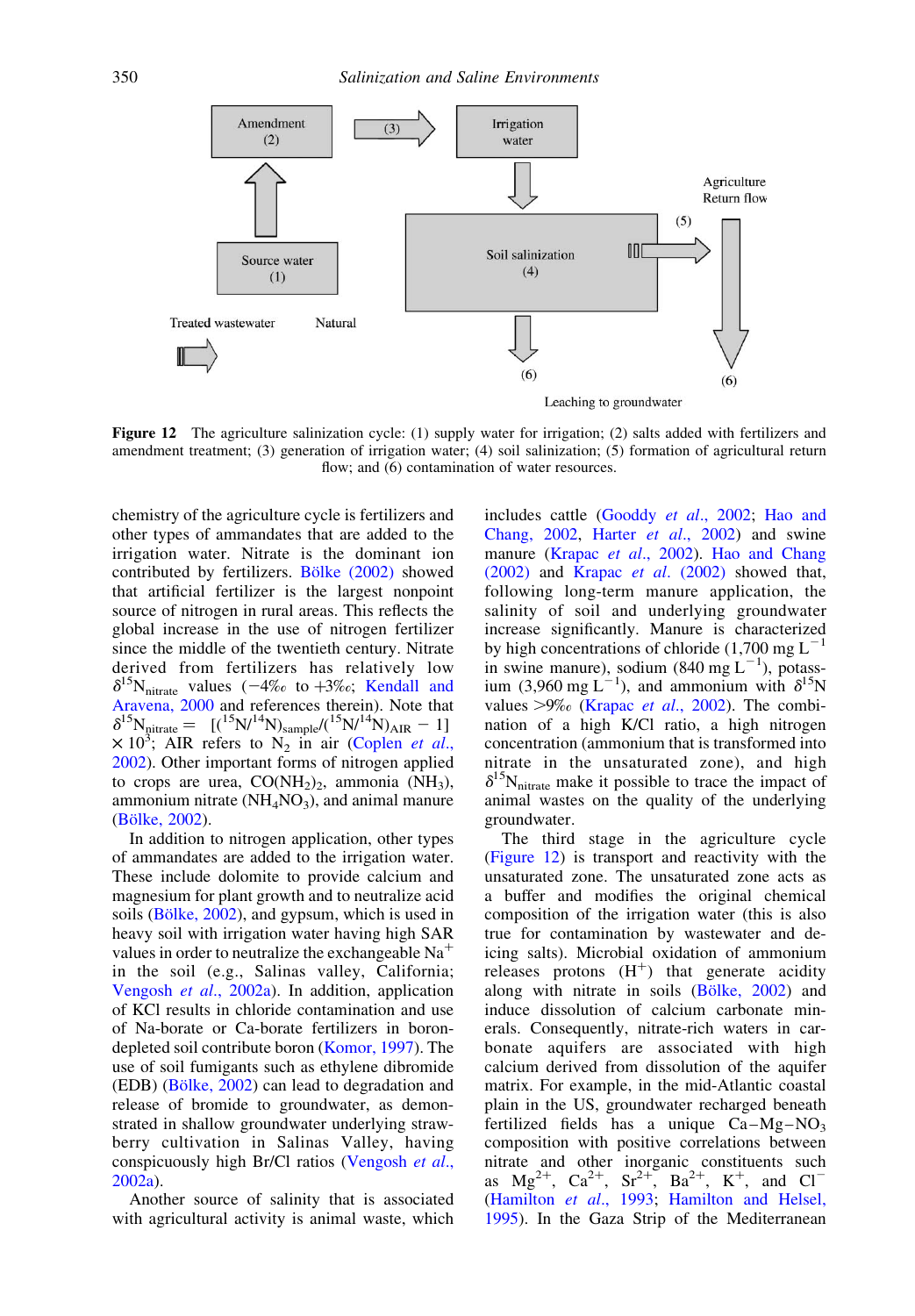coastal aquifer, dissolution of the aquifer matrix is reflected by the  $87\text{Sr}/86\text{Sr}$  ratios of nitrate-rich groundwater ([Vengosh](#page-32-0) et al., 2002c).

Using irrigation water enriched in sodium with high SAR values triggers ion-exchange reactions (Stigter *et al.*, 1998). The capacity of ion exchange on clay minerals is limited, however, and depends on various lithological (e.g., clay content) and environmental (e.g., pH, solute composition) factors. Nonetheless, the uptake of  $Na<sup>+</sup>$  and release of  $Ca^{2+}$  (and  $Mg^{2+}$ ) is a major geochemical modifier associated with transport of irrigation water in the unsaturated zone. The Na/Cl ratio is a good indicator for the efficiency of the baseexchange reactions; low ratios (i.e., below the original value of the irrigation water) reflect continuation of exchange reactions, whereas an increase of Na/Cl ratio toward the original Na/Cl value of the irrigation water suggests exhaustion of the exchangeable sites and reduction in the clay capacity for exchange reactions [\(Vengosh and](#page-31-0) [Keren, 1996\)](#page-31-0). [Gavrieli](#page-28-0) et al. (2001) showed that irrigation with calcium-rich water causes an opposite reaction, in which  $Na<sup>+</sup>$  is released and the residual groundwater has an Na/Cl ratio higher than that of the irrigation water. Similarly, the ability of the clay minerals to adsorb reactive elements (e.g., boron and potassium) is limited, and over long-term recharge or irrigation, the capacity of adsorption decreases ([Vengosh](#page-31-0) [and Keren, 1996;](#page-31-0) [DeSimone](#page-27-0) et al., 1997; [Stigter](#page-31-0) et al[., 1998\)](#page-31-0). In most cases, the potassium level in groundwater is low, and the K/Cl ratios in agricultural recharge are less than unity due to adsorption of potassium onto clay minerals (Bölke, 2002).

Leaching of the soil also contributes contami-nants to the drainage waters ([Johnson](#page-29-0) *et al.*, 1999; [Sun, 2001](#page-31-0); [Tedeschi](#page-31-0) et al., 2001; [Gates](#page-28-0) et al., [2002\)](#page-28-0). The drainage waters of Imperial Valley and the Salton Sea in Southern California are characterized by  $Na/Cl > 1$ , high B/Cl and  $SO_4/Cl$ (ratios higher than in seawater) and typically low Br/Cl ratio [\(Table 1](#page-4-0); data from [Schroeder and](#page-31-0) [Rivera, 1993\)](#page-31-0). The Br/Cl  $((3-4) \times 10^{-4})$  in the drainage water is one order of magnitude lower than seawater  $(1.5 \times 10^{-3})$  or atmospheric  $(>1.5 \times 10^{-3})$  ratios ([Figure 5](#page-8-0); [Davis](#page-27-0) et al., [1998\)](#page-27-0). This suggests that halite dissolution in the soil can be an important component of the salinity associated with agriculture return flow in the Imperial Valley.

The amount of organic load associated with anthropogenic contamination and redox conditions also controls the reactivity of the unsaturated zone, and consequently the salinity of associated water. In aerobic conditions, the degradation of organic matter results in accumulation of  $HCO_3^$ and  $Ca^{2+}$  due to dissolution of the carbonate matrix of the host aquifer. In addition, the contents

of sulfate and nitrate are expected to rise and to be conservatively transported in the unsaturated zone. Thus, the typically high  $SO_4/Cl$  and the high nitrate level, which represents the original composition of the irrigation water, are preserved. In contrast, under anaerobic conditions, sulfate and nitrate reduction enhances calcium carbonate precipitation, and hence sulfate (by sulfate reduction), nitrate (denitrification), and calcium (precipitation) are removed along the flow in the unsaturated zone [\(Gooddy](#page-28-0) et al., 2002). In this case, the original chemical signature of the agricultural return flow is modified: the residual groundwater becomes relatively depleted in sulfate and nitrate concentrations with high  $\delta^{34}S_{\text{suffix}}$  and  $\delta^{15}N_{\text{nitrate}}$  values relative to the irrigation water.

#### 9.09.7 SOIL SALINIZATION

Soil salinization is a major process of land degradation that decreases soil fertility and is a significant component of desertification processes in the world's dryland ([Thomas and Middleton,](#page-31-0) [1993\)](#page-31-0). The World Bank states that soil salinization caused by inappropriate irrigation practices affects  $\sim$  60 Mha, or 24% of all irrigated land worldwide. In Africa, salinization accounts for 50% of irrigated land [\(Thomas and Middleton, 1993](#page-31-0); [Ceuppens and Wopereis, 1999\)](#page-27-0). Increasing soil salinization is also occurring in India, Pakistan, China, and Central Asia [\(Wichelns, 1999](#page-32-0)). In Egypt,  $\sim$ 35% of the agricultural land suffers from salinity (Kotb et al[., 2000;](#page-29-0) [Kim and Sultan, 2002](#page-29-0)). Soil salinization is the first stage of environmental destruction caused by salinity, and is related to river and lake salinization. For example, the diversion of the Amu Darya and Syr Darya rivers not only caused a significant desiccation of the Aral Sea, but also caused salinization of associated agricultural land ([Weinthal, 2002](#page-32-0)). In Australia, soil salinization is the most severe environmental problem of the continent, causing a dramatic change in landscape, industry, and the future of farmland ([Dehaan and Taylor, 2002](#page-27-0)).

The accumulation of soluble salts in soil occurs when evaporation exceeds precipitation, and salts are not leached but remained in the upper soil layers in low-lying areas. Natural soil salinization, called "primary salinization," occurs in arid and semi-arid climatic zones. "Secondary salinization" is the term used to describe soil salinized as a consequence of direct human activities [\(Fitzpatrick](#page-28-0) et al., 2000; [Dehaan and](#page-27-0) [Taylor, 2002\)](#page-27-0).

Salinization of soil results from a combination of evaporation, salt precipitation and dissolution, salt transport, and ion exchange [\(Shimojima](#page-31-0) et al., [1996\)](#page-31-0). Excessive salinity in soil leads to toxicity in crops, reduction in soil fertility, reduction of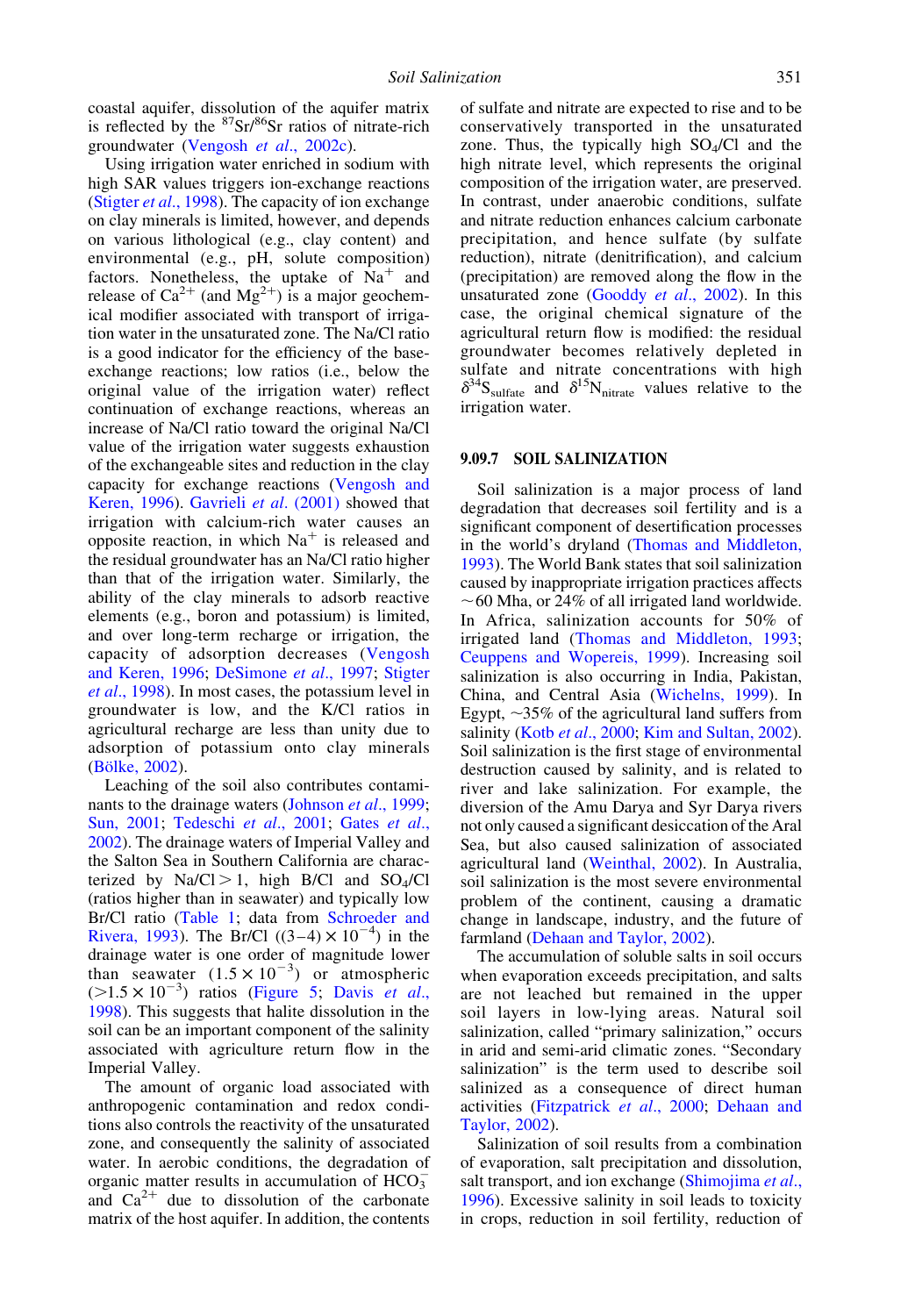availability of water to plants by reducing the osmostic potential of the soil solution, and a significant change in the hydraulic properties of soil [\(Hillel, 1980;](#page-29-0) Bresler et al[., 1982](#page-27-0); [Frenkel](#page-28-0) et al[., 1978;](#page-28-0) [Ramoliya and Pandey, 2003](#page-30-0)). The quality of the irrigation water is also a major contributor to soil salinity. Irrigation with marginal waters (e.g., brackish water, wastewater) with a high content of soluble salts directly affects soil salinity ([Sparks, 1995](#page-31-0)). For example, in the Nile Delta the highly saline drainage water is the principal source of soil salinization, and extensive irrigation without an adequate drainage system causes soil salinization (Kotb et al[., 2000\)](#page-29-0).

In shallow groundwater conditions, water and dissolved salts move by capillary action to the soil surface. When the water evaporates at the surface, the salts are left behind. The excess salts cause many types of crops to wither and die. The salts prevent plant roots from making use of water in the soil. Plant roots absorb water from the soil through the process of osmosis. Osmosis moves water from an area of lower salt (higher water) concentration to an area of higher salt concentration. The salt concentration inside a normal plant cell is  $\sim$ 1.5%, so that water moves into root cells. In saline soils, the concentration of salt in the soil water can rise above 1.5% and prevent osmosis from moving water into the roots. This may cause water to move out of the roots, thereby dehydrating the plant [\(Poljakoff-Mayber and](#page-30-0) [Gale, 1975](#page-30-0)).

Soil salinization is often associated with sodic soil. Natural or anthropogenic accumulation of sodium in the system leads to gradual replacement of divalent cations with  $Na<sup>+</sup>$  on the exchange complex of clay minerals. The increased level of adsorbed  $Na<sup>+</sup>$  causes the soil to become dispersed, which significantly reduces the soil porosity and permeability. This is a major problem for drainage of soil water and salt flush in the unsaturated zone. The predominance of  $Na<sup>+</sup>$  in the exchange phases occurs due to both high levels of  $Na<sup>+</sup>$  in the soil water and  $Ca^{2+}$  and  $Mg^{2+}$  precipitating as carbonate and sulfate minerals. In Australia, natural sodic soils, which are defined as soils in which the exchangeable sodium percentage is greater than 15%, are associated with saline soil  $\text{ECC} > 8 \text{ dS m}^{-1}$ ; [Fitzpatrick](#page-28-0) *et al.*, 2000). Sodic soils also develop under irrigation of water enriched in sodium (e.g., wastewater), which requires special reclamation measures such as using gypsum or  $CaCl<sub>2</sub>$  salts to remove the exchangeable  $Na<sup>+</sup>$  [\(Bresler](#page-27-0) *et al.*, 1982).

# 9.09.8 WETLAND SALINIZATION

More than one-fourth of the world's wetlands and more than 50% of the wetlands in the United States have been lost owing to their salinization. The destruction of wetlands has reduced the diverse assemblages of millions of waterfowl and shorebirds. Present and future water projects and salinization induced by agricultural and urban uses of water pose a threat to the bird populations in wetlands. Moreover, salinization is likely to harm the birds' reproductive capacity and place further stresses on their diversity ([Williams,](#page-32-0) [2001a](#page-32-0),[b\)](#page-32-0). Wetland destruction has been particularly devastating in arid zones. Half of Nevada's wetlands have been lost during the last 200 years [\(Titus and Richman, 2000](#page-31-0)). Inland wetland salinization occurs in the Tavlas de Daimiel National Park of Spain (Berzas et al[., 2000](#page-27-0)), which is a unique wetland area with a wide floral and faunal diversity, rich in many migratory birds. The wetland virtually dried up and salinized due to the use of its source waters (Berzas *et al.*, 2000).

Coastal wetland salinization is caused by a significant decrease of river discharge, diversion of freshwater for irrigation network, and upstream seawater intrusion under the influence of the tide [\(Zalidis, 1998](#page-32-0)). Indeed, salinization of low-lying coastal or deltaic plains is the most striking process that threatens the future of global wetlands. Coastal wetlands, those of southern United States, Southeast Asia, China, and northern Australia, are vulnerable to saltwater intrusion. Their vulnerability is likely to increase with the expected sea-level rise during the next century due to global warming. Even in near-pristine environments, such as the mouth of the Yukon and Kuskokwim rivers in northern Alaska, salinization due to sea-level rise threatens to destroy the diverse freshwater habitat. In northern Australia, saltwater intrusion has been identified in the extensive low-lying coastal plains, particularly in the Lower Mary River area, changing the system from a predominantly freshwater wetland environment to one dominanted by saltwater. The dramatic environmental changes that have taken place in the Lower Mary River since the early 1950s could be a possible analogue to the more widespread salinization that will accompany future sea-level rise ([Mulrennan and Woodroffe,](#page-30-0) [1998\)](#page-30-0). EPA studies [\(Titus and Richman, 2000\)](#page-31-0) estimated that sea level is likely to rise by 90 cm along the US coast by the middle of next century. Consequently, low-lying areas 1.5 m below sea level would be flooded by spring high tides. A survey of the coastal levels along the coastal plain of the US reveals that the areas most vulnerable to sea-level rise are those of North Carolina, Louisiana, the Florida Everglades, and virtually all barrier islands and coastal wetlands. The most striking finding is that in North Carolina, an area equivalent to that of the Netherlands is expected to be flooded by seawater ([Titus and Richman,](#page-31-0) [2000\)](#page-31-0).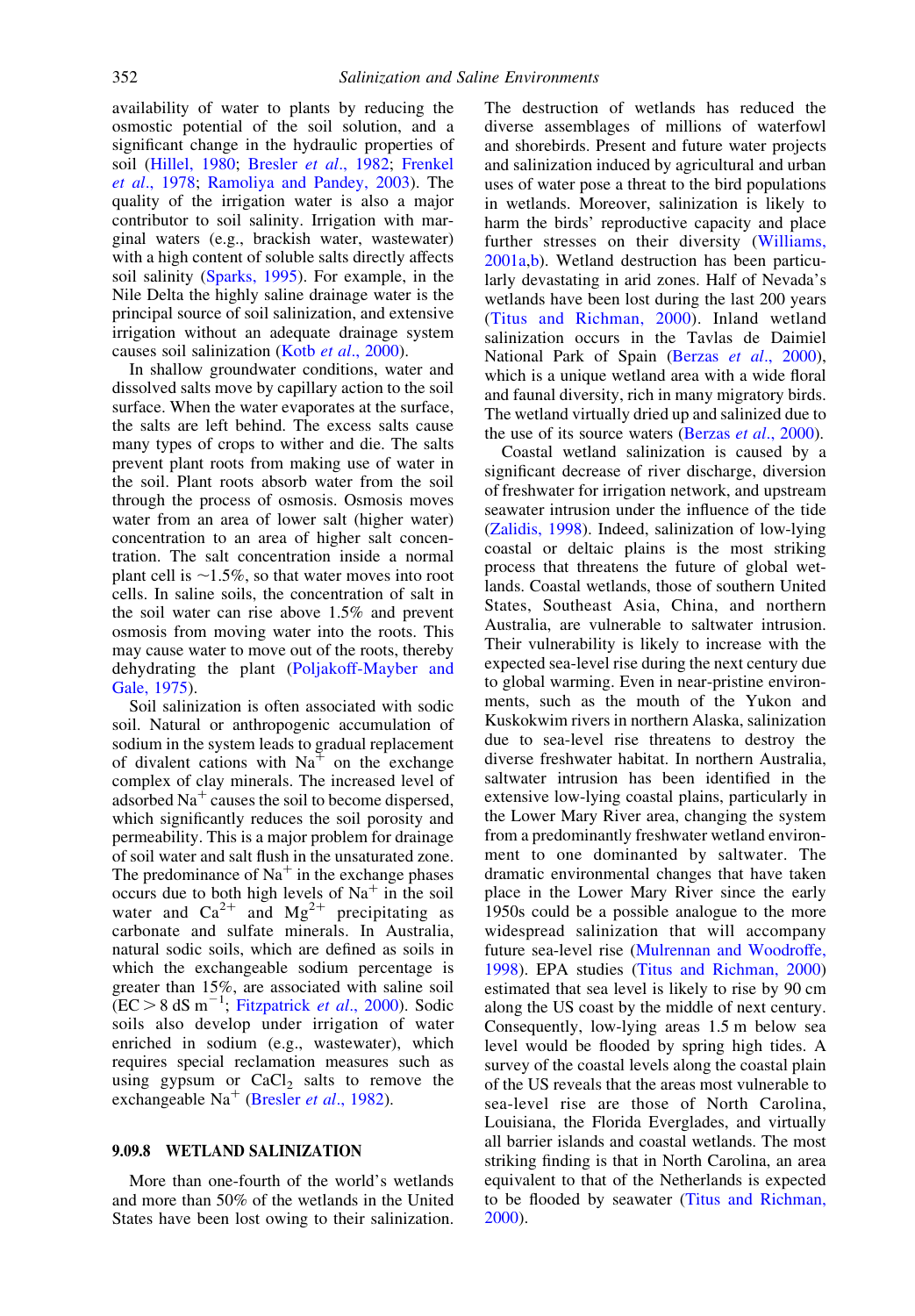## 9.09.9 ELUCIDATING THE SOURCES OF SALINITY

Identifying the origin of salinity in water is crucial for water management, model prediction, and remediation. Yet the variety of salinization sources makes this task difficult. Ground- and surface-water salinization can result from point sources (e.g., leakage or recharge of domestic wastewater) or nonpoint sources (e.g., agriculture return flows, irrigation with sewage effluent). Salinization can be derived from natural (geo-genetic) processes such as seawater intrusion or saline-water flow from adjacent or underlying aquifers (e.g., [Maslia and Prowell, 1990](#page-29-0); [Vengosh](#page-31-0) et al[., 1999](#page-31-0), [2002a](#page-31-0); [Sanchez-Martos and](#page-30-0) [Pulido-Bosch, 1999;](#page-30-0) [Sanchez-Martos](#page-31-0) et al., 2001; [Kloppman](#page-29-0) et al., 2001; [Hsissou](#page-29-0) et al., 1999). Alternatively, salinization can also be induced by direct anthropogenic contamination. The multiple salinity sources therefore present a real challenge to water agencies and regulatory bodies.

The key for tracing salinity sources is the assumption that the chemical composition of the original saline source is preserved during the salinization process. Due to the large differences between the solute content of saline and freshwaters, the chemical composition of the contaminated water mimics the composition of the saline source. However, the original composition of the saline source can be modified once it is masked by water–rock interactions. For example, the composition of seawater is significantly modified as it intrudes into coastal aquifers. Consequently, diagnostic tracers, in order to be useful, must be conservative. The overlap and similarity of the chemical composition of different saline sources makes the tracing task even more difficult. For example, the Na/Cl ratio can be a good tracer for distinguishing marine (e.g., seawater intrusion with  $Na/CI < 0.86$ ) from nonmarine or anthropogenic sources (Na/Cl  $\geq$  1). However, the reactivity of  $Na<sup>+</sup>$  in the unsaturated zone can reduce the Na/Cl ratio even in nonmarine settings (e.g., [Vengosh and Keren, 1996](#page-31-0); [DeSimone](#page-27-0) et al., 1997; Stigter et al[., 1998](#page-31-0); [Gavrieli](#page-28-0) et al., 2001). It is therefore essential to use assemblages of diagnostic chemical and isotopic tracers for accurate delineation of the salinity sources. [Mazor \(1997\)](#page-29-0) and [Herczeg and Edmunds \(2000\)](#page-28-0) reviewed most of the geochemical tools that are useful for discriminating between different sources of solutes in groundwater systems. The source of solutes in the salinized environment can be derived from (i) mixing of meteoric water with saline water such as seawater, connate fluids, and hydrothermal waters trapped within or outside the aquifer; (ii) dissolution of evaporites left behind after the last seawater or brine retreat; (iii) weathering of the aquifer minerals;

(iv) accumulation of salts derived from longterm deposition of atmospheric fallout; (v) sewage (domestic or industrial) contamination; and (vi) salinization by agricultural return flows. Each of these sources has a unique and distinctive chemical and isotopic composition. The integration of geochemical and isotopic tracers can be used to help resolve these multiple sources. Summary of the geochemical characteristics of these sources is given in [Table 2.](#page-21-0)

Reactive species are important tools to evaluate the level of interaction with the host sediments/ rocks of the investigated aquifer. Strontium isotopes are an excellent tracer to delineate the type of rock source and weathering process (see Chapter 5.12), the flow path of groundwater in a watershed of different lithological compositions (e.g., [Starinsky](#page-31-0) et al., 1980, [1983](#page-31-0); [Banner and](#page-26-0) [Hanson, 1990;](#page-26-0) [Banner](#page-26-0) et al., 1989; [Bullen](#page-27-0) et al., [1996\)](#page-27-0), the composition of exchangeable strontium in clay minerals ([Johnson and Depaolo, 1994](#page-29-0); [Amstrong](#page-26-0) et al., 1998; [Vengosh](#page-31-0) et al., 2002a), the origin of dissolved strontium in rivers ([Singh](#page-31-0) et al., [1998;](#page-31-0) [Vengosh](#page-31-0) et al., 2001), and the interaction between groundwater, lake water, and aquifer minerals [\(Katz and Bullen, 1996](#page-29-0); [Lyons](#page-29-0) et al., [1995\)](#page-29-0).

In carbonate or calcareous sand aquifers, the strontium isotopic composition of saline groundwater should mimic that of the host aquifer rocks. In cases of lack of similarity, the groundwater must interact with external rock sources. For example, saline groundwaters from central Missouri, USA have high  $\frac{87}{5}$ sr<sup>86</sup>Sr ratios that are considerably more radiogenic than the host Mississippian carbonates. The high  $87\text{Sr}/86\text{Sr}$ ratios reflect deep subsurface migration and water–rock interaction with Paleozoic and Pre-cambrian strata ([Banner](#page-26-0) et al., 1989). Similarly, the <sup>87</sup>Sr/<sup>86</sup>Sr ratios of saline groundwaters in the Mediterranean coastal aquifer of Israel are considerably lower than that of the aquifer carbonate matrix, indicating an external source for the saline groundwaters [\(Vengosh](#page-31-0) et al., [1999\)](#page-31-0).

Strontium isotopes can also be used to trace salinization by agricultural return flow. Bölke and [Horan \(2000\)](#page-27-0) showed that some fertilizers, and hence agricultural recharge, have a high radiogenic  $87\text{Sr}/86\text{Sr}$  ratio, which differs significantly from that of strontium acquired by water–rock interactions in the aquifer. Although denitrification and carbonate dissolution may alter the strontium isotopic ratio, the association of distinctive  ${}^{87}Sr/{}^{86}Sr$  ratios and nitrate concentrations may indicate the impact of fertilizers on groundwaters (Bölke and Horan, 2000).

In contrast, other tracers can be considered as universal—i.e., their use is not related to the specific local geology or hydrological system.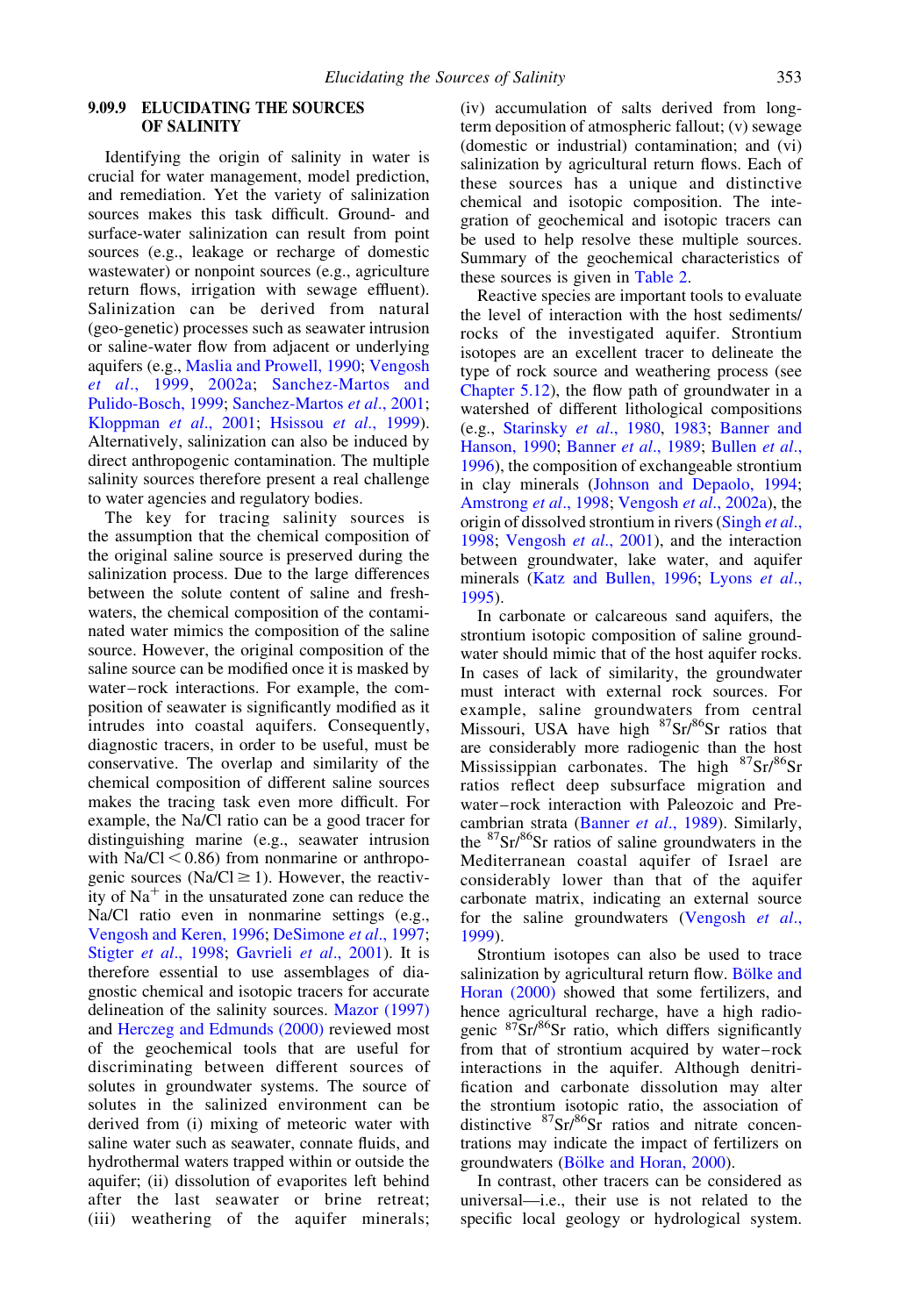<span id="page-21-0"></span>

|                           |                            | Table 2                      |                                 | lypical chemical and isotopic characteristics of major saline sources.                                                                                                                                                         |                                     |                                       |                             |                                                  |
|---------------------------|----------------------------|------------------------------|---------------------------------|--------------------------------------------------------------------------------------------------------------------------------------------------------------------------------------------------------------------------------|-------------------------------------|---------------------------------------|-----------------------------|--------------------------------------------------|
| ource                     | $(2L^{-1})$<br><b>SCLL</b> | (molar ratio<br><b>Na/Cl</b> | $SO_4/Cl$ ( $\times$ $10^{-3})$ | Br/Cl molar ratio<br>$(X 10^{-3})$                                                                                                                                                                                             | $B/CI$ molar ratio<br>$(X 10^{-3})$ | $\frac{8^{I}B}{\text{per mil}}$       | $\delta^{34}S$<br>(per mil) | $^{36}C1C1$                                      |
| eawater                   |                            | 0.86                         |                                 |                                                                                                                                                                                                                                | $\frac{8}{3}$                       | 39                                    |                             |                                                  |
| ceplies of evaporated     | >35                        | ${<}\,0.86$                  | $rac{0.05}{0.05}$               | $rac{5}{5}$                                                                                                                                                                                                                    | 50.8                                | >39                                   | รั                          | $5 - 100$                                        |
| seawater (brines)         |                            |                              |                                 |                                                                                                                                                                                                                                |                                     |                                       |                             |                                                  |
| vaportie dissolution      | $\overline{\wedge}$        |                              |                                 |                                                                                                                                                                                                                                | $<\!0.8$                            |                                       |                             | $\sqrt{2}$                                       |
| lydrothermal water        | $0.2 \text{ to } > 1$      |                              |                                 |                                                                                                                                                                                                                                | $\frac{2}{\sqrt{2}}$                |                                       | $\sqrt{3}$ $\sqrt{10}$      |                                                  |
| <b>Omestic wastewater</b> | $\overline{\mathcal{C}}$   |                              | 30.05<br>0.05<br>0.06<br>0.06   | $\begin{array}{c}\n\stackrel{.}{\sim} & \stackrel{.}{\sim} & \stackrel{.}{\sim} & \stackrel{.}{\sim} \\ \stackrel{.}{\sim} & \stackrel{.}{\sim} & \stackrel{.}{\sim} & \stackrel{.}{\sim} & \stackrel{.}{\sim} \\ \end{array}$ |                                     | $20-30$<br>$0+5$<br>$0-10$<br>$20-30$ |                             | $50 \text{ to } > 100$<br>$50 \text{ to } > 100$ |
| sgricultural return flow  | $0.5 - 5$                  |                              |                                 |                                                                                                                                                                                                                                | > 0.8                               |                                       |                             |                                                  |
|                           |                            |                              |                                 |                                                                                                                                                                                                                                |                                     |                                       |                             |                                                  |

In this respect, the Br/Cl [\(Edmunds, 1996;](#page-27-0) [Davis](#page-27-0) et al[., 1998;](#page-27-0) [Vengosh and Pankratov, 1998](#page-31-0)), B/Cl,  $\delta^{11}$ B ([Bassett, 1990;](#page-27-0) [Bassett](#page-27-0) et al., 1995; [Palmer](#page-30-0) [and Swihart, 1996;](#page-30-0) [Vengosh](#page-31-0) et al., 1991a,[b,](#page-31-0) [1992,](#page-31-0) [1994;](#page-31-0) [Vengosh and Spivack, 2000](#page-31-0)),  $\delta^{34}S_{\text{sulfate}}$ [\(Krouse and Mayer, 2000\)](#page-29-0), 36Cl/Cl ([Phillips](#page-30-0) et al., [1986](#page-30-0); [Phillips, 2000](#page-30-0); see Chapter 5.15), and  $\delta^{18}O_{\text{water}}$  (see Chapter 5.11) variations can be used to discriminate between multiple salinity sources. The variations of some of these tracers are presented in Figures 13 and [14.](#page-22-0) A clear distinction is shown between marine sources such as seawater intrusion or marine-derived brines (e.g., Dead Sea), nonmarine (e.g., evaporite dissolution), and anthropogenic (e.g., sewage effluents, agricultural return flows) sources.

The use of boron and sulfur isotopes is constrained by their reactivity in the hydrological system. Boron tends to be adsorbed on clay minerals and oxides, particularly under highly saline conditions. During the adsorption process  ${}^{10}B(OH)_4^-$  is incorporated preferentially into adsorbed sites, whereas the residual dissolved boron in the form of  $B(OH)_3$  is enriched in <sup>11</sup>B. The magnitude of the boron isotope fractionation varies between 20‰ and 30‰, and as a result seawater and evaporated brines have  $\delta^{11}B$  values .40‰ (60‰ in the Dead Sea; [Figure 15;](#page-22-0) [Vengosh](#page-31-0) et al[., 1991a,b](#page-31-0), [1992](#page-31-0), [1994;](#page-31-0) [Vengosh and Spivack,](#page-31-0) [2000\)](#page-31-0).

The sulfur  $(\delta^{34}S_{\text{sulfate}})$  and oxygen in sulfate  $(\delta^{18}O_{\text{suffixed}})$  isotope variations provides a distinction between seawater  $(\delta^{34}S_{\text{sulfate}})$ 21‰;  $\delta^{18}O_{\text{sulfate}} = 9.5\%$ ), evaporated seawater  $(>=21\%)$ , dissolution of marine sulfate minerals



Figure 13 Elucidation of saline sources by using the variations of Br/Cl and B/Cl ratios. Note the expected geochemical distinction between seawater, evaporated seawater, brines (e.g., Dead Sea), hydrothermal fluids, sewage effluents, agricultural drainage (e.g., Salton Sea), and evaporite dissolution.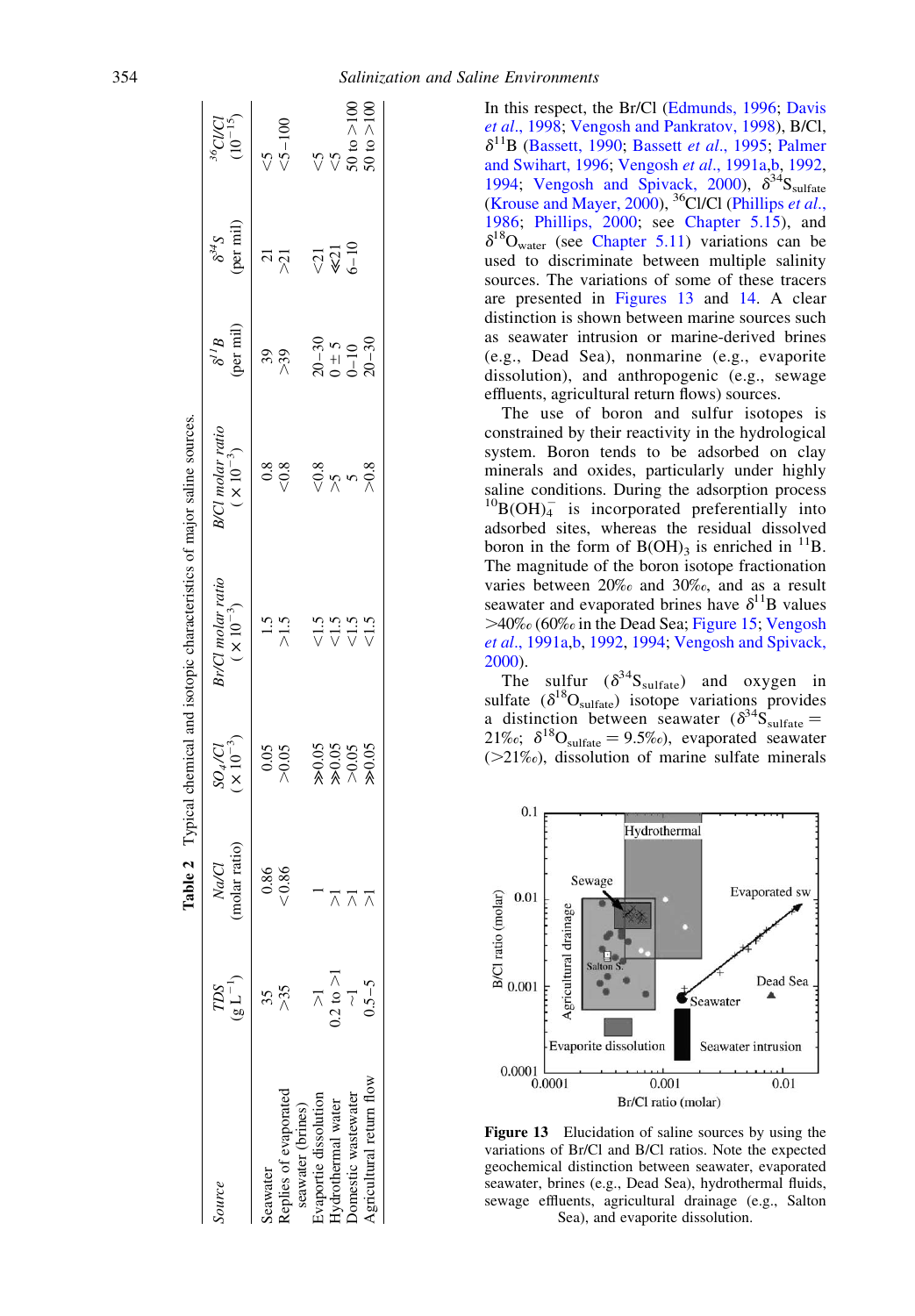<span id="page-22-0"></span>(depends on time of deposition with a range of  $+10-35\%$  and  $+9-20\%$ ), fertilizers ( $+6-11\%$ ), domestic sewage (6–8‰), and sulfate derived from the oxidation of reduced inorganic sulfur components  $(-30 \text{ to } +5\%_{0}; -10\%_{0} \text{ to } +5\%_{0};$ [Krouse and Mayer, 2000,](#page-29-0) and references therein). However, the  $\delta^{34}S_{\text{sulfate}}$  values are modified by sulfate reduction and the residual sulfate becomes enriched in  ${}^{34}S$  and  ${}^{18}O$ .

The use of the stable isotopes of oxygen and hydrogen for tracing the origin of salinity is straightforward in the case of river salinization,



Figure 14 Elucidation of saline sources by using the variations of B/Cl and  $\delta^{11}$ B values. Note the expected geochemical distinction between seawater, evaporated seawater, brines (e.g., Dead Sea), hydrothermal fluids, sewage effluents, agricultural drainage, and evaporite dissolution.

but it is more problematic in groundwater studies. In many cases, the original  $\delta^{18}O_{\text{water}}$  and  $\delta^2H$ values of the saline sources are completely modified by mixing (dilution) with meteoric water (e.g., Banner et al[., 1989;](#page-26-0) [Hanor, 1994](#page-28-0); [Bergelson](#page-27-0) et al., 1999). Nevertheless, the  $\delta^{18}O_{\text{water}}$  and  $\delta^2H$  values can be used to calculate mixing relationships in the case of seawater intrusion (Jones et al[., 1999;](#page-29-0) [Yechieli](#page-32-0) et al., 2001) or reflect agricultural return flows [\(Davisson](#page-27-0) [and Criss, 1993](#page-27-0)). It is also possible to use the stable isotopes for detecting the origin of saline groundwater: remnant of diluted evaporated seawater and formation waters are characterized by low  $\delta^{18}O_{\text{water}}$  and  $\delta^2H$  values relative to direct seawater intrusion. For example, [Herczeg](#page-28-0) et al. [\(2001\)](#page-28-0) showed that groundwater in the Murray Basin is depleted in  ${}^{18}O$  and <sup>2</sup>H relative to possible mixing between meteoric water and seawater. This indicates that the salinity of the groundwater in the Murray Basin is derived from atmospheric fallout, not from direct seawater intrusion. Simi-larly, [Bergelson](#page-27-0) et al. (1999) showed that the saline springs that emerge at the Sea of Galilee in the Jordan Rift valley have low  $\delta^{18}O_{\text{water}}$  and  $\delta^2H$ values to account for direct seawater intrusion and must reflect dilution of hypersaline brines. Finally, anthropogenic saline sources, such as domestic wastewater that is treated or stored in open reservoirs, are enriched in  $^{18}$ O and  $^{2}$ H, and thus can be used to trace their impact on contaminated groundwater ([Vengosh](#page-31-0) et al., 1999).

The radioactive isotopes  $^{36}$ Cl and  $^{129}$ I behave conservatively in the hydrological system and are important tools for studying salinization processes. Since 1952, atmospheric thermonuclear testing



Figure 15 Schematic illustration of the expected boron isotope variations upon salinization by (1) seawater intrusion; (2) mixing with brines; (3) dissolution of marine evaporites; and (4) mixing with sewage effluents. Note the enrichment in <sup>11</sup>B associated with adsorption process (sources [Vengosh](#page-31-0) et al., 1992, [1994](#page-31-0)).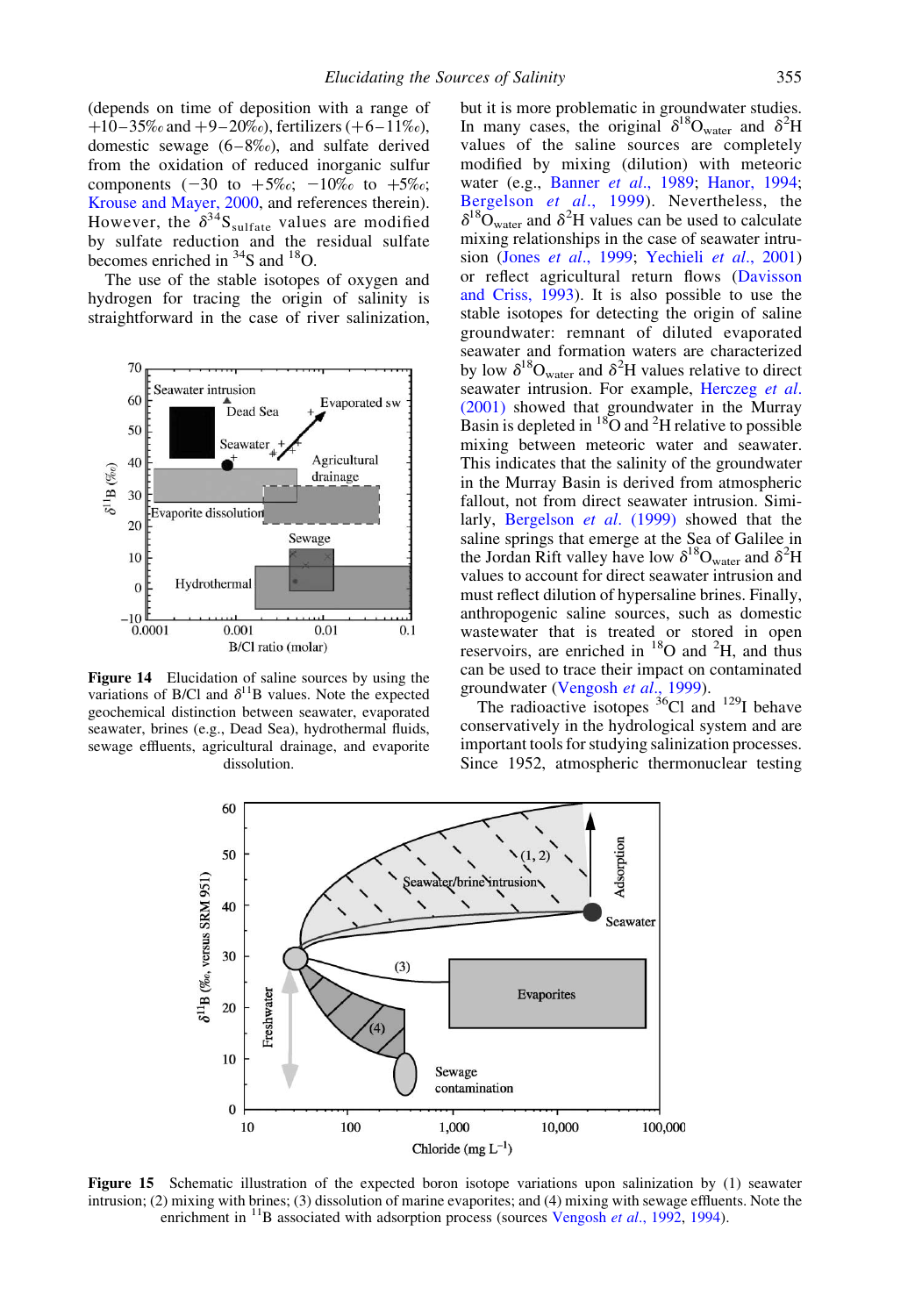has significantly changed the  $36$ Cl budget of the atmosphere. The atmospheric <sup>36</sup>Cl fallout was several orders of magnitudes higher than normal flux, particularly between 1952 and 1970. Hence, the bomb  $36$ Cl-pulse is an important hydrological tracer that is preserved in the hydrological system. Its signal is modified by dispersion and natural decay of <sup>36</sup>Cl (half-life  $\sim$ 3.01  $\times$  10<sup>5</sup> yr; [Phillips,](#page-30-0) [2000,](#page-30-0) and references therein). Meteoric chloride is therefore characterized by a high <sup>36</sup>Cl/Cl ratio that is preserved during evaporative concentration and recycling of salts via precipitation–dissolution [\(Phillips, 2000\)](#page-30-0). In contrast, other saline sources such as road salts and oilfield brines have significantly lower <sup>36</sup>Cl/Cl ratios. The distinction between meteoric and groundwater chloride (Figure 16) has been used in several studies to estimate the relative proportion of meteoric and subsurface chlorine sources in the Jordan Valley and Dead Sea (Paul et al[., 1986;](#page-30-0) [Magaritz](#page-29-0) et al., [1990;](#page-29-0) [Yechieli](#page-32-0) et al., 1996), closed basins in Antarctica (Lyons et al[., 1998\)](#page-29-0), and Lake Magadi of the East African Rift [\(Phillips, 2000](#page-30-0)).

Similarly,  $^{129}$ I is a naturally occurring, cosmogenic, and fissiogenic isotope ( $T_{1/2} = 15.7$  Myr; [Fabryka-Martin](#page-28-0) et al., 1991; [FabrykaMartin,](#page-28-0) [2000\)](#page-28-0). Like  ${}^{3}H, {}^{14}C,$  and  ${}^{36}Cl, {}^{129}I$  was produced in bomb tests, but in greater abundance above the natural level. While some of the other anthropogenic radionuclides have returned to near pre-bomb levels in the surface environment, the  $129$ I level continues to be elevated due to emissions from



**Figure 16** Schematic illustration of the expected  $3^5$ Cl/Cl variations versus reciprocal of chloride (L g<sup>-1</sup>) upon salinization by: (1) surface evaporation; (2) seawater intrusion; and (3) mixing with brines and/or dissolution of evaporates. The relatively high  $36$ Cl/Cl ratio in the Dead Sea suggests mixing with meteoric chloride [\(Yechieli](#page-32-0) et al., 1996) (sources [Magaritz](#page-29-0) et al.,

[1990;](#page-29-0) [Yechieli](#page-32-0) et al.,1996; [Phillips, 2000\)](#page-30-0).

nuclear fuel reprocessing facilities, which are transported via the atmosphere on a hemispheric scale. Modern meteoric waters are expected to have large  $^{129}$ I/<sup>127</sup>I ratios (>1,000  $\times$  10<sup>-12</sup>) relative to that in old groundwater  $(<10^{-12}$ ; [Moran](#page-30-0) et al[., 1999](#page-30-0), [2002\)](#page-30-0). By combining the values of the isotopic ratios  ${}^{36}$ Cl/Cl and  ${}^{129}$ I/I, [Ekwurzel](#page-28-0) et al. [\(2001\)](#page-28-0) were able to discriminate between different saline sources in the Souss-Massa Basin in Morocco, particularly between modern saline recharge and saline groundwater (Figure 17).

Geochemical tracers are useful for delineating the sources of salinity in groundwater systems; they can also be used for studying river salinization [\(Herczeg](#page-28-0) et al., 1993; [Vengosh](#page-31-0) et al., 2001; [Cortecci](#page-27-0) et al., 2002; [Phillips](#page-30-0) et al., 2002; [Mills](#page-30-0) et al[., 2002](#page-30-0)). River salinization can be derived from surface evaporation along the river flow, recycling of meteoric salts via irrigation and formation of agricultural return flows, discharge of saline groundwater derived from the dissolution of evaporites or from mixing with remnants of formation waters, and from anthropogenic contamination like discharge of sewage effluents.

Each of these sources is characterized by identifiably different chemical and isotopic compositions. Hence, the different salinization processes induce different chemical and isotopic changes in the salinized river. By using conservative tracers of Br/Cl,  $\delta^{18}O_{\text{water}}$ , and  $\delta^{36}Cl/Cl$  ratios, it is possible to discriminate between these processes [\(Figure 18\)](#page-24-0). Recycling of meteoric salts by in-stream river salinization results in



**Figure 17** Elucidation of saline sources by using the variations of  $\frac{36}{1}$ Cl/Cl and  $\frac{129}{17}$ I/127I. Note the isotopic distinction between modern meteoric water and agricultural return relative to formation water, evaporite dissolution, and seawater. Arrows represent possible extended ranges (sources [Ekwurzel](#page-28-0) et al., 2001; Moran et al[., 2002](#page-30-0)).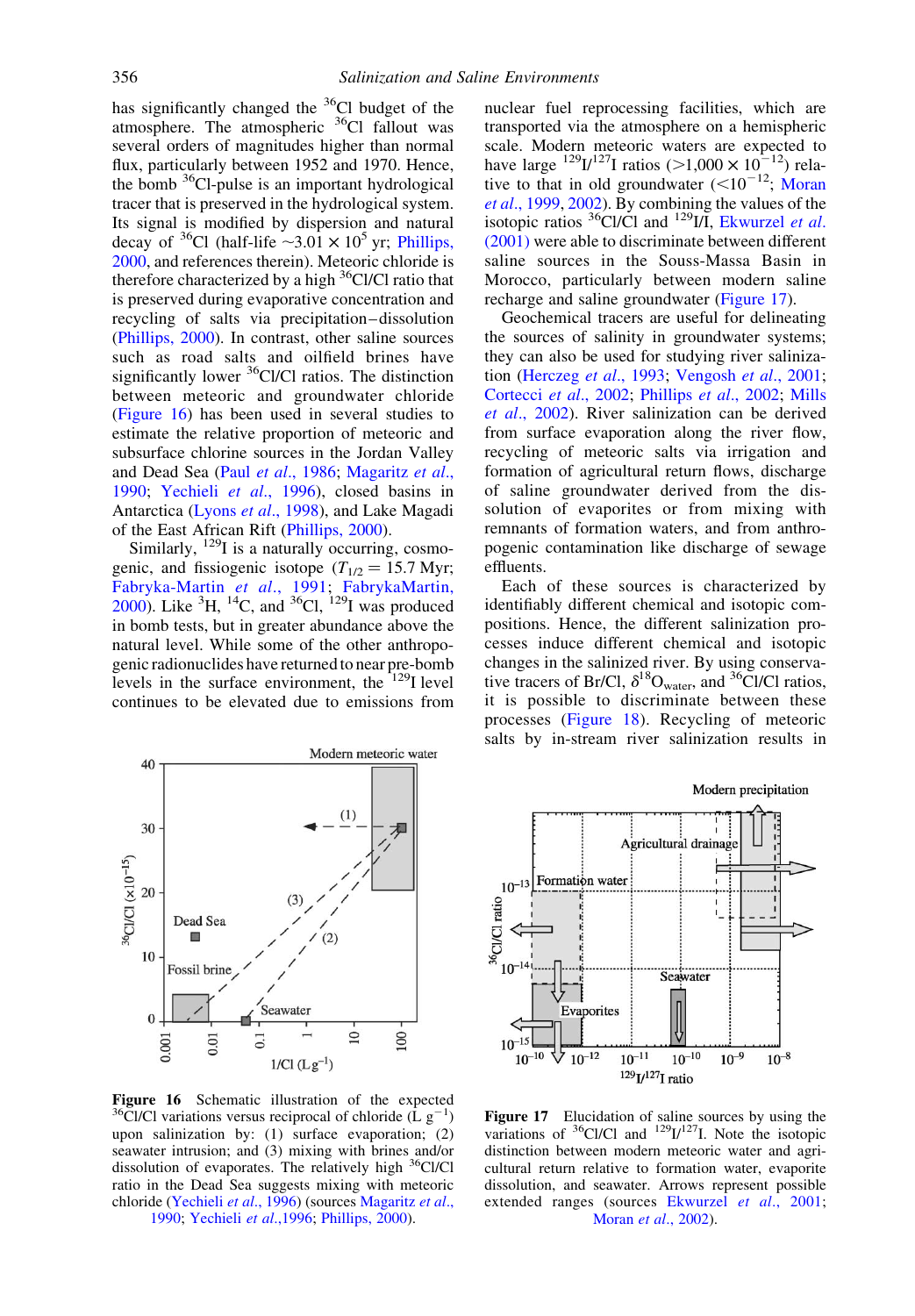<span id="page-24-0"></span>

Figure 18 Schematic illustration of possible Br/Cl (a),  $\delta^{18}O_{\text{water}}$  (b), and <sup>36</sup>Cl/Cl (c) evolution scenarios upon river salinization: (1) surface evaporation (and/or evapotranspiration) of the river water; (2) recycling of salts via formation of agricultural return flow and discharge to the river; (3) discharge of external groundwater to the river with brine or old formation water components (i.e., high Br/Cl); and (4) discharge of external groundwater salinized by dissolution of evaporite deposits.

increasing  $\delta^{18}O_{\text{water}}$  and  $\delta^2H$  values with flow distance due to evaporation, but the Br/Cl and <sup>36</sup>Cl/Cl ratios in the river are not expected to change with increasing salinity (Figure 18). Salinization via agricultural return flow is likely to increase the  $\delta^{18}O_{\text{water}}$  values and may change the Br/Cl ratio, but the <sup>36</sup>Cl/Cl is not changed (i.e., short-term recycling of modern meteoric chlorine with a high  $36$ Cl/Cl ratio). However, in dryland environment the long-term storage of chlorine in the subsurface buffers the original <sup>36</sup>Cl/Cl ratio. Dissolution of halite deposits and the formation of saline groundwater are expected to form saline groundwater with a low Br/Cl ratio (e.g., Rio Grande Basin; [Phillips](#page-30-0) et al., 2002; [Mills](#page-30-0) et al[., 2002\)](#page-30-0) and a low  ${}^{36}$ Cl/Cl ratio. In contrast, an increase of the Br/Cl ratio with salinity reflects discharge of saline groundwater that originated from mixing with relics of evaporated seawater that is entrapped in the basin (e.g., Jordan River; [Vengosh](#page-31-0) et al., 2001). In such a scenario, the <sup>36</sup>Cl/Cl ratio is also expected to be low. Finally, sewage pollution increases the salinity, nitrate (with  $\delta^{15}N_{\text{nitrate}} > 10\%$ ), boron  $(\delta^{11}B < 10\%$ in domestic sewage; [Vengosh](#page-31-0) et al., 1994), and sulfate  $(\delta^{34}S_{\text{sulfate}} < 0\%$  in industrial areas; [Cortecci](#page-27-0) et al., 2002) levels in the contaminated river.

# 9.09.10 REMEDIATION AND THE CHEMICAL COMPOSITION OF TREATED WATER RESOURCES

As the world experiences an explosive population growth of 50%, demands for food production will result in the conversion of prime agricultural land to urban uses and the conversion of more marginal lands to agricultural uses. At the turn of the twenty-first century, 70% of the world's freshwater is used for irrigated agriculture. In order to meet global food demands, agricultural production will have to increase by two- to threefold during the next few decades, and the exploitation of freshwater resources will increase further [\(Hern and Feltz, 1998](#page-28-0)). The expected increase of the human population during the next century  $(8-12)$  billion by the year 2050, relative to the population of over 6 billion at the end of the twentieth century; [Rouch, 1994](#page-30-0)) will increase the demands for freshwater and cultivation of marginal land, and is likely to cause severe adverse environmental impacts such as salinization of the over-exploited water resources and direct contamination by agricultural drainage water ( $B\ddot{o}$ lke, 2002).

In principle, two solutions can be adopted by water agencies facing long-tem salinization of water resources—dilution and desalination. Dilution is the cheapest solution for pollution,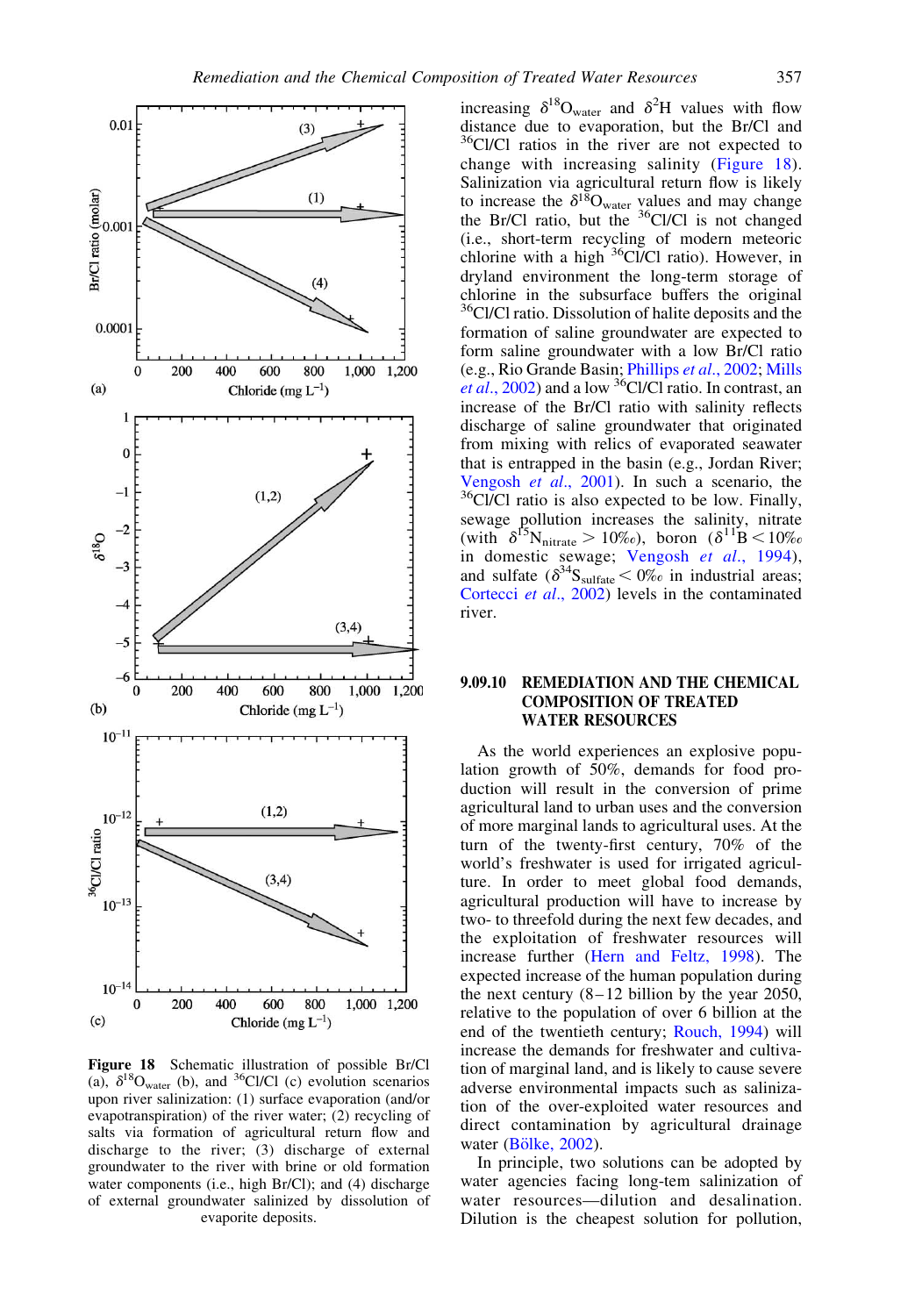given the availability of freshwater resources. In many depleted or salinized aquifers, artificial recharge of imported water compensates for overexploitation or reduces salinization rate. Artificial recharge modifies the oxygen and deuterium isotopic composition of the natural groundwater. In some cases where the recharge water is derived from upstream and higher elevations, the recharge causes lower  $\delta^{18}O_{\text{water}}$  and  $\delta^2H$  values (e.g., the recharge of the Colorado River aqueduct in Orange County, California; [Davisson](#page-27-0) et al., 1999; [Williams, 1997\)](#page-32-0). In contrast, in cases where the recharge water is derived from open reservoirs (e.g., recharge of the Salinas River, California; Vengosh et al[., 2002a\)](#page-31-0) or lakes (recharge of imported water from the Sea of Galilee into the Mediterranean coastal aquifer in Israel; [Vengosh](#page-31-0) *et al.*, 1999), their  $\delta^{18}$ O<sub>water</sub> and  $\delta^2$ H values are significantly higher than that of the natural groundwater. Interbasin transfers are, however, no longer a possible solution for most water-scarce countries.

Desalination, in contrast, is the ultimate solution for the long-term sustainability of water-poor countries. The water crisis in the Middle East, for example, can only be resolved by large-scale desalination of seawater and brackish water [\(Glueckstern, 1992](#page-28-0)). By 1998,  $1.25 \times 10^4$  desalination units around the word produced about  $23 \times 10^6$  m<sup>3</sup> d<sup>-1</sup> ([Glueckstern and Priel, 1998](#page-28-0)). In Saudi Arabia, 35 desalination plants were built to produce potable water from seawater and brackish water using multistage flush system (MS) and reverse osmosis (RO). Presently, Saudi Arabia is the largest producer of desalinated water in the world with a water production of  $\sim$ 1,000  $\times$  10<sup>6</sup> m<sup>3</sup> yr<sup>-1</sup> [\(Abderrahmann, 2000](#page-26-0)). In Israel, desalinated seawater is expected to produce about one-fifth  $(500 \times 10^6 \text{ m}^3 \text{ yr}^{-1})$  of the country's annual water use during the 2000s. In California, desalinization of wastewater is one component of the overall water management scheme for continued exploitation of a stressed coastal aquifer as demonstrated in Orange County south of Los Angeles. Desalination of secondary treated wastewater and recharge into the aquifer is used simultaneously with the recharging of the external source (Colorado River) and continued pumping of the aquifer supply water to local inhabitants and agriculture section ([Orange](#page-30-0) [County Water District, 1994\)](#page-30-0).

The chemical composition of water resources in the twenty-first century is likely to reflect these human interventions: the creation of new water and the contamination of the depleted water resources. RO has become the cheapest and hence most frequently used technique for desalination [\(Glueckstern and Priel, 1998\)](#page-28-0). The generation of desalinated water is associated with chemical transformations that are controlled by the prefer-

ential selectivity of RO membrane. The ion selectivity through the membrane depends on their masses, size, charge, and reactivity. Rejection by RO membrane is stronger for heavier ions, thus the Na/Cl ratio is modified from 0.86 in seawater to 0.94 in desalinated water [\(Table 1](#page-4-0); data from Vengosh et al[., in preparation\)](#page-32-0). The preferential selection by reverse osmosis membranes of doubly charged ions  $(Ca^{2+}, Mg^{2+}, SO<sub>4</sub><sup>2-</sup>)$  over singly charged ions  $(Cl^-, Na^+)$  also modifies the original chemical composition and ionic ratios of the desalted water. Thus, desalted water is modified into an Na–Cl water type  $(Cl + Na/TDI \sim 0.93$ , in equivalent units), and the Ca/Cl, Mg/Cl,  $SO_4/Cl$ , and Ca/Na ratios of RO desalted water are fivefold lower relative to those in the original seawater [\(Table 1](#page-4-0)). Similarly, nanofiltration membranes, with a negatively charged hydrophobic rejection layer, tend to selectively reject multivalent ions but have low rejection efficiency for monovalent ions [\(Kharaka](#page-29-0) et al., 1996). Finally, the RO rejection of uncharged boric acid is low, which results in enrichment of boron in desalinated water (B/Cl ratio of  $2 \times 10^{-2}$  relative to  $8 \times 10^{-4}$  in the original seawater) with a seawater isotopic signature ( $\delta^{11}B \sim 39\%$ ; Vengosh *et al.*, in preparation).

The  $\delta^{18}O_{\text{water}}$  and  $\delta^2H$  values of desalinated seawater are identical to those in seawater ([Vengosh](#page-32-0) et al[., in preparation\)](#page-32-0). Consequently, recharge of freshwater derived from desalination either by direct leakage in the urban environment or via wastewater irrigation would have  $\delta^{18}O_{\text{water}}$  and <sup>2</sup>H values that lie along a mixing line between the natural and seawater values (Figure 19). The slope of the anthropogenic line depends on the  $\delta^{18}$ O<sub>water</sub> and <sup>2</sup>H values in the local area and is always lower than that of the natural meteoric line [\(Craig, 1961,](#page-27-0) [Gat, 1974](#page-28-0)).



**Figure 19**  $\delta^2$ H versus  $\delta^{18}$ O<sub>water</sub> values of reverse osmosis desalted seawater and the global meteoric waterline [\(Craig, 1961\)](#page-27-0). The anthropogenic line lies on a possible mixing relationship between natural waters along the meteoric waterline (arrow) and the desalted seawater. Future formation of a large volume of desalted seawater expects to cause infiltration (e.g., leakage, reuse) of freshwater with high  $\delta^2$ H and

 $\delta^{18}$ O values relative to natural replenishment.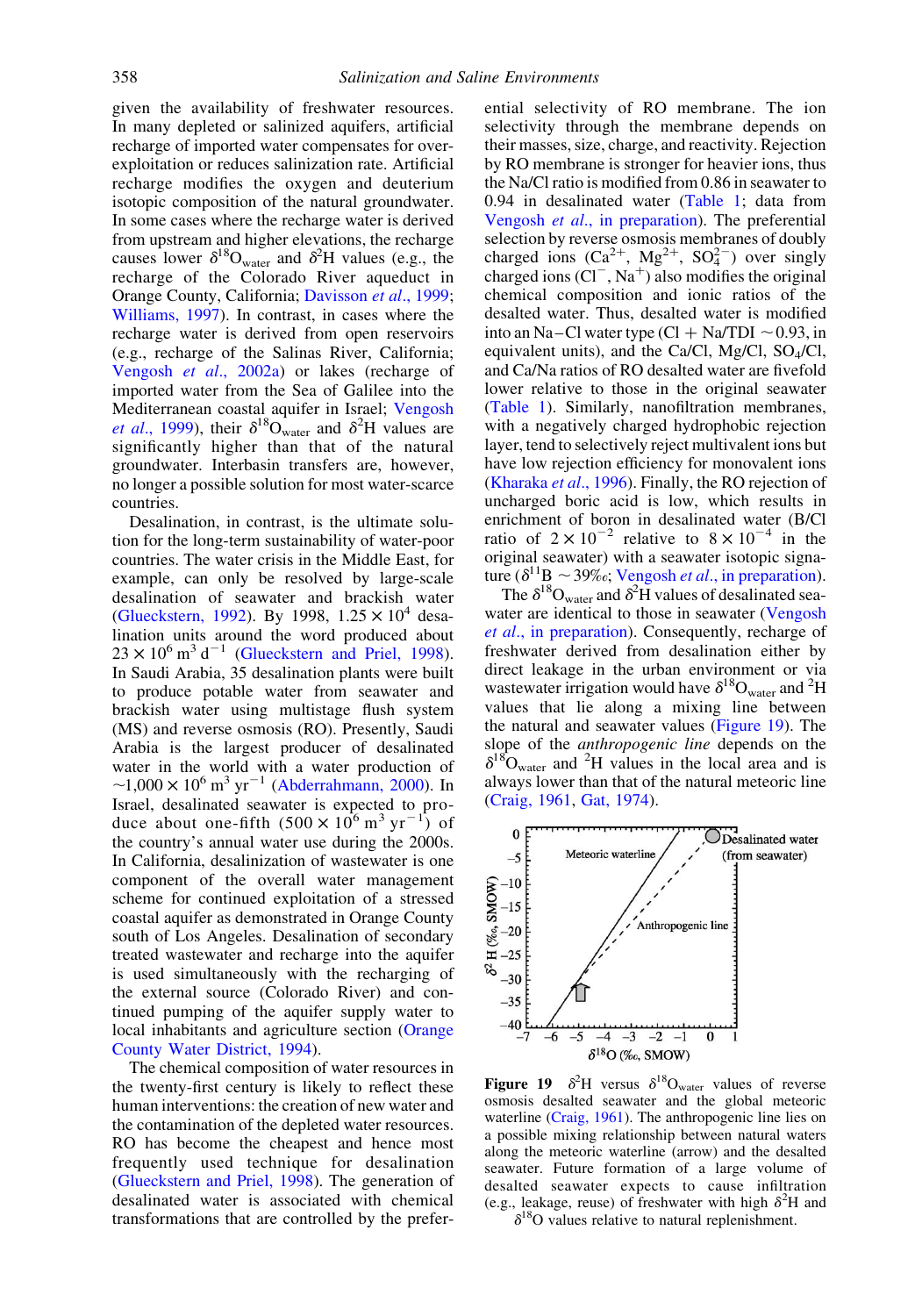<span id="page-26-0"></span>Post-treatment of desalinated water usually increases the  $Ca^{2+}$  and  $HCO_3^-$  (interaction with lime) contents of the water supply to the municipality. In some cases, the addition of sulfuric acid increases the sulfate content in the post-treated water. Nevertheless, the extremely high  $\delta^{18}O_{\text{water}}$ , B/Cl, and  $\delta^{11}B$  values are not affected, so that desalinated water can be distinguished from natural water sources [\(Vengosh](#page-32-0) et al[., in preparation](#page-32-0)).

In addition to creating new water, anthropogically induced salinization modifies the chemical composition of natural water resources. [Meybeck](#page-30-0) [and Helmer \(1989\)](#page-30-0) showed that polluted rivers are systematically enriched in  $Cl^{-}$ ,  $Na^{+}$ ,  $SO_{4}^{2-}$ , and  $NO<sub>3</sub>$ , relative to pristine rivers. The salinization of future water resources is expected to be derived primarily from contamination by domestic wastewater and agricultural return flow. First and secondary sewage treatments (the common sewage treatment) do not affect the inorganic chemical composition of treated wastewater ([Vengosh](#page-31-0) et al., 1994). The reuse of treated sewage in agriculture and the release of domestic wastewater into natural water resources will change the chemical composition of the environment. As of early 2000s,  $\sim$ 450  $\times$  10<sup>9</sup> m<sup>3</sup> of wastewater are globally discharged into rivers, streams, and lakes every year [\(Hinrichsen and](#page-29-0) [Tacio, 2002\)](#page-29-0). In the Middle East, reuse of domestic treated sewage is becoming one of the important water sources, given the depletion of natural water resources. In Israel, about  $300 \times 10^6$  m<sup>3</sup> of treated sewage is used annually for irrigation (Blitz et al[., 2000](#page-27-0)). The impact of effluents enriched in sodium, sulfate, and boron are expected to modify the soil salinity (e.g., increase of sodicity), the composition of the unsaturated zone, and consequently the underlying groundwater resources. Long-term application and numerous cycles of reused wastewater are likely to affect the underlying water resources.

The second major source of salinization that is expected to shape environmental chemistry is agricultural return flow. Based on studies of irrigation drainage in the western United States, [Hern and Feltz \(1998\)](#page-28-0) predicted that the future use of marginal land for agriculture is expected to form saline drainage effluents enriched in selenium, boron, and arsenic. Hence, the composition of drainage water (e.g., Imperial Valley, California; [Table 1](#page-4-0)) is expected to affect the soil, the unsaturated zone, and the associated water resources. The bioaccumulation of selenium is turning out to be one of the most severe environmental hazards in the western United States [\(Hern and Feltz, 1998](#page-28-0)). Boron enrichment in soil and contaminated water will reduce soil productivity for certain crops and will increase

boron levels in contaminated water. Consequently, future salinization of water resources due to the increasing contribution of agricultural return flows will have much wider environmental implications.

In conclusion, the human impact on the salinity of the environment has caused dramatic changes in the chemical composition of soil and water resources. The continued stress on land and water resources has shifted the natural balance and has accelerated the natural salinization process, particularly in arid and semi-arid climatic zones. In addition, direct anthropogenic salinization is expected to modify the environment. The inorganic chemical composition of the pristine environment is now diminishing.

#### REFERENCES

- Abderrahmann W. A. (2000) Application of Islamic legal principles for advanced water management. Water Inter. 25, 513–518.
- Abramovitz J. (1996) Imperiled waters, impoverished futute: the decline of freshwater ecosystem. Worldwatch Paper 128, Worldwatch Institute, Washington, DC.
- Allison G. B. and Barnes C. J. (1985) Estimation of evaporation from normally 'dry' lake in south Australia. J. Hydrol. 78, 229–242.
- Allison G. B., Stone W. J., and Hughes M. W. (1985) Recharge in karst and dune elements of a semi-arid landscape as indicated by natural isotopes and chloride. J. Hydrol. 76,  $1 - 25$ .
- Allison G. B., Cook P. G., Barnett S. R., Walker G. R., Jolly I. D., and Hughes M. W. (1990) Land clearance and river salinization in the western Murray basin, Australia. J. Hydrol. 119, 1–20.
- Al-Muhandis M. H. (1977) Pollution of river water in Iraq. Hydro. Sci. Publ. 123, 467–470.
- Al-Ruwaih F. M. (1995) Chemistry of groundwater in the Damman aquifer, Kuwait. Hydrogeol. J. 3, 42–55.
- Amrhein C., Crowley D., Holdren G. C., Kharaka J. K., Parkhust D. L., Pyles J., Schroeder R. A., and Wenghorst P. A. (2001) Effect of Salt Precipitation on Historical and Projected Salinities of the Salton Sea. Summary comments from Workshop at the University of California, Riverside, January 2001.
- Amstrong S. C., Sturchio N. C., and Hendry M. J. (1998) Strontium isotopic evidence on the chemical evolution of pore waters in the Milk River aquifer, Alberta, Canada. Appl. Geochem. 13, 463–475.
- Appelo C. A. J. (1994) Cation and proton exchange, pH variations, and carbonate reaction in freshening aquifer. Water Resour. Res. 30, 2793–2805.
- Appelo C. A. J. and Geirnart W. (1991) Processes accompanying the intrusion of salt water. In Hydrogeology of Salt Water Intrusion—a Selection of SWIM Papers II, 291–304.
- Appelo C. A. J. and Postma D. (1993) Geochemistry, Groundwater and Pollution. A. A. Balkema Publishers, Rotterdam, 536p.
- Appelo C. A. J. and Willemsen A. (1987) Geochemical calculations and observations on salt water intrusions, a combine geochemical/mixing cell model. J. Hydrol. 94, 313–330.
- Banner J. L. and Hanson G. N. (1990) Calculation of simultaneous isotopic and trace element variations during water–rock interaction with applications to carbonate diagenesis. Geochim. Cosmochim. Acta 54, 3123–3137.
- Banner J. L., Wasserburg G. J., Dobson P. F., Carpenter A. B., and Moore C. H. (1989) Isotopic and trace element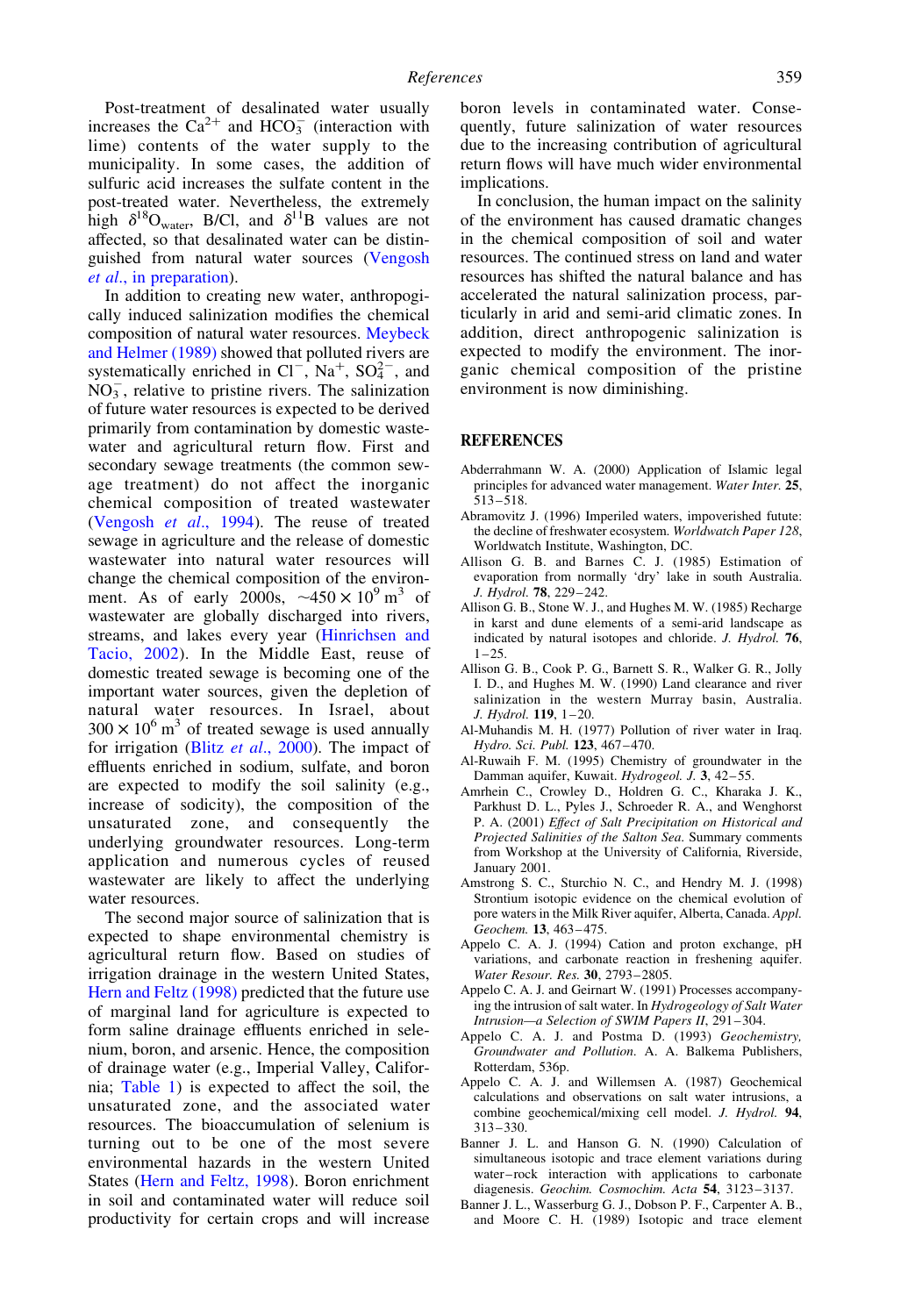<span id="page-27-0"></span>constraints on the origin and evolution of saline groundwaters from centural Missouri. Geochim. Cosmochim. Acta 53, 383–398.

- Bassett R. L. (1990) A critical evaluation of the available measurements for stable isotopes of boron. Appl. Geochem. 85, 541–554.
- Bassett R. L., Buszka P. M., Davidson G. R., and Damaris C.-D. (1995) Identification of groundwater solute sources using boron isotopic composition. Environ. Sci. Technol. 29, 2915–2922.
- Beaumont P. (1996) Agricultural and environmental changes in the upper Euphrates catchment of Turkey and Syria and their political and economic implications. Appl. Geogr. 16, 137–157.
- Bein A. and Arad A. (1992) Formation of saline groundwaters in the Baltic region through freezing of seawater during glacial periods. J. Hydrol. 140, 75–87.
- Beltran J. M. (1999) Irrigation with saline water: benefits and environmental impact. Agri. Water Manage. 40, 183–194.
- Bergelson G., Nativ R., and Bein A. (1999) Salinization and dilution history of groundwater discharge into the Sea of Galilee, the Dead Sea Transform, Israel. Appl. Geochem. 14, 91–118.
- Berner E. K. and Berner R. A. (1987) The Global Water Cycle: Geochemistry and Environment. Prentice-Hall, Englewood Cliffs, NJ, 398pp.
- Berzas J. J., Garcia L. F., Rodrigues R. C., and Martin-Alvarez P. J. (2000) Evolution of the water quality of a managed natural wetland: Tables de Daimiel National Park (Spain). Water Res. 34, 3161–3170.
- Blitz N., Shwartz D., and Nosbaum S. (2000) The Water in Israel 1998: Consumption and Production. Israel Water Commission, Tel Aviv, 42pp.
- Bölke J. K. (2002) Groundwater recharge and agricultural contamination. Hydrogeol. J. 10, 153–179.
- Bölke J. K. and Horan M. (2000) Strontium isotope geochemistry of groundwaters and streams affected by agriculture, Locust Grove, MD. Appl. Geochem. 15, 599–609.
- Bottomley D. J., katz A., Chan L. H., Starinsky A., Douglas M., Clark I. D., and Raven K. G. (1999) The origin and evolution of Canadian Shield brines: evaporation or freezing of seawater? New lithium isotope and geochemical evidence from Slave Craton. Chem. Geol. 155, 295-320.
- Bresler E., McNeal B. L., and Carter D. L. (1982) Saline and Sodic Soils. Advanced series in agricultural sciences 10, Springer, Berlin, 236pp.
- Bullen T. D., Krabbenhoft D. P., and Kendall C. (1996) Kinetic and mineralogic controls on the evolution of groundwater chemistry and <sup>87</sup>Sr/<sup>86</sup>Sr in a sandy silicate aquifer, northern Wisconsin, USA. Geochim. Cosmochim. Acta 60, 1807–1821.
- Bureau of Reclamation (2003) Colorado River Basin Salinity Control Program. US Department of the Interior ([http://](http://www.uc.usbr.gov/progact/salinity/) [www.uc/usbr/gov/progact/salinity/\)](http://www.uc.usbr.gov/progact/salinity/).
- Carpenter A. B. (1978) Origin and chemical evolution of brines in sedimentary basins. Okl. Geol. Surv. Circular 79, 60–77.
- Carpenter A. B., Trout M. L., and Pickett E. E. (1974) Preliminary report on the origin and chemical evolution of lead and zinc reach oil field brines in Central Mississippi. Econ. Geol. 69, 1191–1206.
- Ceuppens J. and Wopereis M. C. S. (1999) Impact of nondrained irrigated rice cropping on soil salinization in the Senegal River Delta. Geoderma 92, 125–140.
- Chivas A. R., Andrew A. S., Lyons W. B., Bird M. I., and Donnelly T. H. (1991) Isotopic constraints on the origin of salt in the Australian playa: 1. Sulfur. Paleogeogr. Paleoclimatol. Paleoecol. 84, 309–331.
- Choudhari J. S. and Sharma K. D. (1984) Stream salinity in the Indian arid zone. J. Hydrol. 71, 149–163.
- Cook P. and Herczeg A. (2000) Environmental Tracers in Groundwater Hydrology. Kluwer, Boston, Dorderecht, London.
- Cook P., Edmunds W. M., and Gaye C. B. (1992) Estimate paleorecharge and paleoclimate from the unsaturated zone profiles. Water Resour. Res. 28, 2721–2731.
- Coplen T. B., Hopple J. A., Bohlke J. K., Perser H. S., Rieder S. E., Krouse H. R., Rosman K. J. R., Ding T., Vocke R. D., Jr., Revesz K. M., Lamberty A., Taylor P., and De Bievre P. (2002) Compilation of Minimum and Maximum Isotope Ratios of Selected Elements in Naturally Occurring Terrestrial Materials and Reagents. Water-Resource Investt. Report 01-4222, 98pp.
- Cortecci G., Dinelli E., Bencini A., Adorni-Braccesi A., and La Ruffa G. (2002) Natural and anthropogenic  $SO<sub>4</sub>$  sources in the Arno river catchment, northern Tuscany, Italy: a chemical and isotopic reconnaissance. Appl. Geochem. 17, 79–92.
- Cox J. W., Fritsch E., and Fitzpatrick R. W. (1996) Interpretation of soil features produced by modern and ancient processes in degraded landscapes: VII. Water duration. Austral. J. Soil Res. 34, 803–824.
- Cox J. W., Chittleborough D. J., Brown H. J., Pitman A., and Varcoe J. (2002) Seasonal changes in hydrochemistry along a toposequence of texture-contrast soils. Austral. J. Soil Res. 40,  $1-24$ .
- Craig H. (1961) Isotopic variations in natural waters. Science 133, 1702–1703.
- Custodio E. (1987) Salt–fresh water interrelationship under natural conditions (chap. 3) and Effect of human activities on salt–freshwater relationships in coastal aquifers (chap. 4). In Groundwater Problems in Coastal Areas, UNESCO-IHP, pp. 14–112.
- Custodio E. (1997) Studying, monitoring and controlling seawater intrusion in coastal aquifers. In Guidelines for Study, Monitoring and Control. FAO Water Reports, 11, pp. 7–23.
- Custodio E., Bayo A., Pascual M., and Boch X. (1993) Results from studies in several karst formations in southern Catalonia (Spain). In Hydrogeological Processes in Karst Terrains. Proc. Int. Symp. and Field Seminar (eds. G. Gunay, I. Johnson, and W. Back). IAHS, Antalya, Turkey, vol. 207, pp. 295–326.
- Davis S. N., Wittemore D. O., and Febryka-Martin J. (1998) Uses of chloride/bromide ratios in studies of potable water. Ground Water 36, 338–350.
- Davisson M. L. and Criss R. E. (1993) Stable isotope imaging of a dynamic groundwater system in the southwestern Sacramento Valley, CA. J. Hydrol. 144, 213-246.
- Davisson M. L., Hudson G. B., Esser B. K., and Ekwurzel B. (1999) Tracing and age-dating recycled wastewater recharged for potable reuse in a seawater injection barrier, southern California. In Int. Symp. Isotope Techniques in Water Resources Development and Management. IAEA, Vienna, Austria, May 1999 (IAEA-SM-361/36).
- De Breuck W. and De Moor G. (1991) The evaluation of coastal aquifer of Belgium. In Hydrogeology of Salt Water Intrusion—a Selection of SWIM Papers II, 35–48.
- Dehaan R. L. and Taylor G. R. (2002) Field-derived spectra of salinized soils and vegetation as indicators of irrigationinduced soil salinization. Remote Sen. Environ. 80, 406–417.
- DeSimone L. A., Howes B. L., and Barlow P. M. (1997) Massbalance analysis of reactive transport and cation exchange in a plume of wastewater-contaminated groundwater. J. Hydrol. 203, 228–249.
- Drever J. I. and Smith C. I. (1978) Cyclic wetting and drying of the soil zone as an influence on the chemistry of groundwater in arid terrains. Am. J. Sci. 278, 1448–1454.
- Edmunds W. M. (1996) Bromine geochemistry of British groundwaters. Mineral. Mag. 60, 275–284.
- Edmunds W. M. and Droubi A. (1998) Groundwater salinity and environmental change. In Isotope Techniques in the Study of Environmental Change. Proc. Int. Symp. Isotope Technol. Study of the Past and Current Environment. Changes in the Hydrosphere and Atmosphere. IAEA, Vienna, pp. 503–518.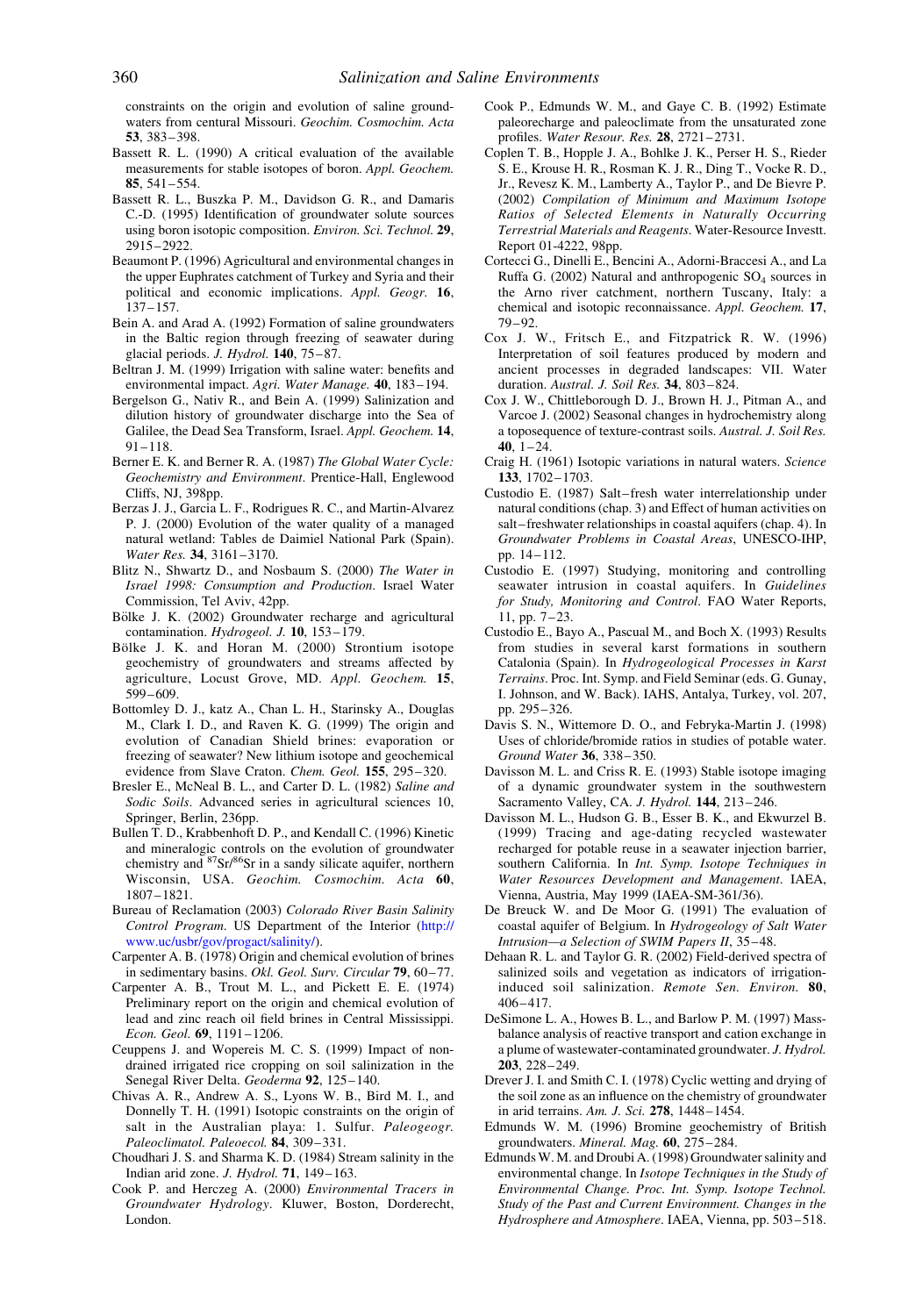- <span id="page-28-0"></span>Edmunds W. M. and Gaye C. B. (1994) Estimating the spatial variability of groundwater recharge in the Sahel using chloride. J. Hydrol. 156, 47-59.
- Edmunds W. M., Fellman E., and Goni I. B. (1999) Lakes, groundwater and paleohydrology in the Sahel of NE Nigeria: evidence from hydrogeochemistry. J. Geol. Soc. London 156, 345–355.
- Edmunds W. M., Fellman E., Goni I. B., and Prudhomme C. (2001) Spatial and temporal distribution of groundwater recharge in northern Nigeria. Hydrogeol. J. 10, 205–215.
- Edmunds W. M., Carrillo-Rivera J. J., and Cardona A. (2002) Geochemical evolution of groundwater beneath Mexico City. J. Hydrol. 258, 1–24.
- Ekwurzel B., Moran J. E., Hudson G. B., Bissani M., Blake R., Krimissa M., Mosleh N., Marah H., Safsaf N., Hsissou Y., and Bouchaou L. (2001) An isotopic investigation of salinity and water sources in the Souss-Massa basin, Morocco. SWICA M3. In Int. Conf. Salt Water Intrusion and Coastal Aquifers, Monitoring, Modeling and Management, abstracts, Essaoouira, Morocco, April 2001.
- Eugster H. P. and Jones B. F. (1979) Behaviour of major solutes during closed-basin brine evolution. Am. J. Sci. 279, 609–631.
- Fabryka-Martin J. (2000) Iodine-129 as a groundwater tracer. In Environmental Tracers in Subsurface Hydrology (eds. P. Cook and A. L. Herczeg). Kluwer Academic, Boston.
- Fabryka-Martin J., Whittemore D. O., Davis S. N., Kubik P. W., and Sharma P. (1991) Geochemistry of halogens in the Milk River aquifer, Alberta, Canada. Appl. Geochem. 6, 447–464.
- Fattah Q. N. and Abdul Baki S. J. (1980) Effects of drainage systems on water quality of major Iraqi rivers. Int. Assoc. Hydrol. Sci. Publ. 130, 265–270.
- Fitzpatrick R. W., Merry R., and Cox J. (2000) What are saline soils and what happens when they are drained? J. Austral. Assoc. Nat. Res. Manage. (AANRM) 6, 26–30.
- Flugel W.-A. (1995) River salinization due to dryland agriculture in the western cape Province, Republic of South Africa. Envron. Int. 21, 679–686.
- Frenkel H., Goertzen J. O., and Rhoades J. D. (1978) Effects of clay type and content, exchangeable sodium percentage, and electrolyte concentration on clay dispersion and soil hydraulic conductivity. Soil Sci. Soc. Am. J. 42, 32-39.
- Garrels R. M. and MacKenzie F. T. (1967) Origin of the chemical composition of some springs and lakes. In Equilibrium Concepts in Natural Water Systems. Advances in Chemistry Series 67 (ed. R. F. Gould). American Chemical Society, pp. 222–242.
- Gat J. R. (1974) Local variability of the isotope composition of groundwater. In Isotope Techniques in Groundwater Hydrology. IAEA, Vienna. vol. II, pp. 51–60.
- Gates T. K., Burkhalter J. P., Labadie J. W., Vallian T. J. C., and Broner I. (2002) Monitoring and modeling flow and salt transport in a salinity-threatened irrigated valley. J. Irrig. Drainage Eng. ASCE 128, 87–99.
- Gavrieli I., Yechieli Y., Kass A., Vengosh A., and Starinsky A. (2001) The Impact of Wastewater Irrigation on the Chemistry of Groundwater in the Israeli Coastal Aquifer: a Case Study from Kibbutz Nitzanim Area. Geological Survey of Israel, Report GSI/35/01, Jerusalem, Israel.
- Gaye C. B. and Edmunds W. M. (1996) Groundwater recharge estimation using chloride, stable isotopes and tritium profiles in the sands of northwest Senegal. Environ. Geol. 27, 246–251.
- Gee G. W. and Hillel D. (1988) Groundwater recharge in arid regions: review and critique of estimation methods. Hydrol. Proc. 2, 255-266.
- Glenn E. P., Cohen M. J., Morrison J. I., Valdes-Casillas C., and Fitzsimmons K. (1999) Science and policy dilemmas in the management of agricultural wastewaters: the case of the Salton Sea, CA. Environ. Sci. Policy 2, 413–423.
- Glueckstern P. (1992) Desalination—present and future. Water Irrig. Rev. 12, 4–11.
- Glueckstern P. and Priel M. (1998) Advanced concept of large desalination system for Israel. International Water Services Association Conference, Membranes in drinking and Industrial water production, Amsterdam, Holland, September, 1998.
- Gooddy D. C., Clay J. W., and Bottrell S. H. (2002) Redoxdriven changes in porewater chemistry in the unsaturated zone of the chalk aquifer beneath unlined cattle slurry lagoons. Appl. Geoch. 17, 903–921.
- Grieve C. M., Poss J. A., Suarez D. L., and Dierig D. A. (2001) Lesquerella growth and selenium uptake affected by saline irrigation water composition. Indust. Crop Product. 13, 57–65.
- Hahn J. (1991) Aspects of groundwater salinization in the Wittmund (East Freisland) coastal area. In Hydrogeology of Salt Water Intrusion—a Selection of SWIM Papers, II, 251–270.
- Hamilton P. A. and Helsel D. R. (1995) Effects of agriculture on groundwater quality in five regions of the United States. Ground Water 33, 217–226.
- Hamilton P. A., Denver J. M., Phillips P. J., and Shedlock R. J. (1993) Water Quality Assessment of the Delmarva Penisula, Delaware, Maryland, and Virginia: Effects of Agricultural Activities on the Distribution of Nitrate and other Inorganic Constituents in the Surficial Aquifers. US Geol. Surv. Open-File Rep. 93-40, 149pp.
- Hanor J. S. (1994) Origin of saline fluids in sedimentary basins. In Geofluids: Origin, Migration, and Evolution of Fluids in Sedimentary Basins (ed. J. Parnell). Geol. Soc. Spec. Publ. 78, 151–174.
- Hao X. and Chang C. (2002) Does long-term heavy cattle manure application increase salinity of a clay loam soil in semi-arid southern Alberta? Agr. Ecosys. Environ. 1934,  $1 - 16$ .
- Hardie L. A. and Eugster H. P. (1970) The evolution of closed-basin brines. Mineral Soc. Am. Spec. Publ. 3, 273–290.
- Harter T., Davis H., Mathews M. C., and Meyer R. D. (2002) Shallow groundwater quality on dairy farms with irrigated forage crops. J. Contamin. Hydrol. 55, 287–315.
- Harussi Y., Rom D., Galil N., and Semiat R. (2001) Evaluation of membrane process to reduce the salinity of reclaimed wastewater. Desalination 137, 71-89.
- Hely A. G., Hughes G. H., and Irelan B. (1966) Hydrologic Regimen of Salton Sea, CA. Geological Survey Professional Paper 486-C,. US Government Printing Office, Washington.
- Hendry M. J. and Schwartz F. W. (1988) An alternative view on the origin of chemical and isotopic patterns in groundwater from the Milk River aquifer, Canada. Water Resour. Res. 24, 1747–1763.
- Herut B., Starinsky A., Katz A., and Bein A. (1990) The role of seawater freezing in formation of subsurface brines. Geochim. Cosmochim. Acta 54, 13–21.
- Herczeg A. L. and Edmunds W. M. (2000) Inorganic ions as tracers. In Environmental Tracers in Subsurface Hydrology (eds. P. Cook and A. L. Herczeg). Kluwer Academic, Boston.
- Herczeg A. L., Torgersen T., Chivas A. R., and Habermehl M. A. (1991) Geochemistry of Groundwaters from the Great Artesian basin, Australia. J. Hydrol. 126, 225–245.
- Herczeg A. L., Simpson H. J., and Mazor E. (1993) Transport of soluble salts in a large semi-arid basin: River Murray, Australia. J. Hydrol. 144, 59–84.
- Herczeg A. L., Dogramaci S. S., and Leaney W. J. (2001) Origin of dissolved salts in a large, semi-arid groundwater system: Murray Basin, Australia. Mar. Freshwater Res. 52, 41–52.
- Hern J. and Feltz H. R. (1998) Effects of irrigation on the environment of selected areas of the western United States and implications to world population growth and food production. J. Environ. Manage. 52, 353–360.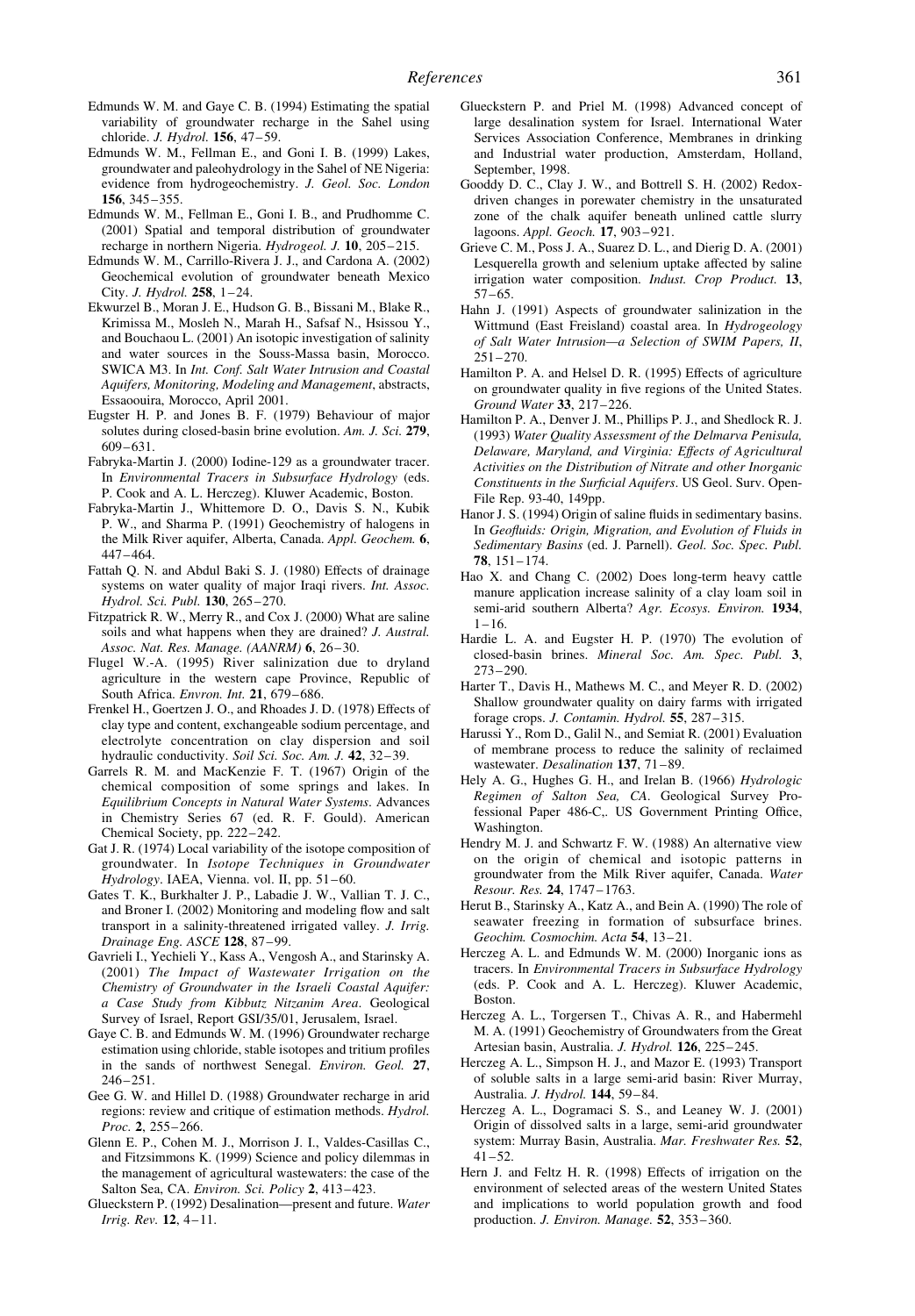- <span id="page-29-0"></span>Hillel D. (1980) Fundamentals of Soil Physics. Academic Press, New York, pp. 233–244.
- Hinrichsen D. and Tacio H. (2002) The coming freshwater crisis is already here. In Finding the Source: the Linkages between Population and Water. Woodrow Wilson International Center for Scholars, Environmental Change and Security Project, Washington, DC, pp. 1–26.
- Hoffman D. (1993) Use of Potassium and Nanofiltration Plants for Reducing the Salinity of Urban Wastewater. Adam Technical and Economic Services, Agriculture Ministry of Israel, Water Department 084/91.
- Howard K. W. F. and Beck P. J. (1993) Hydrochemical implications of groundwater contamination by road de-icing chemicals. J. Contamin. Hydrol. 12, 245-268.
- Hsissou Y., Mudry J., Mania J., Bouchaou L., and Chauve P. (1999) Use of the Br/Cl ratio to determine the origin of the salinity of groundwater: an example from the Souss Plain, Morocco. Surf. Geosci. 328, 381–386.
- Hunt C. B., Robinson T. W., Bowles W. A., and Washburn A. L. (1966) Hydrologic Basin, Death Valley, CA. US Geological Survey Professional paper, 400-B, B-456-B457.
- Izbicki J. A. (1991) Chloride sources in a California coastal aquifer. In Ground Water in the Pacific Rim Countries. Conference Proceedings, Irrigation Division, American Society of Consulting Engineers, Honolulu, Hi, July 23–35, 1991.
- Izbicki J. A. (1996) Seawater Intrusion in Coastal California Aquifer. US Geological Survey Fact Sheet FS-125-96.
- Johnson T. M. and Depaolo D. J. (1994) Interpretation of isotopic data in groundwater—rock systems: model development and application to Sr isotope data from Yucca Mountain. Water Resour. Res. 30, 1571–1587.
- Johnson J. S., Baker L. A., and Fox P. (1999) Geochemical transformations during artificial groundwater recharge: soilwater interactions of inorganic constituents. Water Res. 33, 196–206.
- Jolly I. D., Williamson D. R., Gilfedder M., Walker G. R., Morton R., Zhang L., Dowling T. I., Dyce P., Nathan R. J., Nandakumar N., Clarke R., Mcneil V., Robinson G., and Jones H. (2000) Historical stream salinity trends and catchment salt balance in the Murray–Darling basin, Australia. Mar. Freshwater Res. 52, 53–65.
- Jones B. F. (1965) Geochemical evolution of closed basin water in the western Great Basin. In Second Symposium on Salt (ed. J. L. Rau). Northern Ohio Geol. Soc. vol. 1, pp. 181–200.
- Jones B. F., Vengosh A., Rosenthal E., and Yechieli Y. (1999) Chapter 3: Geochemical investigations. In Seawater Intrusion in Coastal Aquifers—Concepts, Methods and Practises (eds. J. Bear, A. H. D. Cheng, S. Sorek, D. Ouazar, and I. Herrera). Kluwer Academic, Dordrecht, The Netherlands, pp. 51–72.
- Jones P. H. and Hutchon H. (1983) Road salt in the environment. In 6th Int. Symp. Salt, Salt Institute, Alexandria, Virginia (eds. B. C. Schreiber and H. L. Harner). vol. 2, pp. 615–619.
- Jung J. and Sun G. (2001) Recovery of sodium sulfate from farm drainage salt for use in reactive dyeing of cotton. Environ. Sci. Technol. 35, 3391–3395.
- Katz B. G. and Bullen T. D. (1996) The combined use of  ${}^{87}Sr^{86}Sr$  and carbon and water isotopes to study the hydrochemical interaction between groundwater and lakewater in mantled karst. Geochim. Cosmochim. Acta 60, 5075–5087.
- Kendall C. and Aravena R. (2000) Nitrate isotopes in groundwater systems. In Environmental Tracers in Subsurface Hydrology (eds. P. Cook and A. L. Herczeg). Kluwer Academic, Boston, pp. 261–297.
- Kharaka Y. K., Ambates G., and Presser T. S. (1996) Removal of selenium from contaminated agricultural drainage water by nanofiltration membranes. Appl. Geochem. 11, 797–802.
- Kolodny Y., Katz A., Starinsky A., Moise T., and Simon E. (1999) Chemical tracing of salinity sources in lake Kinneret (Sea of Galilee), Israel. Limnol. Oceanogr. 44, 1035–1044.
- Kloppman W., Negel P., Casanova J., Klinge H., Schelkes K., and Guerrot C. (2001) Halite dissolution derived brines in the vicinity of a Permian salt dome (N German basin). Evidence from boron, strontium, oxygen, and hydrogen isotopes. Geochim. Cosmochim. Acta 65, 4087–4101.
- Komor S. C. (1997) Boron contents and isotopic compositions of hog manure, selected fertilizers, and water in Minnessota. J. Environ. Qual. 26, 1212–1222.
- Kotb T. H. S., Watanabe T., Ogino Y., and Tanji K. T. (2000) Soil salinization in the Nile Delta and related policy issues in Egypt. Agri. Water Mange. 43, 239–261.
- Kim J. and Sultan M. (2002) Assesment of long-term hydrologic impacts of lake Nasser and related irrigation projects in southwestern Egypt. J. Hydrol. 262, 68–83.
- Kim Y., Lee K.-S., Koh D.-C., Lee D.-H., Lee S.-G., Park W.-B., Koh G.-W., and Woo N.-C. (2003) Hydrogeochemical and isotopic evidence of groundwater salinization in a coastal aquifer a case study in Jeju volcanic island, Korea. J. Hydrol. 270, 282–294.
- Krapac I. G., Dey W. S., Roy W. R., Smyth C. A., Storment E., Sargent S. L., and Steele J. D. (2002) Impacts of swine manure pits on groundwater quality. *Environ. Pollut.* 120, 475–492.
- Krouse H. R. and Mayer B. (2000) Sulphur and oxygen isotopes in sulphate. In Environmental Tracers in Subsurface Hydrology (eds. P. Cook and A. L. Herczeg). Kluwer Academic, Boston, pp. 195–231.
- Lavado R. S. and Taboada M. A. (1987) Soil salinization as an effect of grazing in native grassland soil in the Flooding Pampa of Argentina. Soil Use Manage. 3, 143–148.
- Leaney F. W., Herczeg A. L., and Walker G. R. (2003) Salinization of a fresh paaeo-groundwater resources by enhanced recharge. Ground Water 41, 84–92.
- Linnikov O. D. and Podberezny V. L. (1996) Prevention of sulfate scale formation in desalination of Aral Sea water. Desalination 105, 143–150.
- Love A. J., Herczeg A. L., Sampson L., Cresswell R. G., and Fifield L. K. (2000) Sources of chloride and implications for 36Cl dating of old groundwater, southwestern Great Artesian Basin, Australia. Water Resour. Res. 36, 1561–1574.
- Lyons W. B., Tyler S. W., Gaudette H. E., and Long D. T. (1995) The use of strontium isotopes in determining groundwater mixing and brine fingering in a playa spring zone, Lake Tyrrel, Australia. J. Hydrol. 167, 225–239.
- Lyons W. B., Welch K. A., and Sharma P. (1998) Chlorine-36 in the waters of McMurdo Dry valley lakes, southern Victoria land Antartica: revisited. Geochim. Cosmochim. Acta 62, 185–192.
- Mazor E. (1997) Chemical and Isotopic Groundwater Hydrology, the Applied Approach. Dekker, London.
- Mazor E. and George R. (1992) Marine airbone salts applied to trace evaporation, local recharge, and lateral groundwater flow in Western Australia. J. Hydrol. 139, 63-77.
- Magaritz M., Nadler A., Kafri U., and Arad A. (1984) Hydrogeochemistry of continental brackish waters in the southern coastal plain, Israel. Chem. Geol. 42, 159-176.
- Magaritz M., Kaufman A., Paul M., Boaretto E., and Hollos G. (1990) A new method to determine regional evapotranspiration. Water Resour. Res. 26, 1759–1762.
- Maslia M. L. and Prowell D. C. (1990) Effect of faults on fluid flow and chloride contamination in a carbonate aquifer system. J. Hydrol. 115, 1–49.
- Marie A. and Vengosh A. (2001) Sources of salinity in groundwater from Jericho area, Jordan valley. Ground Water 39, 240–248.
- Marison G. M., Farren R. E., and Komrowski A. J. (1999) Alternative pathways for seawater freezing. Cold Reg. Sci. Technol. 29, 259–266.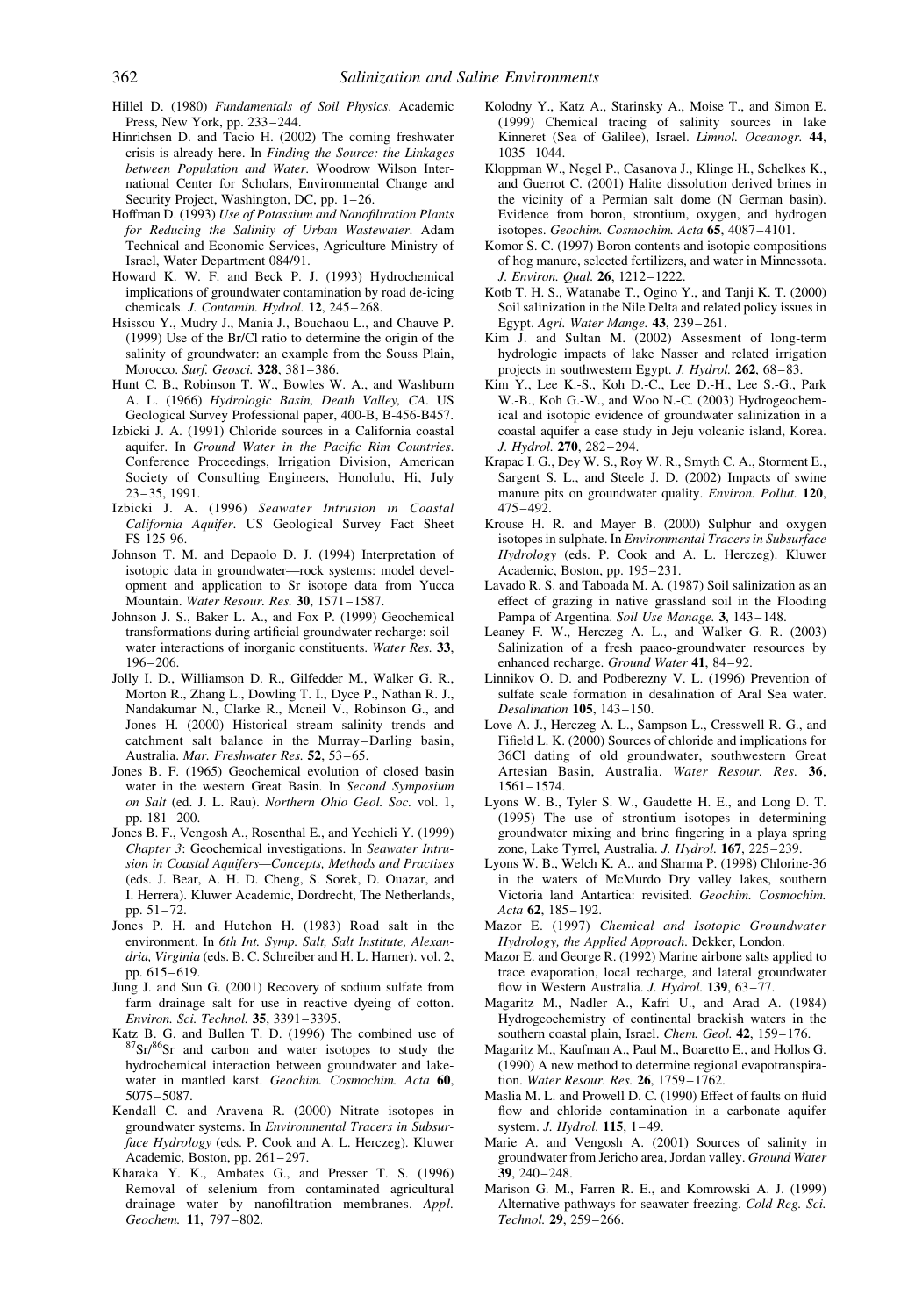- <span id="page-30-0"></span>McCaffrey M. A., Lazar B., and Holland H. D. (1987) The evaporation path of seawater and the co-precipitation of Br and K with halite. J. Sedimen. Petrol. 57, 928–937.
- Mehta S., Fryar A. E., and Banner J. L. (2000a) Controls on the regional-scale salinization of the Ogallala aquifer, Southern High Plains, Texas. Appl. Geochem. 15, 849–864.
- Mehta S., Fryar A. E., Brady R. M., and Morin R. H. (2000b) Modeling regional salinization of the Ogallala aquifer, Southern High Plains, Texas. J. Hydrol. 238, 44–64.
- Meisler H., Leahy P. P., and Knober L. L. (1985) Effect of Eustatic Sea Level Changes on Saltwater–Freshwater Relations in the Northern Atlantic Coastal Plain. USGS Water Supply Paper, 2255.
- Meybeck M. and Helmer R. (1989) The quality of rivers: from pristine state to global pollution. Palaeogeogr. Palaeoclimatol. Palaeoecol. (Global Planet Change Section), 75, 283–309.
- Micklin P. P. (1988) Desiccation of the Aral Sea: a water management disaster in the Soviet Union. Science 241, 1170–1176.
- Micklin P. P. (1992) The Aral crisis: introduction to the special issue. Post-Soviet Geogr. 33, 269–282.
- Miller M. R., Brown P. L., and Donovan J. J. (1981) Saline deep development and control in North America Great Plains—hydrogeological aspects. Agri. Water Manage. 4, 115–141.
- Mills S. K., Phillips F. M., Hogan J., and Hendrickx J. M. H. (2002) Deep thoughts: what is the influence of deep groundwater discharge on salinization of the Rio Grande? Am. Geol. Soc. Ann. Meeting, Denver, October, 2002.
- Mitchel J. P., Shennan C., Singer M. J., Peters D. W., Miller R. O., Prichard T., Grattan S. R., Rhoades J. D., May D. M., and Munk D. S. (2000) Impacts of gypsum and winter cover crops on soil physical properties and crop productivity when irrigated with saline water. Agri. Water Manage. 45, 55–71.
- Moran J. E., Oktay S., Santschi P. H., and Schink D. R. (1999) Atmospheric dispersal of  $1^{29}$ I from nuclear fuel reprocessing facilities. Environ. Sci. Technol. 33, 2536-2542.
- Moran J. E., Oktay S., and Schink D. R. (2002) Sources of iodine and iodine 129 in rivers. Water Resour. Res. 38 No. 8, 10.1029/2001WR000622.
- Mulrennan M. E. and Woodroffe C. D. (1998) Saltwater intrusion into coastal plains of the Lower Mary River, Northern Territory, Australia. J. Environ. Manage. 54, 169–188.
- Murphy J. (1999) Salinity our Silent Disaster. Australian Broadcasting Corporation ([http://abc.net.au/science/slab/](http://abc.net.au/science/slab/salinity/default.htm) [salinity/default.htm\)](http://abc.net.au/science/slab/salinity/default.htm).
- Mutlake S. M., Salih B. M., and Tawfiq S. J. (1980) Quality of the Tigris river passing through Baghdad for irrigation. Water Air Soil Pollut. 13, 9–16.
- Nativ R., Adar E., Dahan O., and Nissim I. (1997) Water salinization in arid regions—observation from the Negev desert, Israel. J. Hydrol. 196, 271–296.
- Nelson K. H. and Thompson T. G. (1954) Deposition of salts from seawater by figid concentration. J. Mar. Res. 13, 166–182.
- Nesbitt H. W. and Cramer J. J. (1993) Genesis and evolution of HCO<sub>3</sub>-rich and SO<sub>4</sub>-rich groundwaters of Quaternary sediments, Pinawa, Canada. Geochim. Cosmochim. Acta 57, 4933–4946.
- Nishri A., Stiller M., Rimmer A., Geifman Y., and Krom M. (1999) Lake Kinneret (The Sea of Galilee): the effects of diversion of external salinity sources and the probable chemical composition of the internal salinity sources. Chem. Geol. 158, 37–52.
- Ohlsson L. (1995) Hydropolitics. Zed Books, London, 230pp. Orange County Water District (1994) The Groundwater
- Management Plan. Orange County, Fountain Valley, CA. Palmer M. R. and Swihart G. H. (1996) Boron Isotope Geochemistry: an overview. In Boron: Mineralogy, Petrology, and Geochemistry. Rev. Mineral. (eds. E. S. Grew and

L. M. Anovitz). Mineralogical Society of America, vol. 33, pp. 709–744.

- Paul M., Kaufman A., Magaritz M., Fink D., Henning W., Kaim R., Kutschera W., and Meirav (1986) A new 36Cl hydrological model and 36Cl systematics in the Jordan River/Dead Sea system. Nature 321, 511–515.
- Peck A. J. and Hatton T. (2003) Salinity and the discharge of salts from catchments in Australia. J. Hydrol. 272, 191–202.
- Peeters F., Kipfer R., Achermann D., Hofer M., Aeschbach-Hertig W., Beyorle U., Imboden D. M., Rozanski K., and Fröhlich K. (1999) Analysis of deep-water exchange in the Caspian Sea based on environmental tracers. Deep-Sea Res. 47, 621–654.
- Phillips F. M. (1994) Environmental tracers for water movement in desert soils of the American Southwest. Soil Sci. Soc. Am. J. 58, 14–24.
- Phillips F. M. (2000) Chlorine-36. In Environmental Tracers in Groundwater Hydrology (eds. P. Cook and A. Herczeg). Kluwer Publisher, Boston, Dorderecht, London, pp. 479–485.
- Phillips F. M., Bentley H. W., Davis S. N., Elmore D., and Swannick G. B. (1986) Chlorine-36 dating of very old groundwater: II. Milk River aquifer, Alberta. Water Resour. Res. 22, 2003–2016.
- Phillips F. M., Hogan J. F., Mills S. K., and Hendrickx J. M. H. (2002) Environmental tracers applied to quantifying causes of salinity in arid-region rivers: preliminary results from the Rio Grande, southwestern USA. In Water Resources Perspectives: Evaluation, Management and Policy (eds. A. S. Alsharhan and W. W. Wood). Elsevier, Amsterdam.
- Pillsbury A. F. (1981) The salinity of rivers. Sci. Am. 245, 54–65.
- Poljakoff-Mayber A. and Gale J. (1975) Plants in Saline Environment. Ecol. Studies, 15, Springer, Berlin, 213pp.
- Raab M. and Spiro B. (1991) Sulfur isotopic variations during seawater evaporation with fractional crystallization. Chem. Geol. 86, 323–333.
- Ramoliya P. J. and Pandey N. A. (2003) Effect of salinization of soil on emergence, growth and survival of seedings of Codia rothii. Forest Ecol. Manage. 176, 185–194.
- Raymond K. and Butterwick L. (1992) Perborate. In Detergents(ed. N. T. de Qude). Springer, New York, pp. 288–318.
- Richardson C. (1976) Phase relationships in sea ice as a function of temperature. J. Glaciol. 17, 507-519.
- Richter B. C., Kreitler C. W., and Bledsoe B. E. (1993) Geochemical Techniques for Identifying Sources of Groundwater Salinization. C. K. Smoley, 258pp.
- Robson J. F., Stoner R. F., and Perry J. H. (1983) Disposal of drainage water from irrigated alluvial plains. Water Sci. Technol. 16, 41–55.
- Ronen D., Magaritz M., Almon E., and Amiel A. (1987) Anthropogenic anoxification ("Eutrophication") of the water table region of a deep phreatic aquifer. Water Resour. Res. 23, 1554–1560.
- Rouch W. (1994) Population: the view from Cairo. Science 265, 1164–1167.
- Rosenthal E., Jones B. F., and Weinberger G. (1998) The chemical evolution of Kurnob Group paleowater in the Sinai–Negev province—a mass-balance approach. Appl. Geochem. 13, 553–569.
- Salameh E. (1996) Water Quality Degradation in Jordan. The Higher Council of Science and Technoloy, Royal Society for the Conservation of Nature, Jordan, 179pp.
- Salameh E. and Naser H. (1999) Does the actual drop in the Dead Sea level reflect the development of water resources within its drainage basin. Acta Hydrochem. Hydrobiol. 27,  $5 - 11$ .
- Sanchez-Martos F. and Pulido-Bosch A. (1999) Boron and the origin of salinization in an aquifer in Southeast Spain. Surface Geosci. 328, 751–757.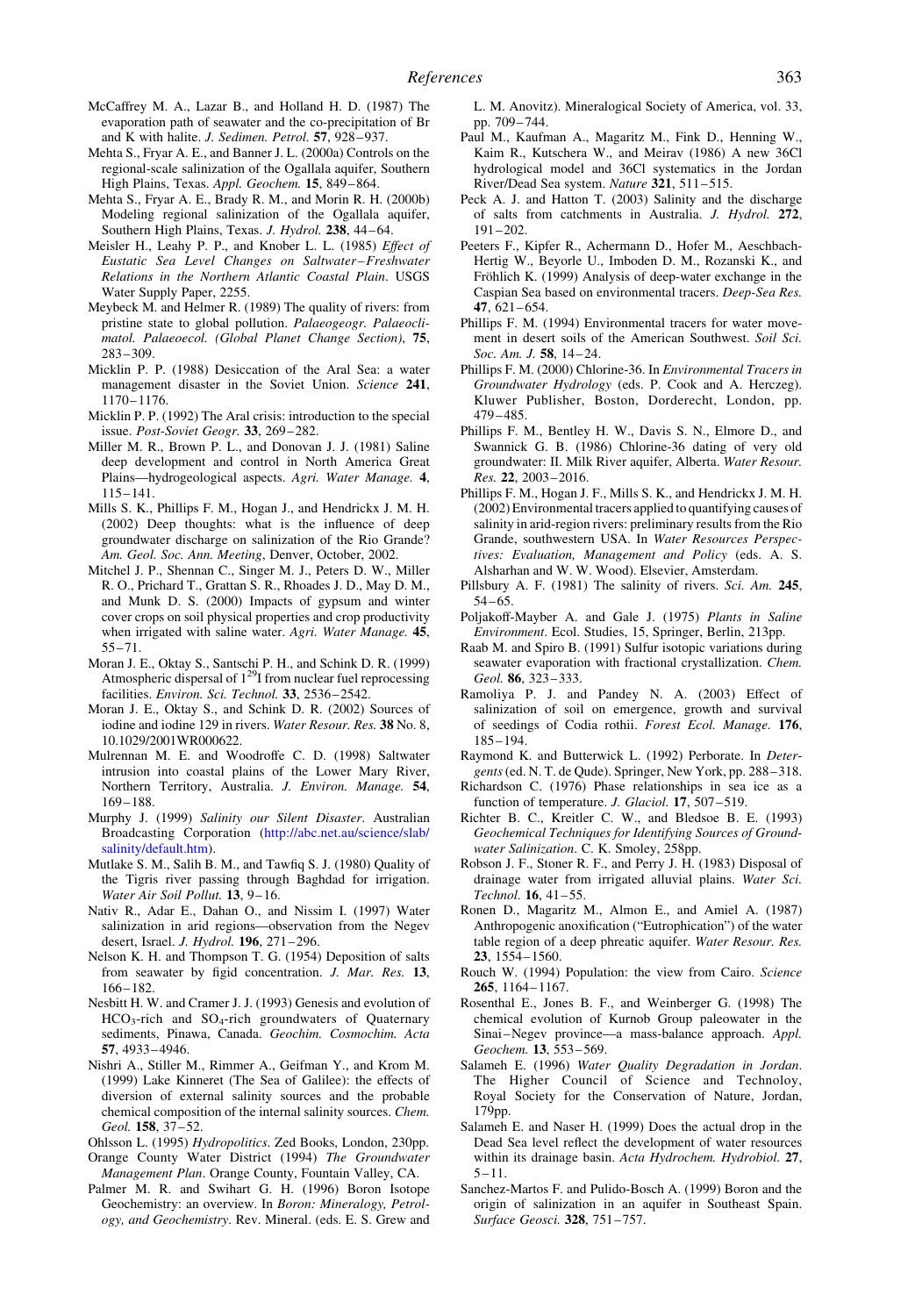- <span id="page-31-0"></span>Sanchez-Martos F., Pulido-Bosch A., Molina-Sanchez L., and Vallejos-Izquierdo A. (2001) Identification of the origin of salinization in groundwater using minor ions (Lower Andarax, Southeast Spain). Sci. Total Environ. 297, 43–58.
- Sayles F. L. and Mangelsdorf P. C. (1977) The equilibrium of clay minerals with seawater, exchange reactions. Geochim. Cosmochim. Acta 41, 951–960.
- Schroeder R. A. and Rivera M. (1993) Physical, Chemical, and Biological Data for Detailed Study of Irrigation Drainage in the Salton Sea Area, California. US Geological Survey Open-file Report 93-83, Sacramento, CA.
- Schroeder R. A., Setmire J. G., and Densmore J. N. (1991) Use of stable isotopes, tritium, soluble salts, and redoxsensitive elements to distinguish groundwater from irrigation water in the Salton Sea basin. In Irrigation and Drainage, Proc. 1991 national conference, Honolulu, Hawaii, July 22-26, 1991 (ed. W. F. Ritter). American Society of Civil Engineers.
- Schroeder R. A., Orem W. H., and Kharaka Y. K. (2002) Chemical evolution of the Salton Sea, California: nutrient and selenium dynamics. Hydrobiology, vol. 473, pp. 23–45.
- Serageldin I. (2000) World's Rivers in Crisis some are Dying; others could Die. The World Commission on Water for the 21st Century ([http://www.worldwatercouncil.org/Vision/](http://www.worldwatercouncil.org/Vision/6902B03438178538C125683A004BE974.htm) [6902B03438178538C125683A004BE974.htm\)](http://www.worldwatercouncil.org/Vision/6902B03438178538C125683A004BE974.htm).
- Shimojima E., Yoshioka R., and Tamagawa I. (1996) Salinization owing to evaporation from bare-soil surfaces and its influences on the evaporation. J. Hydrol. 178, 109–136.
- Singh S. K., Trivedi J. R., Pande K., Ramesh R., and Krishnawami S. (1998) Chemical and strontium, oxygen, and carbon isotopic compositions of carbonates from the Lesser Himalaya: implications to the strontium isotope composition of the source waters of the Ganga, Ghaghara, and the Indus rivers. Geochim. Cosmochim. Acta 62, 743–755.
- Sparks D. L. (1995) Environmental Soil Chemistry. Academic Press, 267pp.
- Spencer R. J., Eugster H. P., Jones B. F., and Retting S. L. (1985) Geochemistry of Great Salt lake, Utah: I. Hydrochemistry since 1850. Geochim. Cosmochim. Acta 49, 727–737.
- Shiklomanov I. A. (1997) Comprehensive Assessment of the Freshwater Resources of the World. United Nation Commission for Sustainable Development, World Meteorological Organization and Stockholm Environment Institute, Stockholm, 88pp.
- Stanton J., Olson D. K., Brook J. H., and Gordon R. S. (2001) The environmental and economic feasibility of alternative crops in arid areas: considering mesquite in Baja California, Mexico. J. Arid Environ. 48, 9–22.
- Starinsky A. (1974) Relationship between calcium–chloride brines and sedimentary rocks in Israel. PhD Thesis, The Hebrew University, Jerusalem, 176pp.
- Starinsky A., Bielsky M., Lazar B., Wakshal E., and Steinitz G.<br>(1980) Marine <sup>87</sup>Sr/<sup>86</sup>Sr ratios from the Jurassic to Pleistocene: evidence from groundwaters in Israel. Earth Planet. Sci. Lett. 47, 75–80.
- Starinsky A., Bielski M., Ecker A., and Steinitz G. (1983) Tracing the origin of salts in groundwater by Sr isotopic composition (the crystalline complex of the southern Sinai, Egypt). Isotope Geosci. 1, 257–267.
- Stein M., Starinsky A., Katz A., Goldstein S. L., Machlus M., and Schramm A. (1997) Strontium isotopic, chemical, and sedimentological evidence for the evolution of Lake Lisan and the Dead Sea. Geochim. Cosmochim. Acta 61, 3975–3992.
- Stigter T. Y., van Ooijen S. P. J., Post V. E. A., Appelo C. A. J., and Carvalho Dill M. M. (1998) A hydrogeological and hydrochemical explanation of the groundwater composition under irrigated land in a Mediterranean environment, Algarve, Portugal. J. Hydrol. 208, 262–279.
- Sukhija B. S. (1996) Differential of paleomarine and modern seawater intruded salinities in coastal groundwaters (of Karaikal and Tanjavur, India) based on inorganic chemistry, organic biomarker fingerprints and radiocarbon dating. J. Hydrol. 174, 173–201.
- Sun J. J. (2001) Recovery of sodium sufate from farm drainage salt for use in reactive dyeing of cotton. Environ. Sci. Technol. 35, 3391–3395.
- Tedeschi A., Beltran A., and Aragues R. (2001) Irrigation management and hydrosalinity balance in a semi-arid area of the middle Ebro river basin (Spain). Agr. Water Manage. 49, 31–50.
- Titus J. G. and Richman C. (2000) Maps of lands vulnerable to sea level rise: Modeled elevation along US Atlantic and Gulf coasts. Climate Res. 18, 205–228.
- Thomas D. S. G. and Middleton N. J. (1993) Salinization: new perspectives on a major desertification issue. J. Arid Environ. 24, 95–105.
- Todd D. K. (1989) Sources of Saline Intrusion in the 400-foot Aquifer, Castroville Area, California. Report for Monterey County Flood Control and Water Conservation District Salinas, CA, 41p.
- Vengosh A. and Rosenthal A. (1994) Saline groundwater in Israel: its bearing on the water crisis in the country. J. Hydrol. 156, 389–430.
- Vengosh A. and Keren R. (1996) Chemical modifications of groundwater contaminated by recharge of sewage effluent. J. Contamin. Hydrol. 23, 347–360.
- Vengosh A. and Pankratov I. (1998) Chloride/bromide and chloride fluoride ratios of domestic sewage effluents and associated contaminated groundwater. Ground Water 36, 815–824.
- Vengosh A. and Spivack A. J. (2000) Boron in Ground Water. In Environmental Tracers in Groundwater Hydrology (eds. P. Cook and A. Herczeg). Kluwer, Boston, Dorderecht, London, pp. 479–485.
- Vengosh A., Chivas A. R., McCulloch M. T., Starinsky A., and Kolodny Y. (1991a) Boron-isotope geochemistry of Australian salt lakes. Geochim. Cosmochim. Acta 55, 2591–2606.
- Vengosh A., Starinsky A., Kolodny Y., and Chivas A. R. (1991b) Boron-isotope geochemistry as a tracer for the evolution of brines and associated hot springs from the Dead Sea, Israel. Geochim. Cosmochim. Acta 55, 1689–1695.
- Vengosh A., Starinsky A., Kolodny Y., Chivas A. R., and Raab M. (1992) Boron isotope variations during fractional evaporation of sea water: new constraints on the marine vs. nonmarine debate. Geology 20, 799-802.
- Vengosh A., Heumann K. G., Juraske S., and Kasher R. (1994) Boron isotope application for tracing sources of contamination in groundwater. Environ. Sci. Technol. 28, 1968–1974.
- Vengosh A., Chivas A. R., Starinsky A., and Kolodny Y. (1995) Boron isotope geochemistry of nonmarine brines from the Qaidam Basin (China). Chem. Geol. 120, 135–154.
- Vengosh A., Spivack A. J., Artzi Y., and Ayalon A. (1999) Boron, strontium, and oxygen isotopic and geochemical constraints for the origin of salinity in groundwater from the Mediterranean coast of Israel. Water Resour. Res. 35, 1877–1894.
- Vengosh A., Farber E., Shavit U., Holtzman R., Segal M., Gavrieli I., and Bullen T. M. (2001) Exploring the sources of salinity in the Middle East: a hydrologic, geochemical and isotopic study of the Jordan River. In Proc. 10th Int. Symp. Water–Rock Interaction, WRI-10, Villasimuis, Sardinia, Italy, June 2001 (ed. R. Cidu). A. A. Balkema, Sardinia, Italy, vol. 1, pp. 71–79.
- Vengosh A., Gill J., Davisson M. L., and Huddon G. B. (2002a) A multi isotope (B, Sr, O, H, C) and age dating  $(^{3}H^{3}He, ^{14}C)$ study of groundwater from Salinas Valley, California: hydrochemistry, dynamics, and contamination processes. Water Resour. Res. 38(9), 1–17.